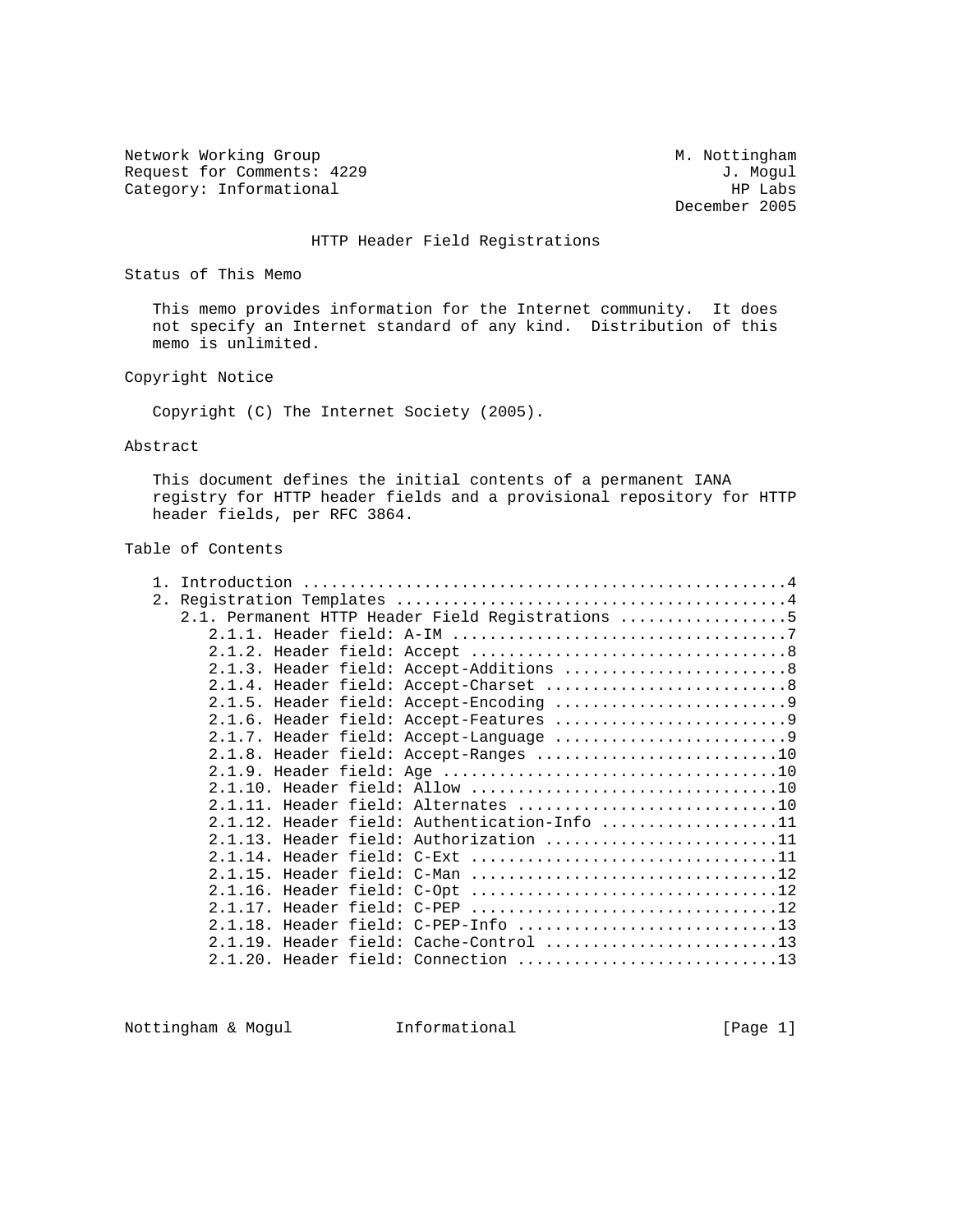|  |  | 2.1.21. Header field: Content-Base 14        |  |
|--|--|----------------------------------------------|--|
|  |  | 2.1.22. Header field: Content-Disposition 14 |  |
|  |  | 2.1.23. Header field: Content-Encoding 14    |  |
|  |  | 2.1.24. Header field: Content-ID 14          |  |
|  |  | 2.1.25. Header field: Content-Language 15    |  |
|  |  | 2.1.26. Header field: Content-Length 15      |  |
|  |  | 2.1.27. Header field: Content-Location 15    |  |
|  |  | 2.1.28. Header field: Content-MD5 16         |  |
|  |  | 2.1.29. Header field: Content-Range 16       |  |
|  |  | 2.1.30. Header field: Content-Script-Type 16 |  |
|  |  | 2.1.31. Header field: Content-Style-Type 17  |  |
|  |  | 2.1.32. Header field: Content-Type 17        |  |
|  |  | 2.1.33. Header field: Content-Version 17     |  |
|  |  | 2.1.34. Header field: Cookie 17              |  |
|  |  |                                              |  |
|  |  |                                              |  |
|  |  |                                              |  |
|  |  | 2.1.38. Header field: Default-Style 19       |  |
|  |  | 2.1.39. Header field: Delta-Base 19          |  |
|  |  |                                              |  |
|  |  | 2.1.41. Header field: Derived-From 19        |  |
|  |  | 2.1.42. Header field: Destination 20         |  |
|  |  | 2.1.43. Header field: Differential-ID 20     |  |
|  |  |                                              |  |
|  |  |                                              |  |
|  |  |                                              |  |
|  |  |                                              |  |
|  |  |                                              |  |
|  |  |                                              |  |
|  |  | 2.1.50. Header field: GetProfile 22          |  |
|  |  |                                              |  |
|  |  |                                              |  |
|  |  |                                              |  |
|  |  |                                              |  |
|  |  | 2.1.55. Header field: If-Modified-Since 24   |  |
|  |  | 2.1.56. Header field: If-None-Match 24       |  |
|  |  | 2.1.57. Header field: If-Range 24            |  |
|  |  | 2.1.58. Header field: If-Unmodified-Since 25 |  |
|  |  | 2.1.59. Header field: Keep-Alive 25          |  |
|  |  |                                              |  |
|  |  | 2.1.61. Header field: Last-Modified 25       |  |
|  |  |                                              |  |
|  |  | 2.1.63. Header field: Location 26            |  |
|  |  | 2.1.64. Header field: Lock-Token 26          |  |
|  |  | 2.1.65. Header field: MIME-Version 27        |  |
|  |  |                                              |  |
|  |  | 2.1.67. Header field: Max-Forwards 27        |  |
|  |  |                                              |  |
|  |  |                                              |  |

Nottingham & Mogul **Informational Informational** [Page 2]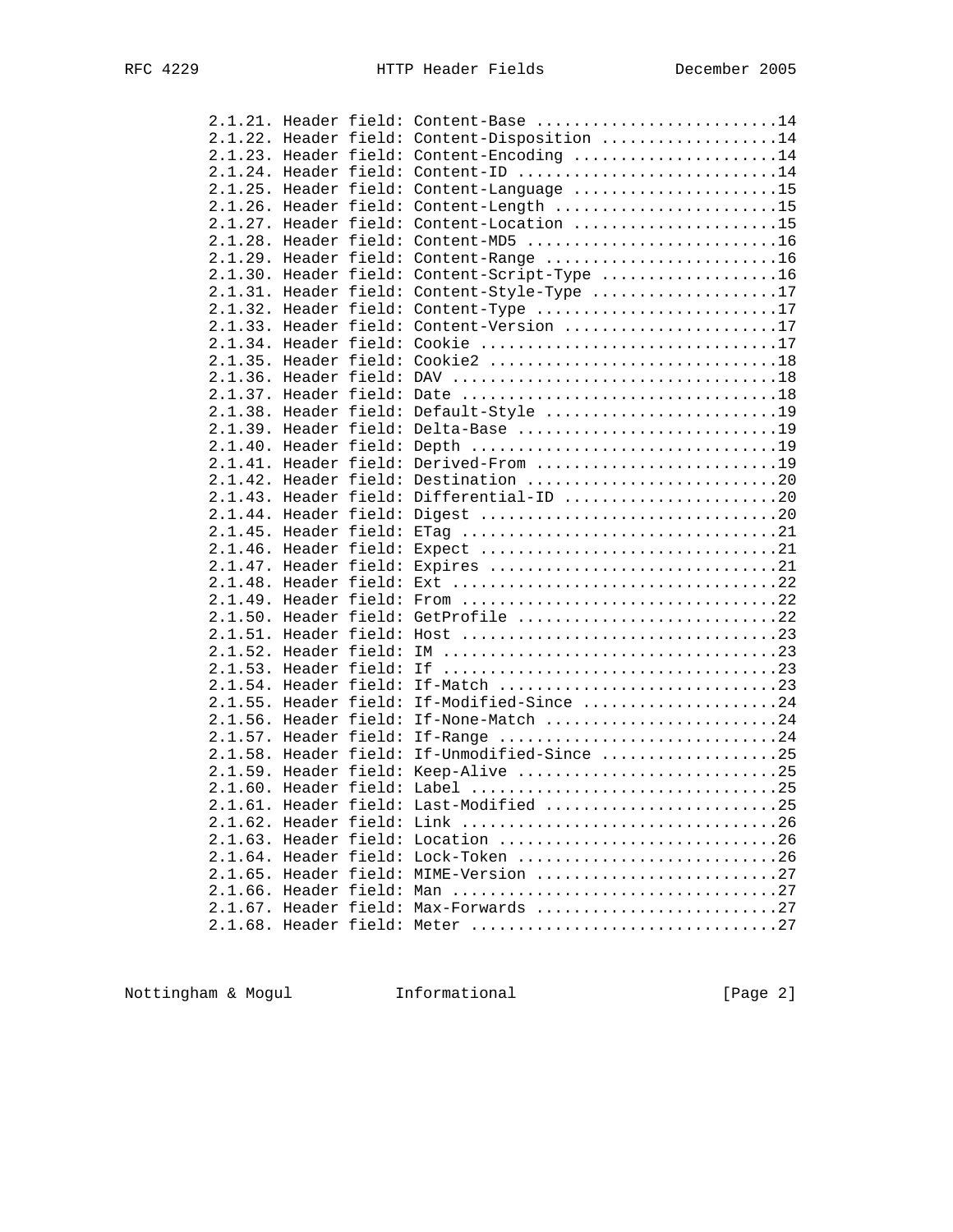|  |  | 2.1.69. Header field: Negotiate 28                 |  |
|--|--|----------------------------------------------------|--|
|  |  |                                                    |  |
|  |  | 2.1.71. Header field: Ordering-Type 28             |  |
|  |  | 2.1.72. Header field: Overwrite 29                 |  |
|  |  |                                                    |  |
|  |  |                                                    |  |
|  |  | 2.1.75. Header field: PICS-Label 30                |  |
|  |  | 2.1.76. Header field: Pep-Info 30                  |  |
|  |  | 2.1.77. Header field: Position 30                  |  |
|  |  | 2.1.78. Header field: Pragma 31                    |  |
|  |  | 2.1.79. Header field: ProfileObject 31             |  |
|  |  | 2.1.80. Header field: Protocol 31                  |  |
|  |  | 2.1.81. Header field: Protocol-Info 32             |  |
|  |  | 2.1.82. Header field: Protocol-Query 32            |  |
|  |  | 2.1.83. Header field: Protocol-Request 32          |  |
|  |  | 2.1.84. Header field: Proxy-Authenticate 32        |  |
|  |  | 2.1.85. Header field: Proxy-Authentication-Info 33 |  |
|  |  | 2.1.86. Header field: Proxy-Authorization 33       |  |
|  |  | 2.1.87. Header field: Proxy-Features 33            |  |
|  |  | 2.1.88. Header field: Proxy-Instruction 34         |  |
|  |  | 2.1.89. Header field: Public 34                    |  |
|  |  | 2.1.90. Header field: Range 34                     |  |
|  |  |                                                    |  |
|  |  | 2.1.92. Header field: Retry-After 35               |  |
|  |  | 2.1.93. Header field: Safe 35                      |  |
|  |  | 2.1.94. Header field: Security-Scheme 35           |  |
|  |  |                                                    |  |
|  |  | 2.1.96. Header field: Set-Cookie 36                |  |
|  |  | 2.1.97. Header field: Set-Cookie2 36               |  |
|  |  | 2.1.98. Header field: SetProfile 36                |  |
|  |  | 2.1.99. Header field: SoapAction 37                |  |
|  |  | 2.1.100. Header field: Status-URI 37               |  |
|  |  | 2.1.101. Header field: Surrogate-Capability 38     |  |
|  |  | 2.1.102. Header field: Surrogate-Control 38        |  |
|  |  |                                                    |  |
|  |  |                                                    |  |
|  |  | 2.1.105. Header field: Timeout 39                  |  |
|  |  | 2.1.106. Header field: Trailer 39                  |  |
|  |  | 2.1.107. Header field: Transfer-Encoding 39        |  |
|  |  |                                                    |  |
|  |  | 2.1.109. Header field: Upgrade 40                  |  |
|  |  | 2.1.110. Header field: User-Agent 40               |  |
|  |  | 2.1.111. Header field: Variant-Vary 41             |  |
|  |  |                                                    |  |
|  |  |                                                    |  |
|  |  | 2.1.114. Header field: WWW-Authenticate 41         |  |
|  |  | 2.1.115. Header field: Want-Digest 42              |  |
|  |  | 2.1.116. Header field: Warning 42                  |  |
|  |  |                                                    |  |

Nottingham & Mogul **Informational Informational** [Page 3]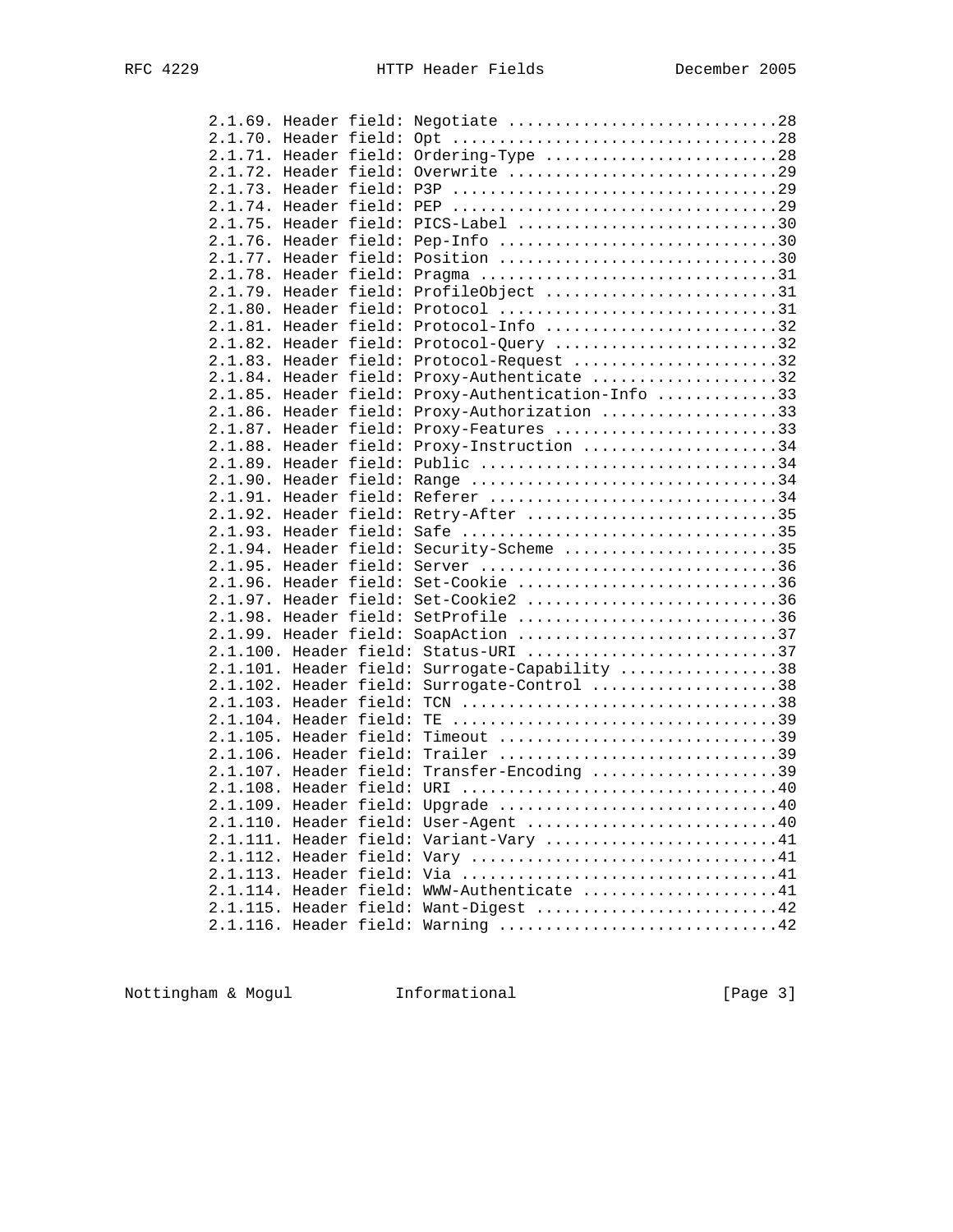|               | 2.2. Provisional HTTP Header Field Submissions 43 |
|---------------|---------------------------------------------------|
|               |                                                   |
|               | 2.2.2. Header field: Content-Transfer-Encoding 43 |
|               | 2.2.3. Header field: Cost 44                      |
|               | 2.2.4. Header field: Message-ID 44                |
|               | 2.2.5. Header field: Non-Compliance 44            |
|               | 2.2.6. Header field: Optional 44                  |
|               | 2.2.7. Header field: Resolution-Hint 45           |
|               | 2.2.8. Header field: Resolver-Location 45         |
|               | 2.2.9. Header field: SubOK 46                     |
|               |                                                   |
|               | 2.2.11. Header field: Title 46                    |
|               | 2.2.12. Header field: UA-Color 46                 |
|               | 2.2.13. Header field: UA-Media 47                 |
|               | 2.2.14. Header field: UA-Pixels 47                |
|               | 2.2.15. Header field: UA-Resolution 48            |
|               | 2.2.16. Header field: UA-Windowpixels 48          |
|               | 2.2.17. Header field: Version 48                  |
| $\mathcal{R}$ |                                                   |
| 4.            |                                                   |
| 5.            |                                                   |
|               |                                                   |

## 1. Introduction

 HTTP/1.0 [3] and HTTP/1.1 [11] define protocol constructs (respectively, the HTTP-header and message-header BNF rules) that are used as message headers. These specifications also define a number of HTTP headers themselves, and they provide for extension through the use of new field-names.

 This document defines the initial contents of an IANA registry that catalogs permanent HTTP header field-names, and of an IANA repository that catalogs provisional HTTP header field-names. Both are operated according to Registration Procedures for Message Header Fields [1].

 Note that neither tracks the syntax or semantics of field-values. Also, while some HTTP headers have different semantics depending on their context (e.g., Cache-Control in requests and responses), both registries consider the HTTP header field-name name space singular.

Also, some contact details listed may no longer be correct.

2. Registration Templates

 Header field entries are summarized in tabular form for convenience of reference and presented in full in the following sections.

Nottingham & Mogul Informational [Page 4]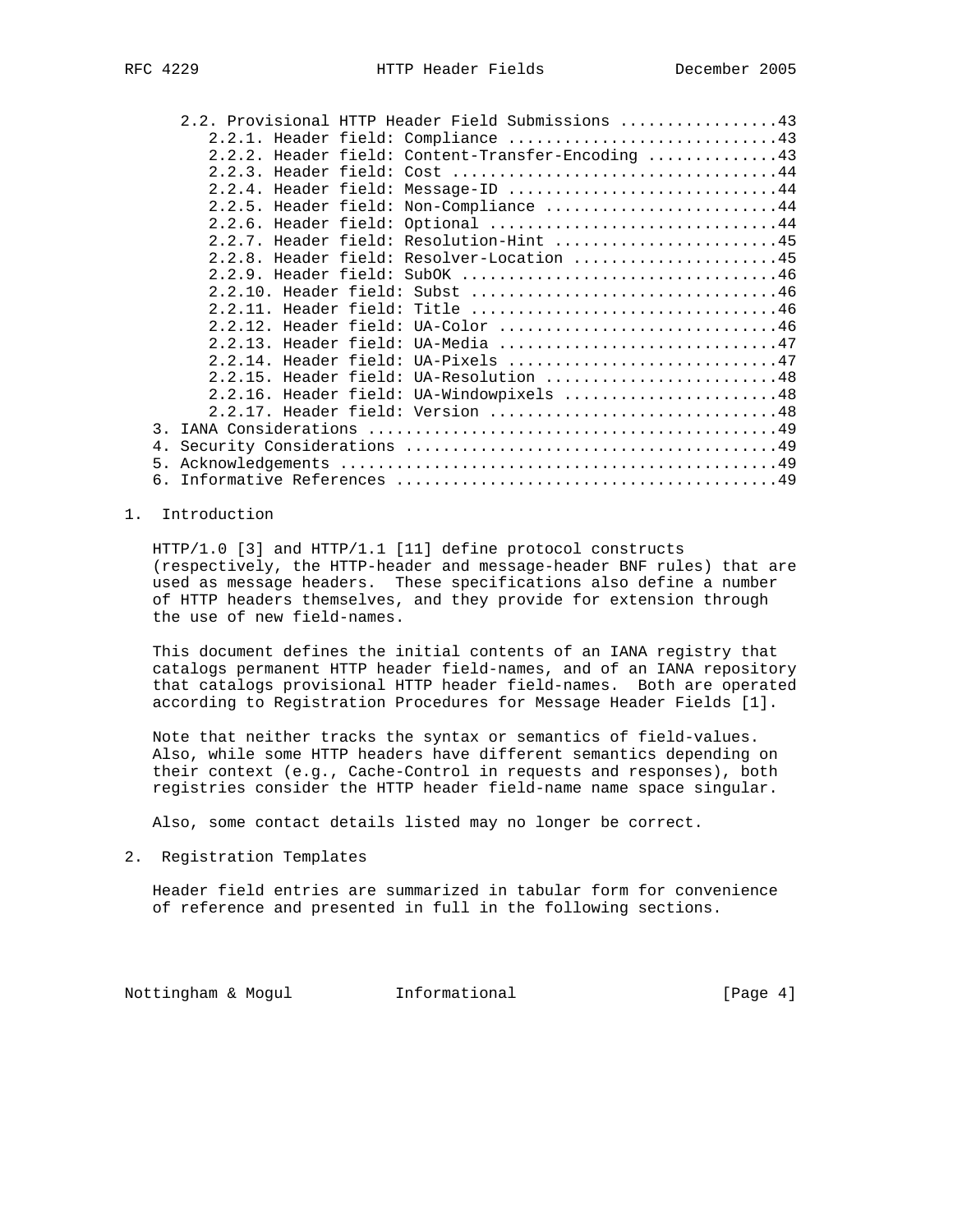# 2.1. Permanent HTTP Header Field Registrations

| Header name         | Protocol |
|---------------------|----------|
|                     |          |
| A-IM                | http     |
| Accept              | http     |
| Accept-Additions    | http     |
| Accept-Charset      | http     |
| Accept-Encoding     | http     |
| Accept-Features     | http     |
| Accept-Language     | http     |
| Accept-Ranges       | http     |
| Aqe                 | http     |
| Allow               | http     |
| Alternates          | http     |
| Authentication-Info | http     |
| Authorization       | http     |
| $C-Ext$             | http     |
| $C-Man$             | http     |
| C-Opt               | http     |
| $C-PEP$             | http     |
| C-PEP-Info          | http     |
| Cache-Control       | http     |
| Connection          | http     |
| Content-Base        | http     |
| Content-Disposition | http     |
| Content-Encoding    | http     |
| Content-ID          | http     |
| Content-Language    | http     |
| Content-Length      | http     |
| Content-Location    | http     |
| Content-MD5         | http     |
| Content-Range       | http     |
| Content-Script-Type | http     |
| Content-Style-Type  | http     |
| Content-Type        | http     |
| Content-Version     | http     |
| Cookie              | http     |
| Cookie2             | http     |
| DAV                 | http     |
| Date                | http     |
| Default-Style       | http     |
| Delta-Base          | http     |
| Depth               | http     |
| Derived-From        | http     |
| Destination         | http     |
| Differential-ID     | http     |
| Digest              | http     |
|                     |          |

Nottingham & Mogul **Informational Informational** [Page 5]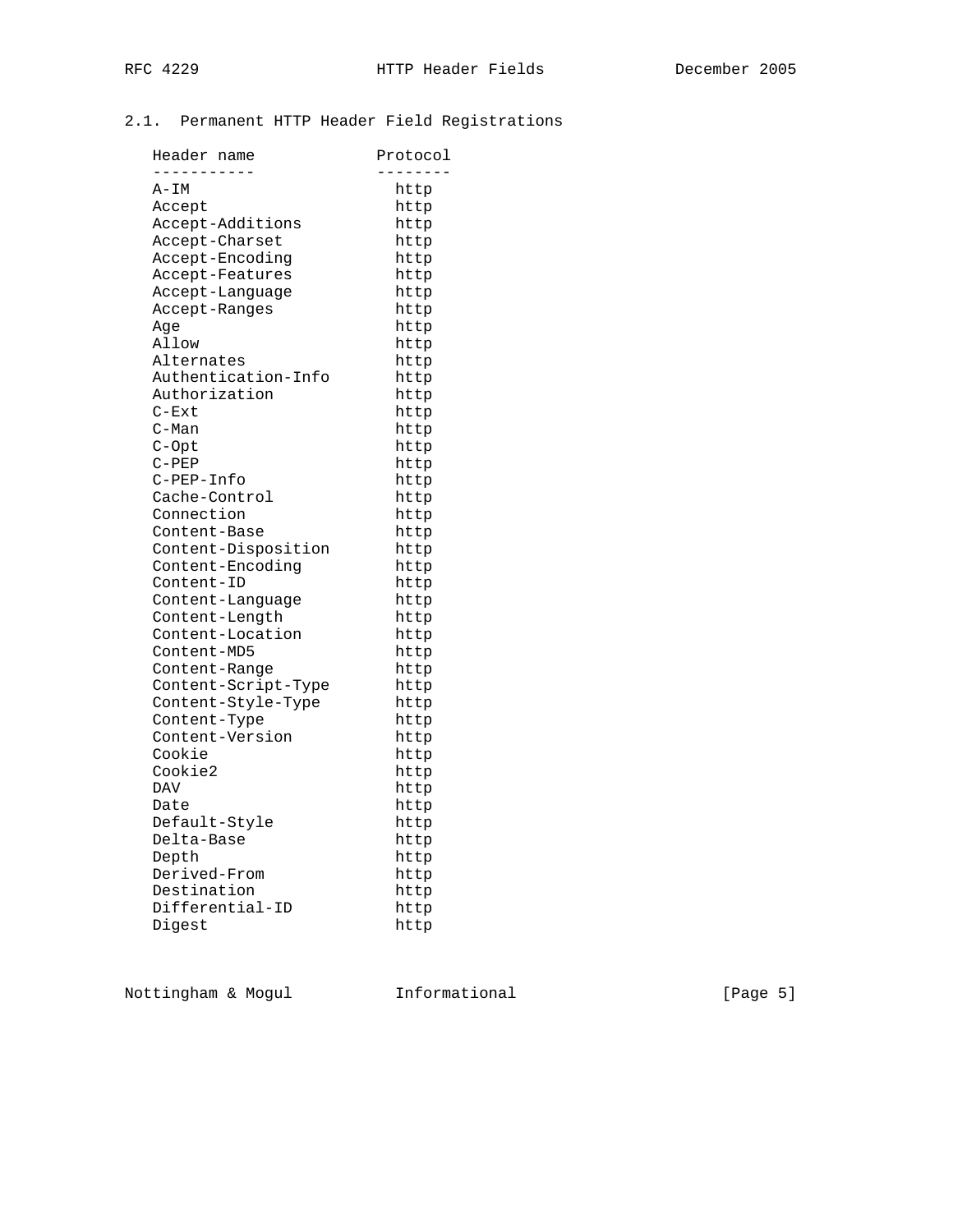| ETaq                      | http |
|---------------------------|------|
| Expect                    | http |
| Expires                   | http |
| Ext                       | http |
| From                      | http |
| GetProfile                | http |
| Host                      | http |
| IΜ                        | http |
| Ιf                        | http |
| If-Match                  | http |
| If-Modified-Since         | http |
| If-None-Match             | http |
| If-Range                  | http |
| If-Unmodified-Since       | http |
| Keep-Alive                | http |
| Label                     | http |
| Last-Modified             | http |
| Link                      | http |
| Location                  | http |
| Lock-Token                | http |
| MIME-Version              | http |
| Man                       | http |
| Max-Forwards              | http |
| Meter                     | http |
| Negotiate                 | http |
| Opt                       | http |
| Ordering-Type             | http |
| Overwrite                 | http |
| P3P                       | http |
| PEP                       | http |
| PICS-Label                | http |
| Pep-Info                  | http |
| Position                  | http |
| Pragma                    | http |
| ProfileObject             | http |
| Protocol                  | http |
| Protocol-Info             | http |
| Protocol-Query            | http |
| Protocol-Request          | http |
| Proxy-Authenticate        | http |
| Proxy-Authentication-Info | http |
| Proxy-Authorization       | http |
| Proxy-Features            | http |
| Proxy-Instruction         | http |
| Public                    | http |
| Range                     | http |
| Referer                   | http |
| Retry-After               | http |
|                           |      |

Nottingham & Mogul **Informational Informational** [Page 6]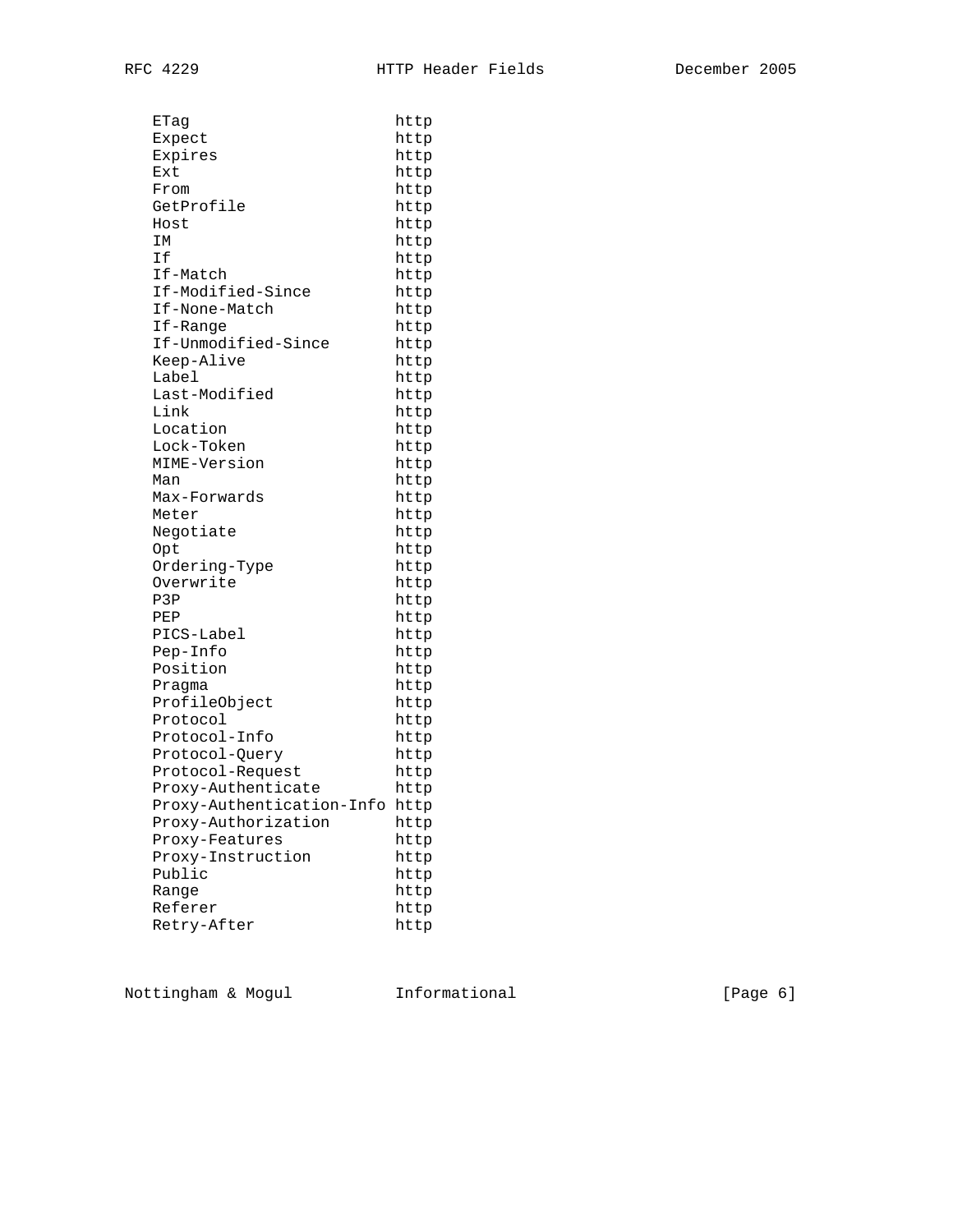| Safe                 | http |
|----------------------|------|
| Security-Scheme      | http |
| Server               | http |
| Set-Cookie           | http |
| Set-Cookie2          | http |
| SetProfile           | http |
| SoapAction           | http |
| Status-URI           | http |
| Surrogate-Capability | http |
| Surrogate-Control    | http |
| TCN                  | http |
| TЕ                   | http |
| Timeout              | http |
| Trailer              | http |
| Transfer-Encodinq    | http |
| URI                  | http |
| Upgrade              | http |
| User-Agent           | http |
| Variant-Vary         | http |
| Vary                 | http |
| Via                  | http |
| WWW-Authenticate     | http |
| Want-Digest          | http |
| Warning              | http |
|                      |      |

# 2.1.1. Header field: A-IM

 Applicable protocol: http [11] Status: standard Author/change controller: IETF (iesg@ietf.org) Internet Engineering Task Force Specification document(s): RFC3229 [16]

Nottingham & Mogul **Informational Informational** [Page 7]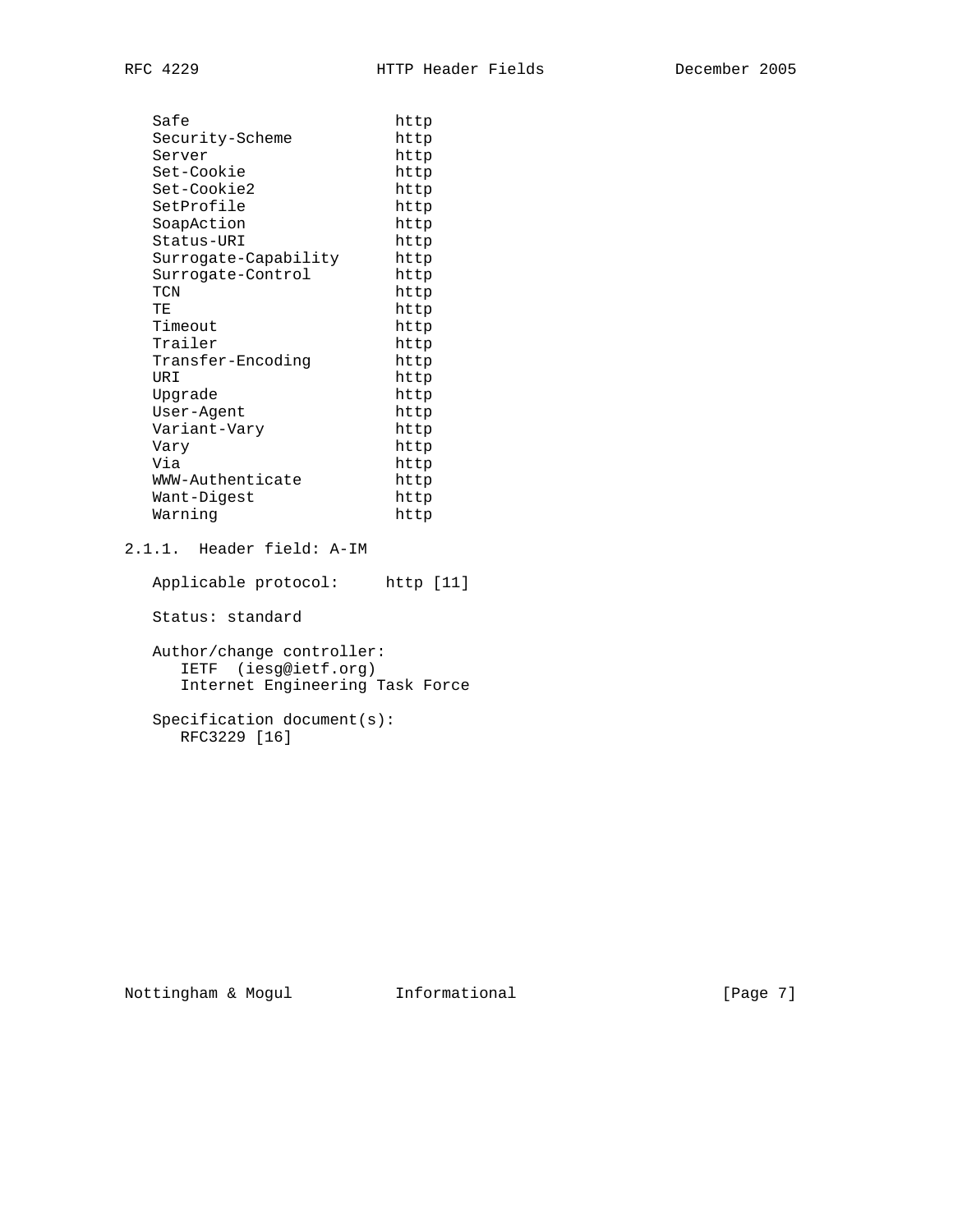2.1.2. Header field: Accept

Applicable protocol: http [11]

Status: standard

 Author/change controller: IETF (iesg@ietf.org) Internet Engineering Task Force

```
 Specification document(s):
   RFC2616 [11]
```
2.1.3. Header field: Accept-Additions

Applicable protocol: http [11]

Status: informational

 Author/change controller: IETF (iesg@ietf.org) Internet Engineering Task Force

 Specification document(s): RFC2324 [9]

Related information: spoof

2.1.4. Header field: Accept-Charset

Applicable protocol: http [11]

Status: standard

 Author/change controller: IETF (iesg@ietf.org) Internet Engineering Task Force

 Specification document(s): RFC2616 [11]

Nottingham & Mogul **Informational Informational** [Page 8]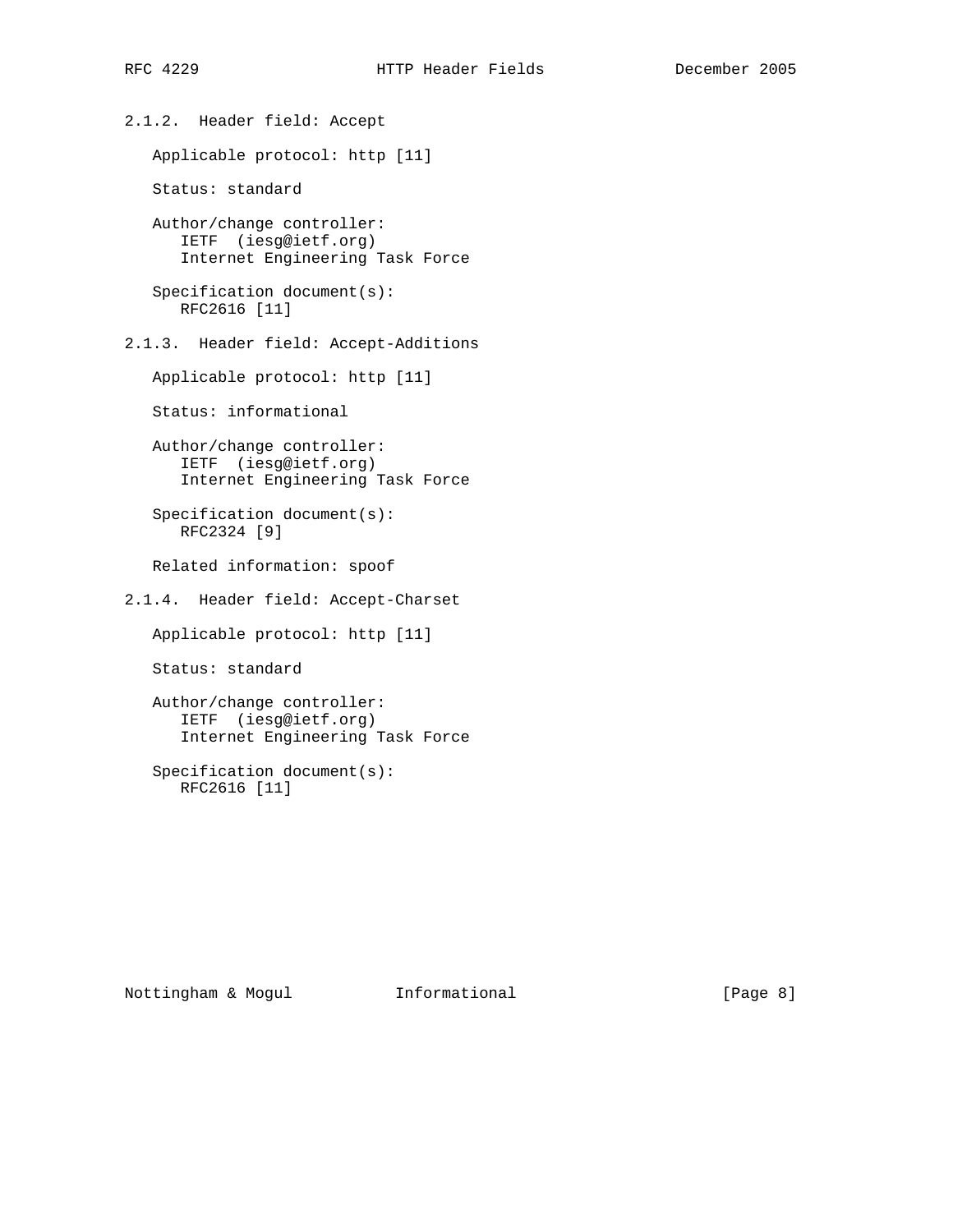2.1.5. Header field: Accept-Encoding

Applicable protocol: http [11]

Status: standard

 Author/change controller: IETF (iesg@ietf.org) Internet Engineering Task Force

 Specification document(s): RFC2616 [11]

2.1.6. Header field: Accept-Features

Applicable protocol: http [11]

Status: experimental

 Author/change controller: Andrew H. Mutz (mutz@hpl.hp.com) Koen Holtman (koen@win.tue.nl)

 Specification document(s): RFC2295 [7]

2.1.7. Header field: Accept-Language

Applicable protocol: http [11]

Status: standard

 Author/change controller: IETF (iesg@ietf.org) Internet Engineering Task Force

 Specification document(s): RFC2616 [11]

Nottingham & Mogul Informational [Page 9]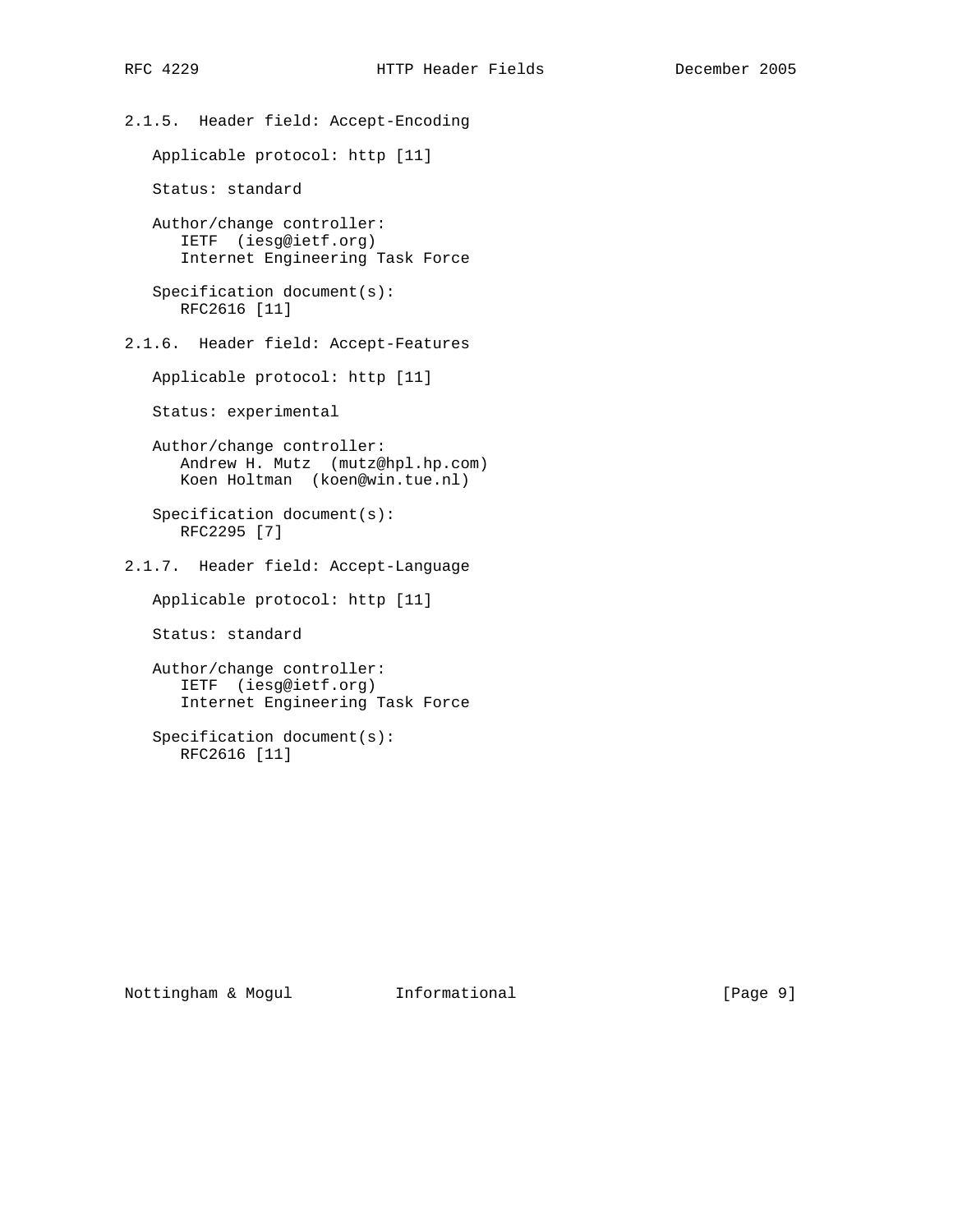2.1.8. Header field: Accept-Ranges Applicable protocol: http [11] Status: standard Author/change controller: IETF (iesg@ietf.org) Internet Engineering Task Force Specification document(s): RFC2616 [11] 2.1.9. Header field: Age Applicable protocol: http [11] Status: standard Author/change controller: IETF (iesg@ietf.org) Internet Engineering Task Force Specification document(s): RFC2616 [11] 2.1.10. Header field: Allow Applicable protocol: http [11] Status: standard Author/change controller: IETF (iesg@ietf.org) Internet Engineering Task Force Specification document(s): RFC2616 [11] 2.1.11. Header field: Alternates Applicable protocol: http [11] Status: experimental

Nottingham & Mogul Informational [Page 10]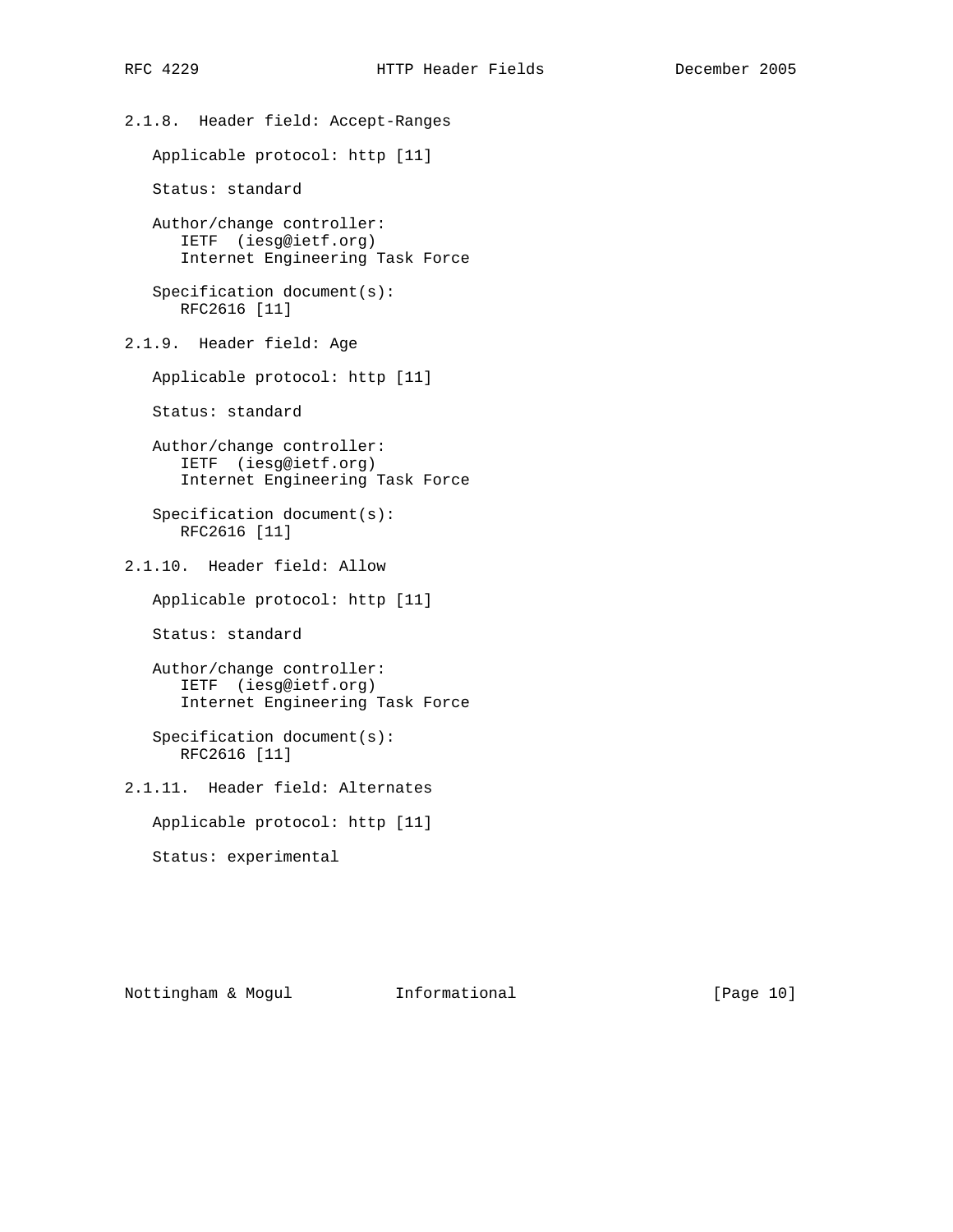Author/change controller: Andrew H. Mutz (mutz@hpl.hp.com) Koen Holtman (koen@win.tue.nl) Specification document(s): RFC2295 [7] 2.1.12. Header field: Authentication-Info Applicable protocol: http [11] Status: standard Author/change controller: IETF (iesg@ietf.org) Internet Engineering Task Force Specification document(s): RFC2617 [12] 2.1.13. Header field: Authorization Applicable protocol: http [11] Status: standard Author/change controller: IETF (iesg@ietf.org) Internet Engineering Task Force Specification document(s): RFC2616 [11] 2.1.14. Header field: C-Ext Applicable protocol: http [11] Status: experimental Author/change controller: Henrik Frystyk Nielsen (frystyk@microsoft.com) Paul J. Leach (paulle@microsoft.com) Scott Lawrence (lawrence@agranat.com) Specification document(s): RFC2774 [14]

Nottingham & Mogul Informational [Page 11]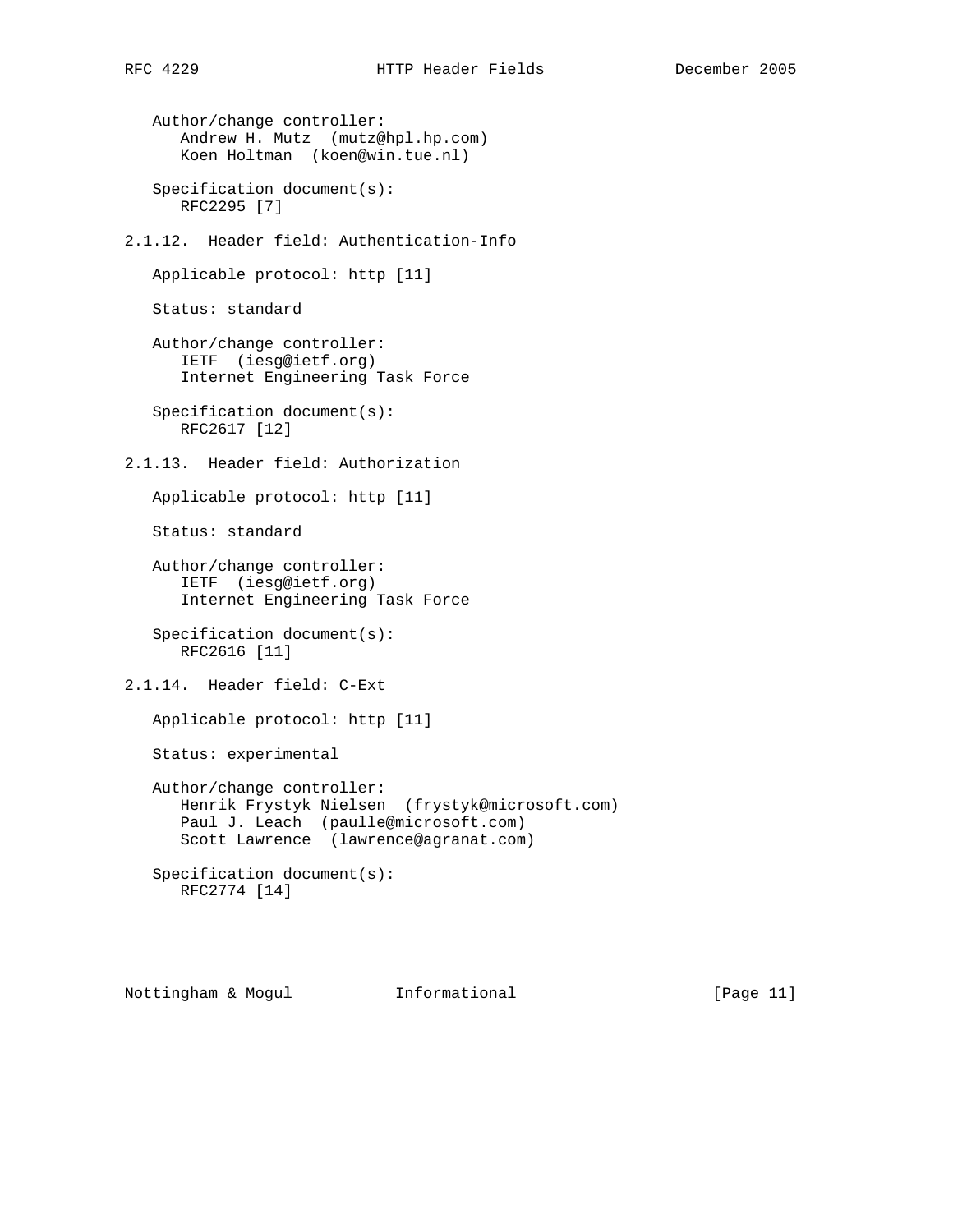2.1.15. Header field: C-Man Applicable protocol: http [11] Status: experimental Author/change controller: Henrik Frystyk Nielsen (frystyk@microsoft.com) Paul J. Leach (paulle@microsoft.com) Scott Lawrence (lawrence@agranat.com) Specification document(s): RFC2774 [14] 2.1.16. Header field: C-Opt Applicable protocol: http [11] Status: experimental Author/change controller: Henrik Frystyk Nielsen (frystyk@microsoft.com) Paul J. Leach (paulle@microsoft.com) Scott Lawrence (lawrence@agranat.com) Specification document(s): RFC2774 [14] 2.1.17. Header field: C-PEP Applicable protocol: http [11] Status: deprecated Author/change controller: Henrik Frystyk Nielsen (frystyk@w3.org) World Wide Web Consortium, MIT Laboratory for Computer Science Dan Connolly (connolly@w3.org) World Wide Web Consortium, MIT Laboratory for Computer Science Rohit Khare (khare@w3.org) World Wide Web Consortium, MIT Laboratory for Computer Science Eric Prud'hommeaux (eric@w3.org) World Wide Web Consortium, MIT Laboratory for Computer Science Specification document(s): PEP [29]

Nottingham & Mogul Informational [Page 12]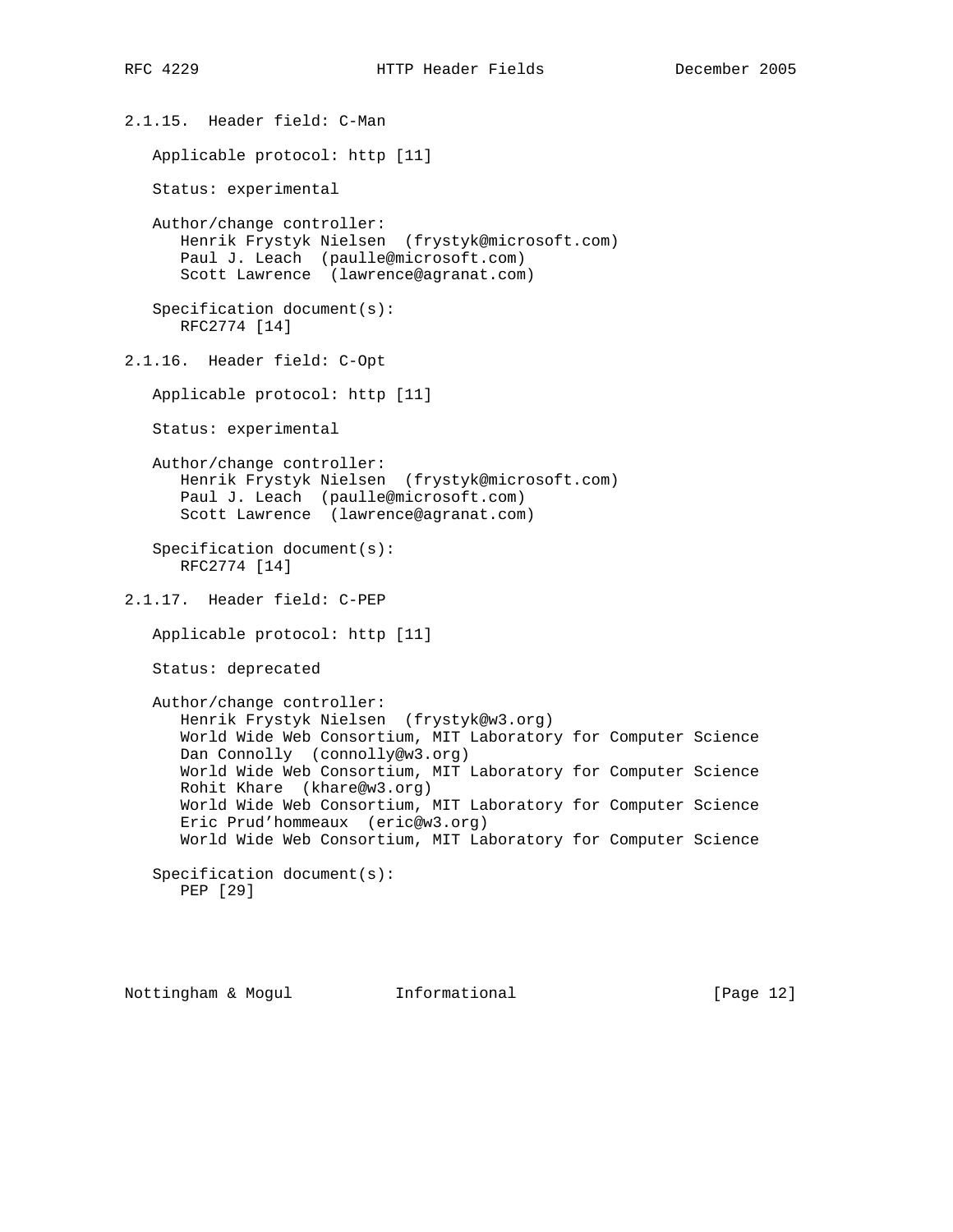```
2.1.18. Header field: C-PEP-Info
   Applicable protocol: http [11]
   Status: deprecated
   Author/change controller:
      Henrik Frystyk Nielsen (frystyk@w3.org)
       World Wide Web Consortium, MIT Laboratory for Computer Science
      Dan Connolly (connolly@w3.org)
      World Wide Web Consortium, MIT Laboratory for Computer Science
      Rohit Khare (khare@w3.org)
      World Wide Web Consortium, MIT Laboratory for Computer Science
      Eric Prud'hommeaux (eric@w3.org)
      World Wide Web Consortium, MIT Laboratory for Computer Science
      Specification document(s):
         PEP [29]
2.1.19. Header field: Cache-Control
   Applicable protocol: http [11]
   Status: standard
   Author/change controller:
       IETF (iesg@ietf.org)
       Internet Engineering Task Force
    Specification document(s):
      RFC2616 [11]
2.1.20. Header field: Connection
   Applicable protocol: http [11]
   Status: standard
   Author/change controller:
      IETF (iesg@ietf.org)
      Internet Engineering Task Force
    Specification document(s):
      RFC2616 [11]
```
Nottingham & Mogul Informational [Page 13]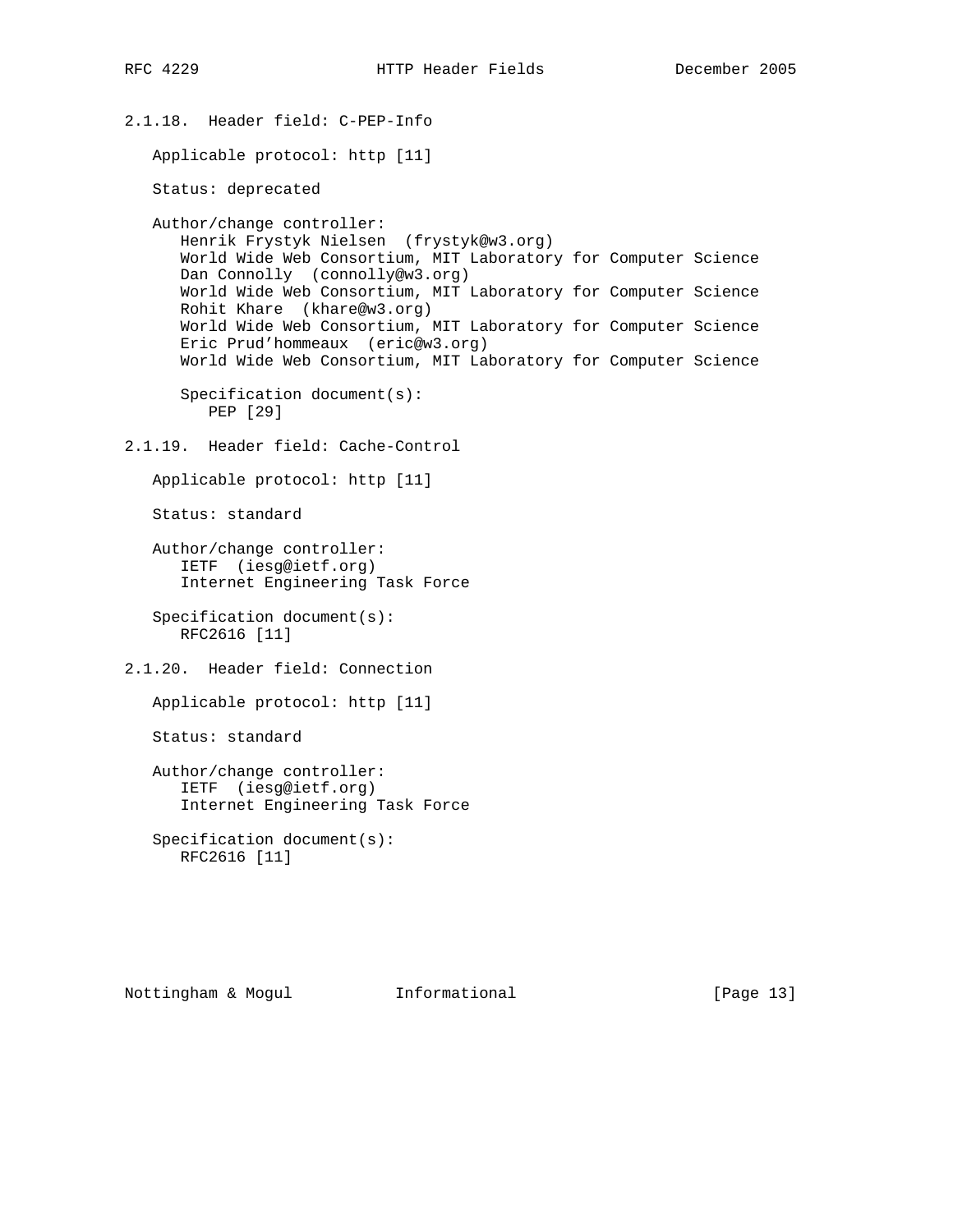2.1.21. Header field: Content-Base Applicable protocol: http [11] Status: standard Author/change controller: IETF (iesg@ietf.org) Internet Engineering Task Force Specification document(s): RFC2068 [4] 2.1.22. Header field: Content-Disposition Applicable protocol: http [11] Status: standard Author/change controller: IETF (iesg@ietf.org) Internet Engineering Task Force Specification document(s): RFC2616 [11] 2.1.23. Header field: Content-Encoding Applicable protocol: http [11] Status: standard Author/change controller: IETF (iesg@ietf.org) Internet Engineering Task Force Specification document(s): RFC2616 [11] 2.1.24. Header field: Content-ID Applicable protocol: http [11] Status: informational

Nottingham & Mogul Informational [Page 14]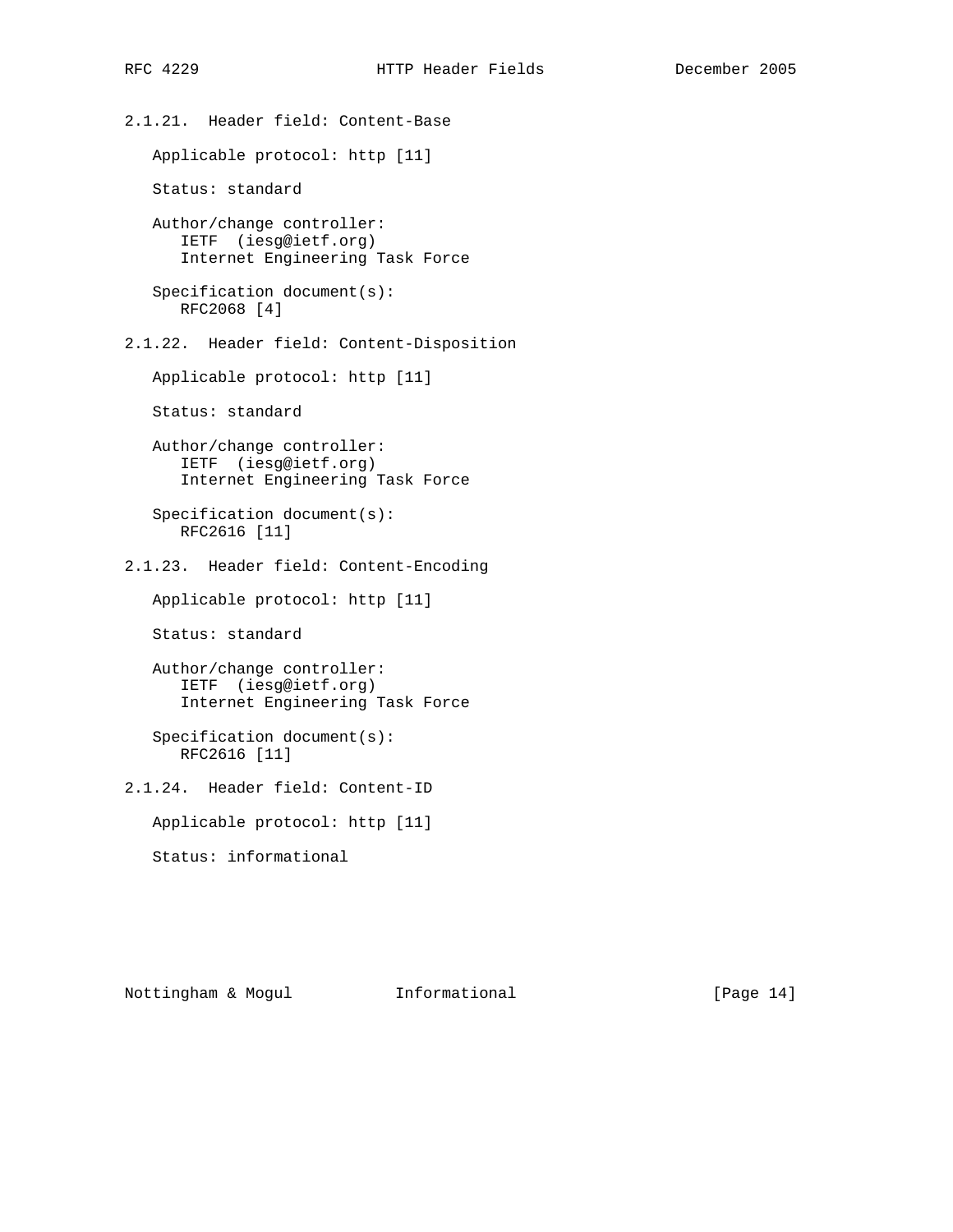Author/change controller: Arthur van Hoff (avh@marimba.com) Marimba Inc. John Giannandrea (jg@netscape.com) Netscape Inc. Mark Hapner (mark.hapner@sun.com) Sun Microsystems Inc. Steve Carter (srcarter@novell.com) Novell Inc. Milo Medin (medin@home.net) At Home Corp Specification document(s): DRP [20]

2.1.25. Header field: Content-Language

Applicable protocol: http [11]

Status: standard

 Author/change controller: IETF (iesg@ietf.org) Internet Engineering Task Force

 Specification document(s): RFC2616 [11]

2.1.26. Header field: Content-Length

Applicable protocol: http [11]

Status: standard

 Author/change controller: IETF (iesg@ietf.org) Internet Engineering Task Force

 Specification document(s): RFC2616 [11]

2.1.27. Header field: Content-Location

Applicable protocol: http [11]

Status: standard

Nottingham & Mogul Informational [Page 15]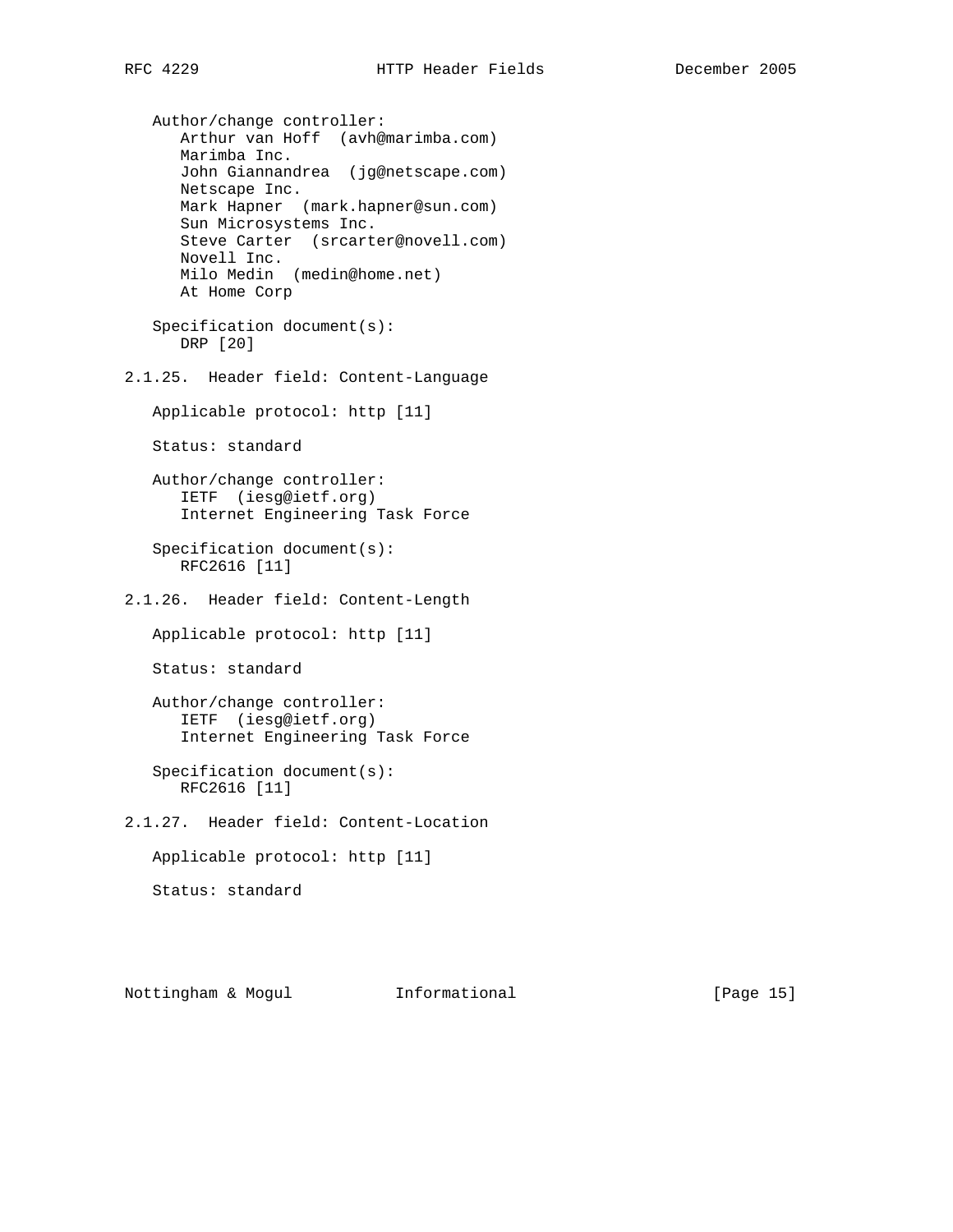Author/change controller: IETF (iesg@ietf.org) Internet Engineering Task Force Specification document(s): RFC2616 [11] 2.1.28. Header field: Content-MD5 Applicable protocol: http [11] Status: standard Author/change controller: IETF (iesg@ietf.org) Internet Engineering Task Force Specification document(s): RFC2616 [11] 2.1.29. Header field: Content-Range Applicable protocol: http [11] Status: standard Author/change controller:

 IETF (iesg@ietf.org) Internet Engineering Task Force

 Specification document(s): RFC2616 [11]

2.1.30. Header field: Content-Script-Type

Applicable protocol: http [11]

Status: standard

 Author/change controller: W3C (web-human@w3.org) World Wide Web Consortium

 Specification document(s): HTML 4 [21]

Nottingham & Mogul Informational [Page 16]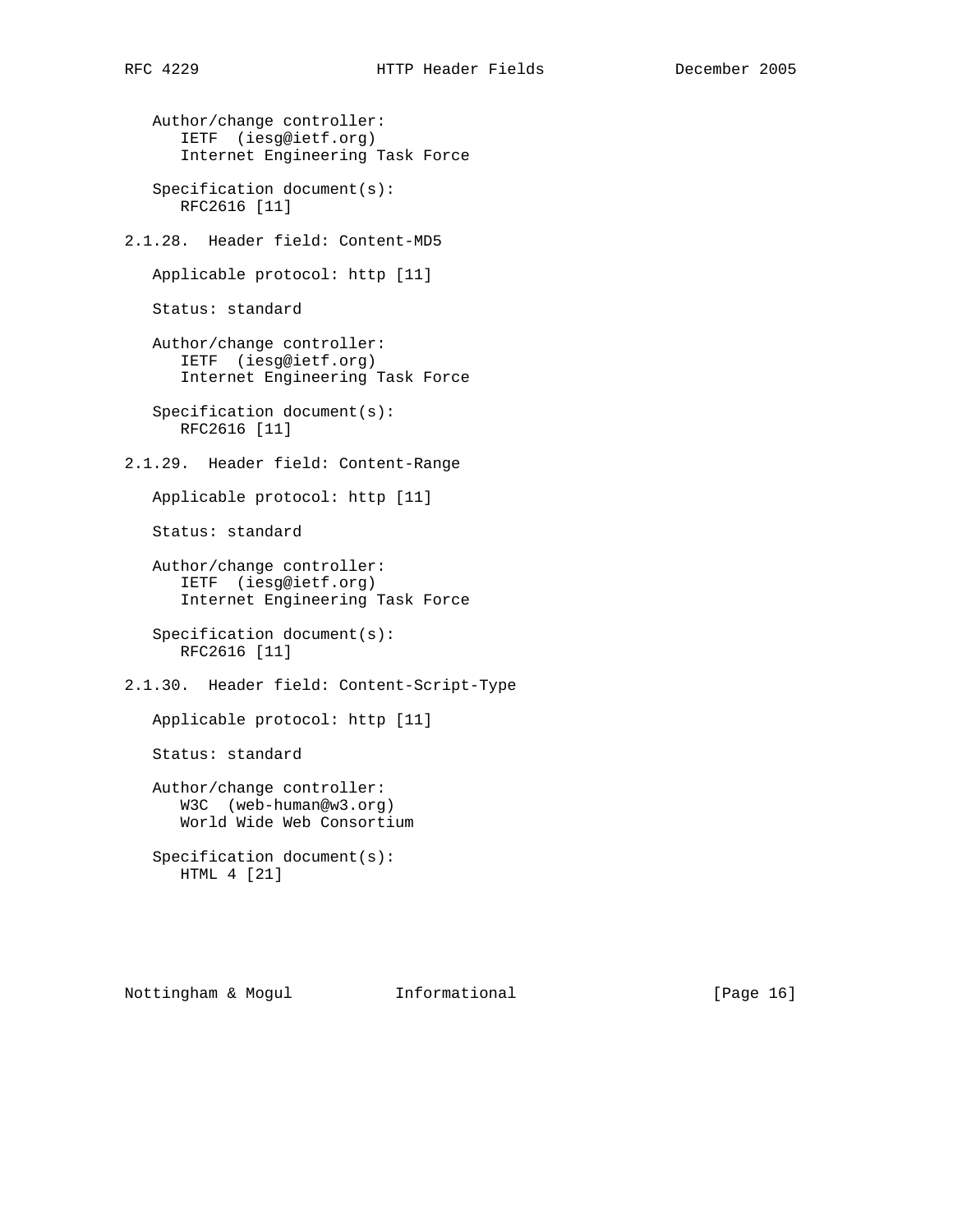2.1.31. Header field: Content-Style-Type Applicable protocol: http [11] Status: standard Author/change controller: W3C (web-human@w3.org) World Wide Web Consortium Specification document(s): HTML 4 [21] 2.1.32. Header field: Content-Type Applicable protocol: http [11] Status: standard Author/change controller: IETF (iesg@ietf.org) Internet Engineering Task Force Specification document(s): RFC2616 [11] 2.1.33. Header field: Content-Version Applicable protocol: http [11] Status: standard Author/change controller: IETF (iesg@ietf.org) Internet Engineering Task Force Specification document(s): RFC2068 [4] 2.1.34. Header field: Cookie Applicable protocol: http [11] Status: standard

Nottingham & Mogul Informational [Page 17]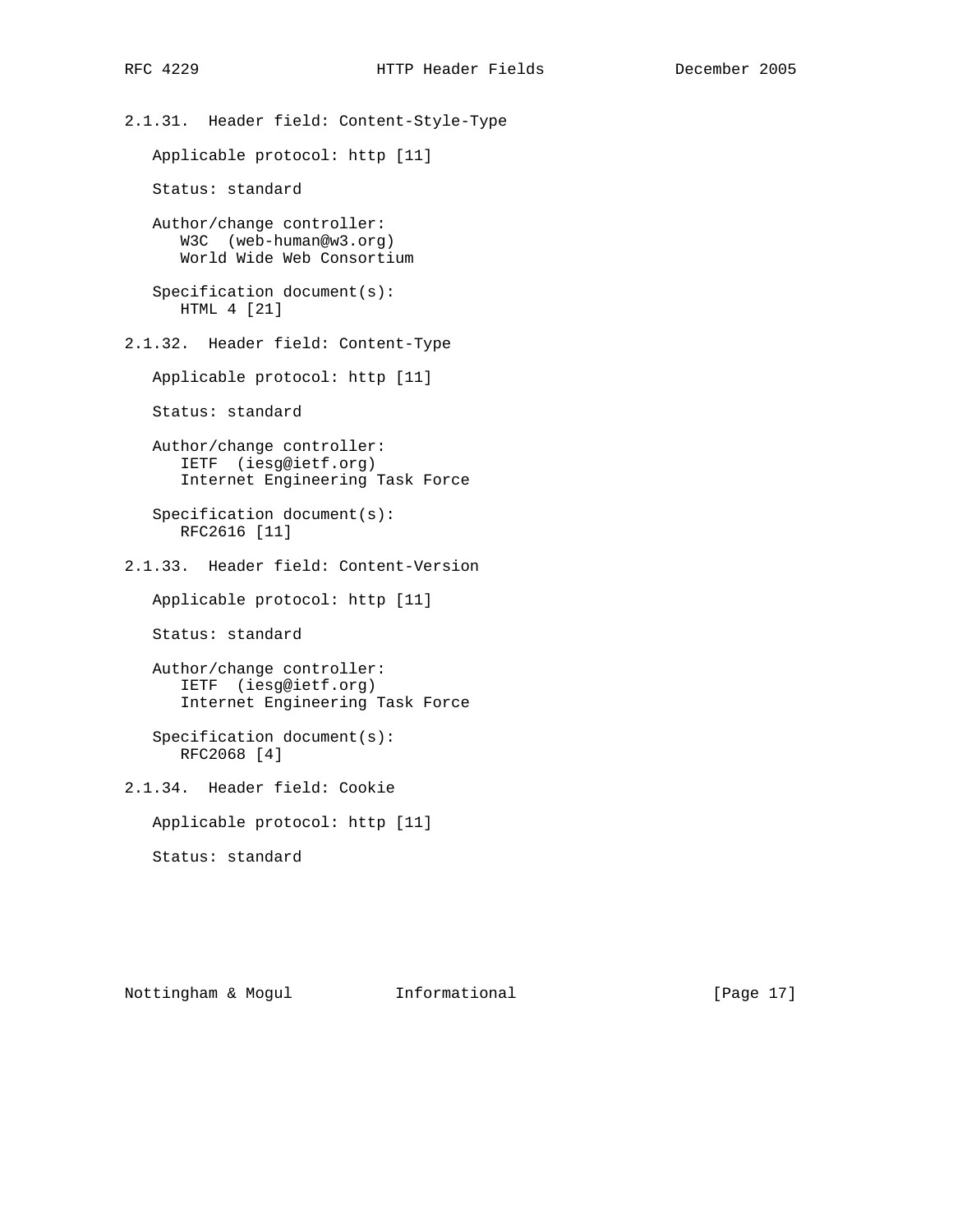Author/change controller: IETF (iesg@ietf.org) Internet Engineering Task Force Specification document(s): RFC2965 [15] 2.1.35. Header field: Cookie2 Applicable protocol: http [11] Status: standard Author/change controller: IETF (iesg@ietf.org) Internet Engineering Task Force Specification document(s): RFC2965 [15] 2.1.36. Header field: DAV Applicable protocol: http [11] Status: standard Author/change controller: IETF (iesg@ietf.org) Internet Engineering Task Force Specification document(s): RFC2518 [10] 2.1.37. Header field: Date Applicable protocol: http [11] Status: standard Author/change controller: IETF (iesg@ietf.org) Internet Engineering Task Force Specification document(s): RFC2616 [11]

Nottingham & Mogul Informational [Page 18]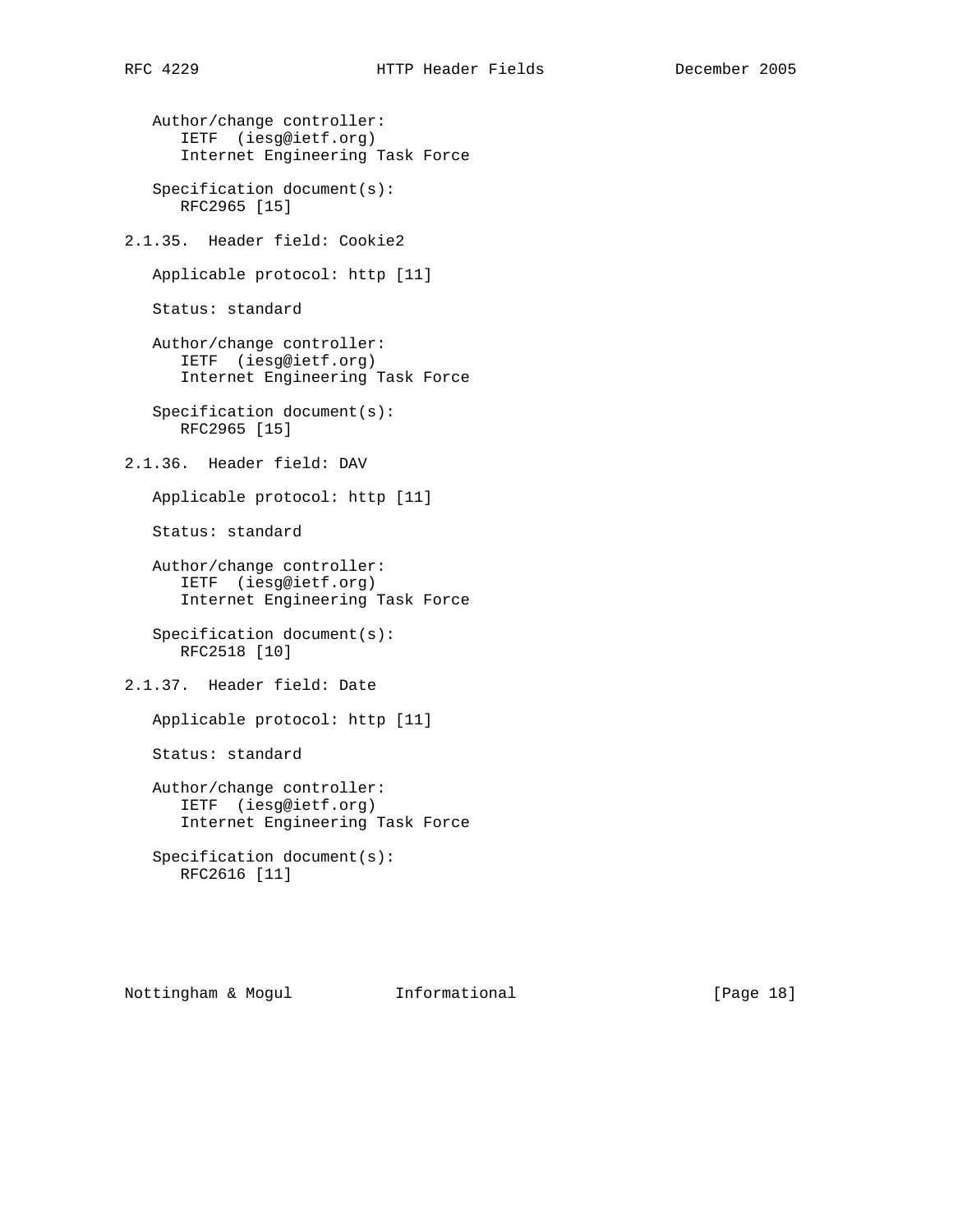2.1.38. Header field: Default-Style Applicable protocol: http [11] Status: standard Author/change controller: W3C (web-human@w3.org) World Wide Web Consortium Specification document(s): HTML 4 [21] 2.1.39. Header field: Delta-Base Applicable protocol: http [11] Status: standard Author/change controller: IETF (iesg@ietf.org) Internet Engineering Task Force Specification document(s): RFC3229 [16] 2.1.40. Header field: Depth Applicable protocol: http [11] Status: standard Author/change controller: IETF (iesg@ietf.org) Internet Engineering Task Force Specification document(s): RFC2518 [10] 2.1.41. Header field: Derived-From Applicable protocol: http [11] Status: standard

Nottingham & Mogul Informational [Page 19]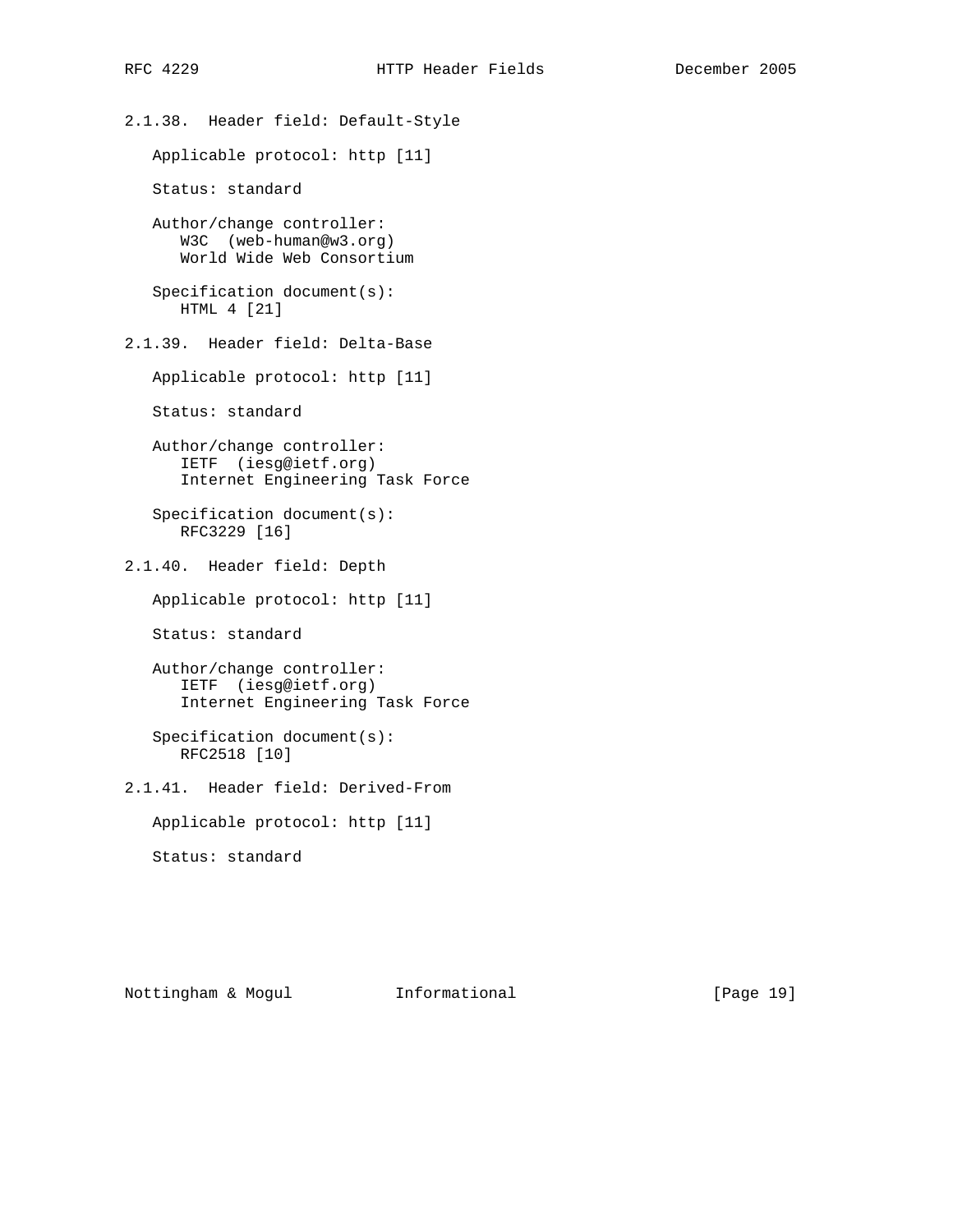Author/change controller: IETF (iesg@ietf.org) Internet Engineering Task Force Specification document(s): RFC2068 [4] 2.1.42. Header field: Destination Applicable protocol: http [11] Status: standard Author/change controller: IETF (iesg@ietf.org) Internet Engineering Task Force Specification document(s): RFC2518 [10] 2.1.43. Header field: Differential-ID Applicable protocol: http [11] Status: informational Author/change controller: Arthur van Hoff (avh@marimba.com) Marimba Inc. John Giannandrea (jg@netscape.com) Netscape Inc. Mark Hapner (mark.hapner@sun.com) Sun Microsystems Inc. Steve Carter (srcarter@novell.com) Novell Inc. Milo Medin (medin@home.net) At Home Corp Specification document(s): DRP [20] 2.1.44. Header field: Digest Applicable protocol: http [11] Status: standard

Nottingham & Mogul Informational [Page 20]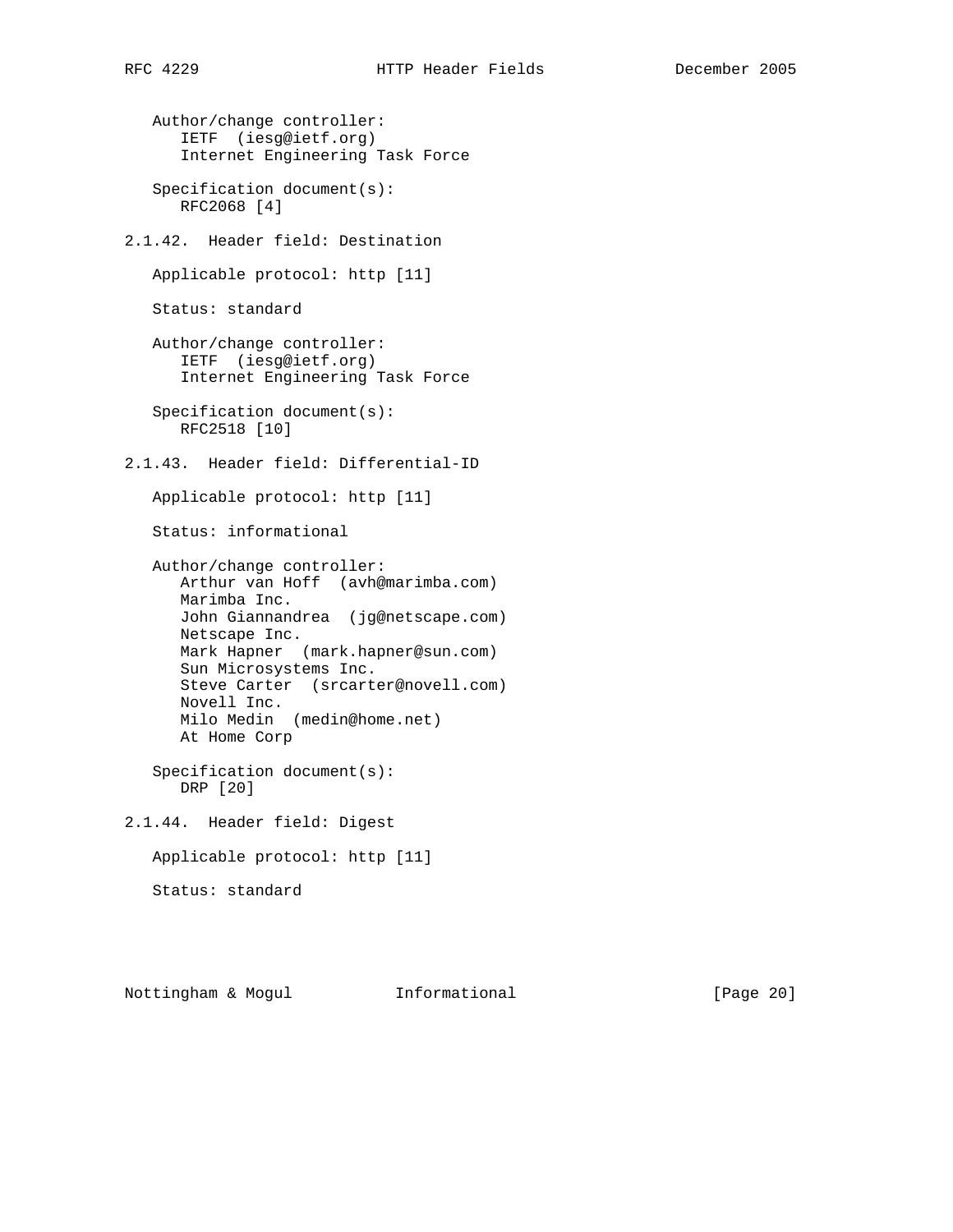```
 Author/change controller:
    IETF (iesg@ietf.org)
    Internet Engineering Task Force
```
 Specification document(s): RFC3230 [17]

2.1.45. Header field: ETag

Applicable protocol: http [11]

Status: standard

```
 Author/change controller:
    IETF (iesg@ietf.org)
    Internet Engineering Task Force
```
 Specification document(s): RFC2616 [11]

2.1.46. Header field: Expect

Applicable protocol: http [11]

Status: standard

```
 Author/change controller:
    IETF (iesg@ietf.org)
    Internet Engineering Task Force
```
 Specification document(s): RFC2616 [11]

2.1.47. Header field: Expires

Applicable protocol: http [11]

Status: standard

 Author/change controller: IETF (iesg@ietf.org) Internet Engineering Task Force

 Specification document(s): RFC2616 [11]

Nottingham & Mogul Informational [Page 21]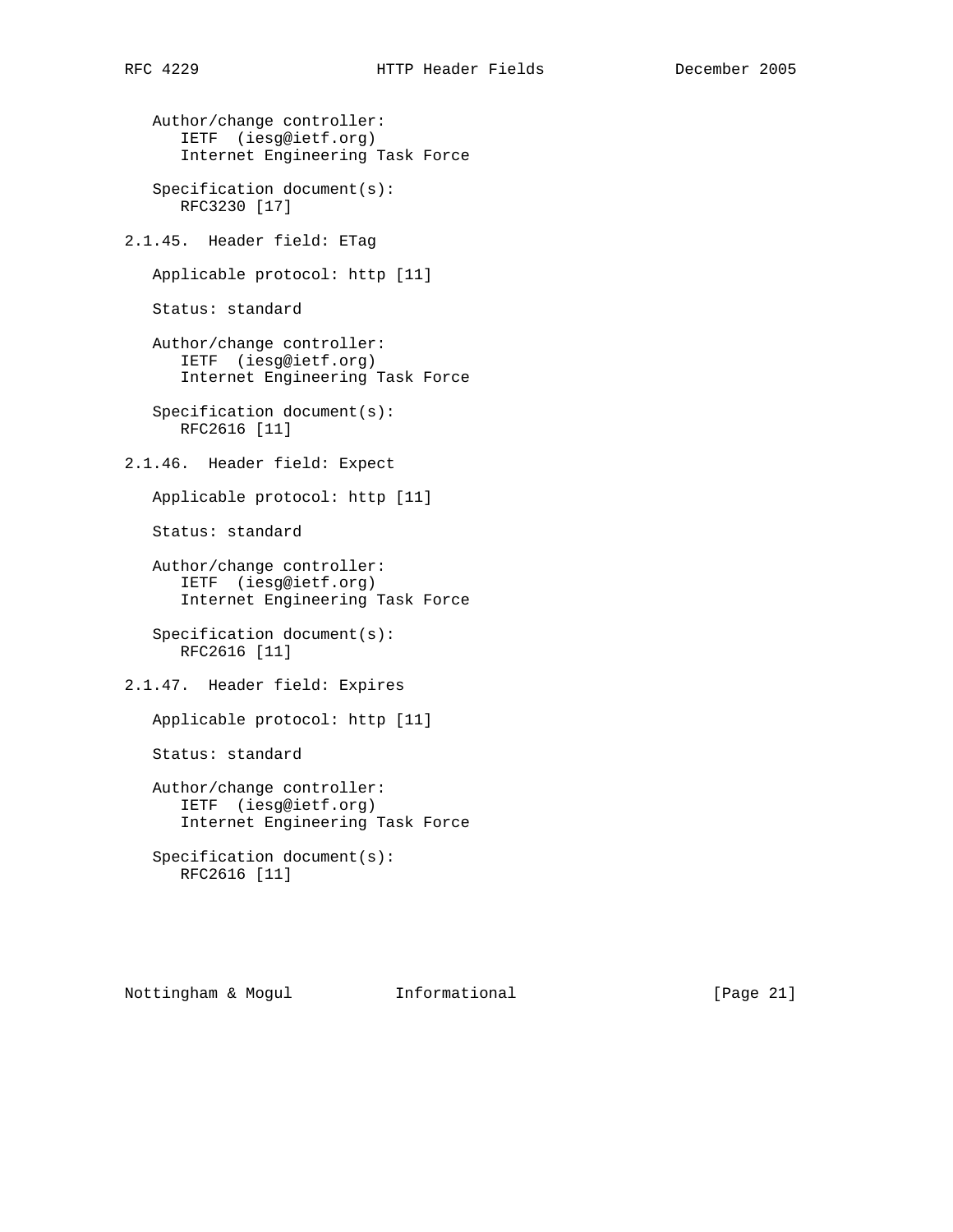2.1.48. Header field: Ext Applicable protocol: http [11] Status: experimental Author/change controller: Henrik Frystyk Nielsen (frystyk@microsoft.com) Paul J. Leach (paulle@microsoft.com) Scott Lawrence (lawrence@agranat.com) Specification document(s): RFC2774 [14] 2.1.49. Header field: From Applicable protocol: http [11] Status: standard Author/change controller: IETF (iesg@ietf.org) Internet Engineering Task Force Specification document(s): RFC2616 [11] 2.1.50. Header field: GetProfile Applicable protocol: http [11] Status: informational Author/change controller: Pat Hensley (hensley@firefly.net) FireFly Network, Inc. Max Metral (max@firefly.net) FireFly Network, Inc. Upendra Shardanand (shard@firefly.net) FireFly Network, Inc. Donna Converse (converse@netscape.com) Netscape Communications Mike Myers (mmyers@verisign.com) Verisign, Inc. Specification document(s): OPS over HTTP [22]

Nottingham & Mogul Informational [Page 22]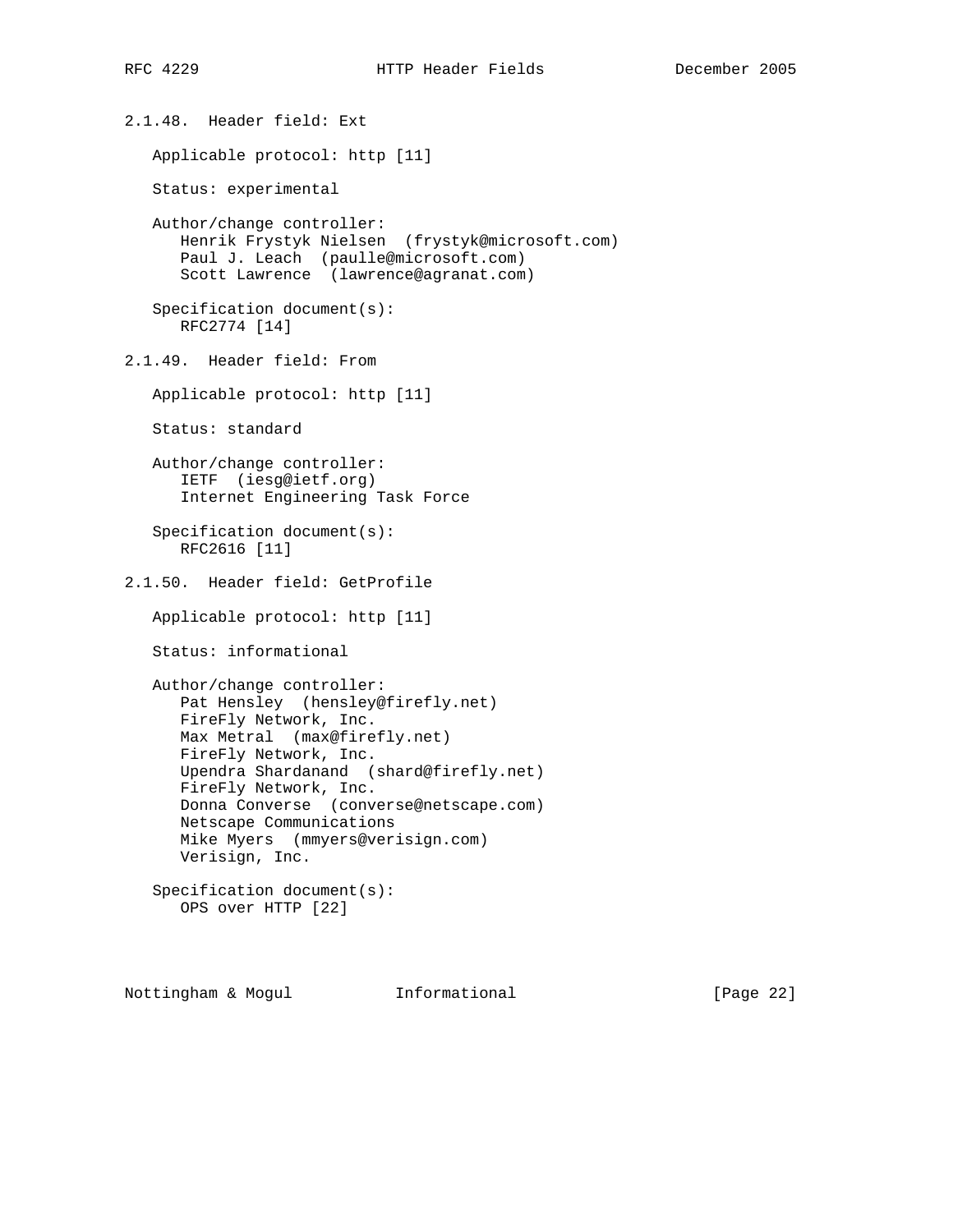2.1.51. Header field: Host Applicable protocol: http [11] Status: standard Author/change controller: IETF (iesg@ietf.org) Internet Engineering Task Force Specification document(s): RFC2616 [11] 2.1.52. Header field: IM Applicable protocol: http [11] Status: standard Author/change controller: IETF (iesg@ietf.org) Internet Engineering Task Force Specification document(s): RFC3229 [16] 2.1.53. Header field: If Applicable protocol: http [11] Status: standard Author/change controller: IETF (iesg@ietf.org) Internet Engineering Task Force Specification document(s): RFC2518 [10] 2.1.54. Header field: If-Match Applicable protocol: http [11] Status: standard

Nottingham & Mogul Informational [Page 23]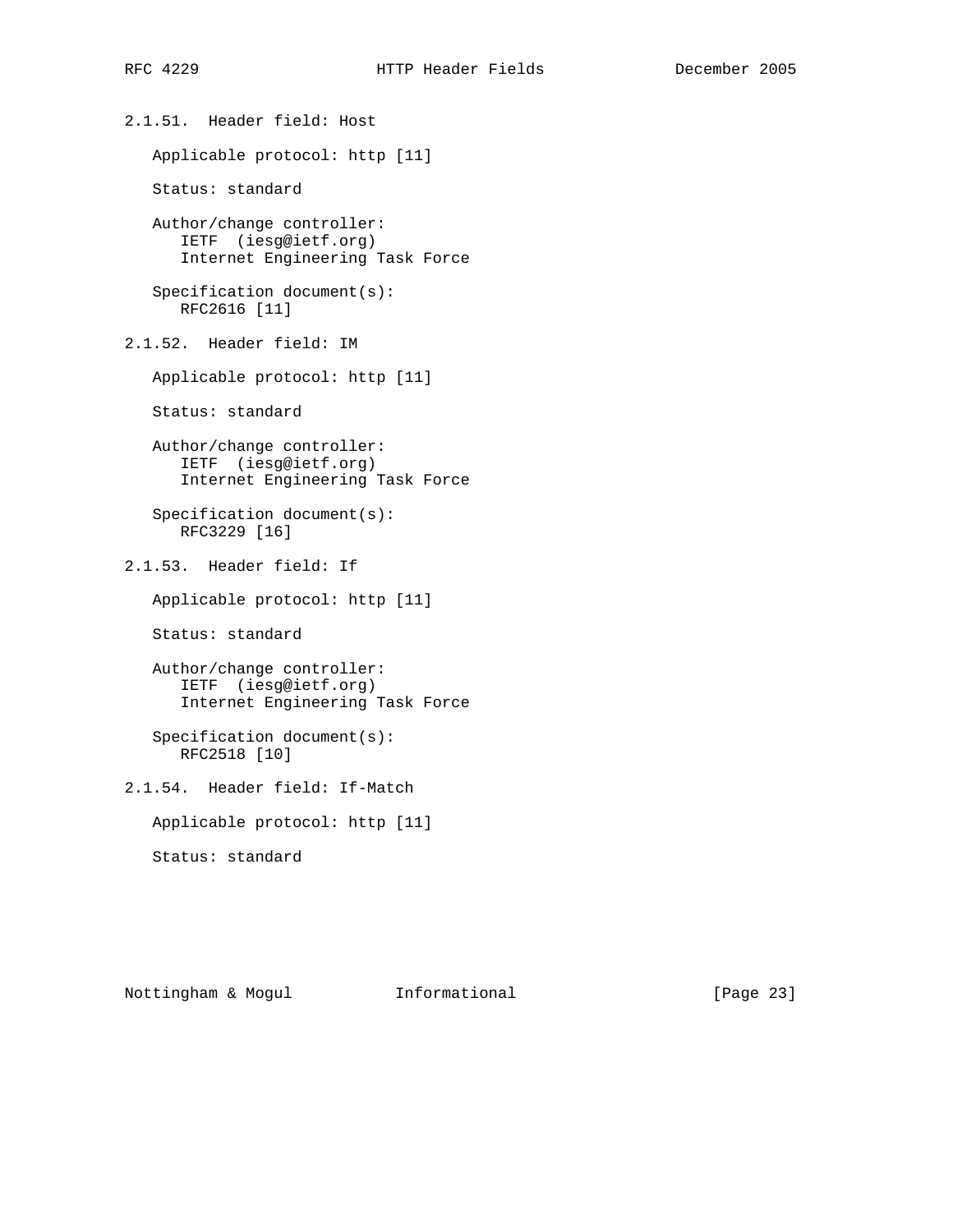Author/change controller: IETF (iesg@ietf.org) Internet Engineering Task Force Specification document(s): RFC2616 [11] 2.1.55. Header field: If-Modified-Since Applicable protocol: http [11] Status: standard Author/change controller: IETF (iesg@ietf.org) Internet Engineering Task Force Specification document(s): RFC2616 [11] 2.1.56. Header field: If-None-Match Applicable protocol: http [11] Status: standard Author/change controller: IETF (iesg@ietf.org) Internet Engineering Task Force Specification document(s): RFC2616 [11] 2.1.57. Header field: If-Range Applicable protocol: http [11] Status: standard Author/change controller: IETF (iesg@ietf.org) Internet Engineering Task Force Specification document(s): RFC2616 [11]

Nottingham & Mogul Informational [Page 24]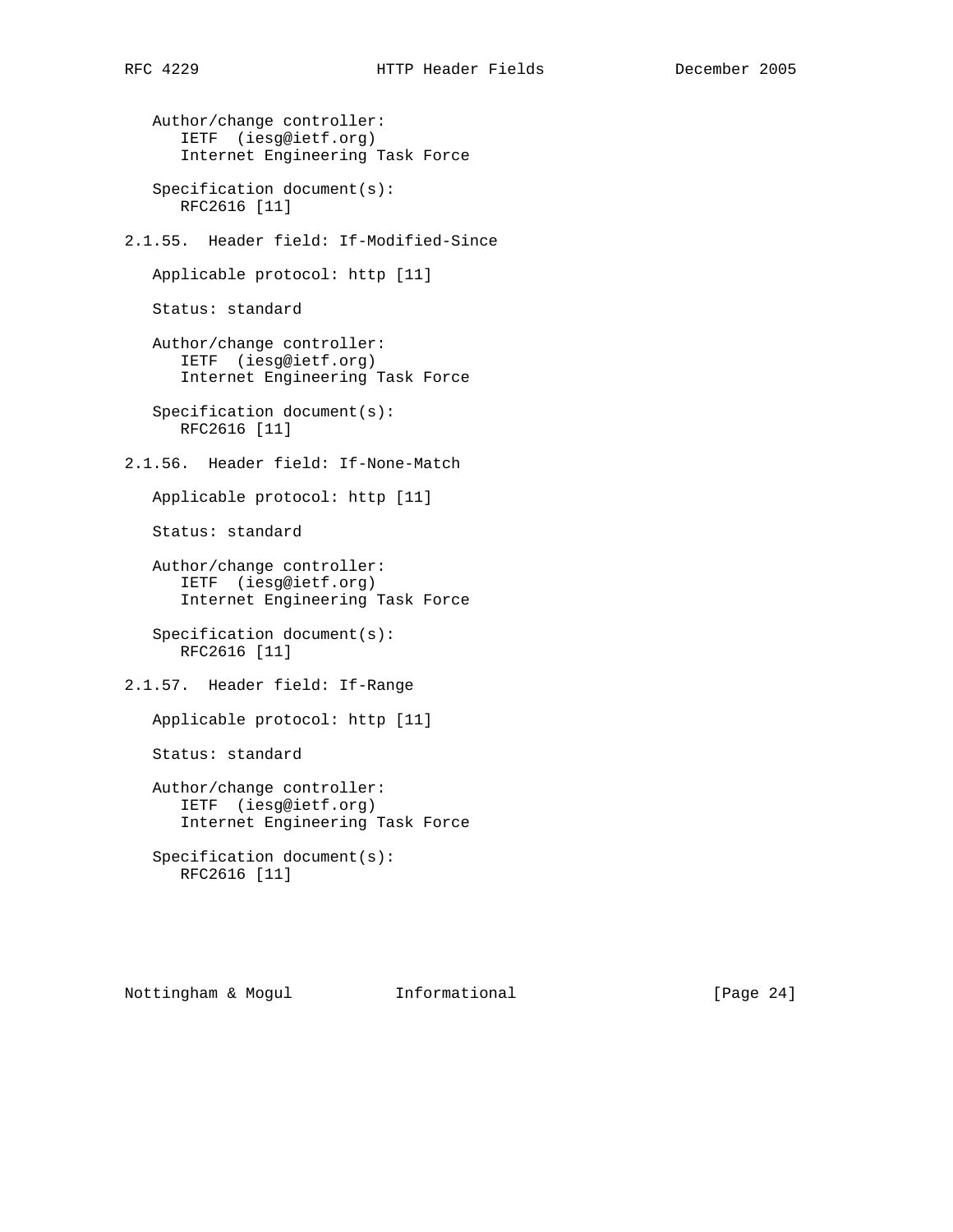2.1.58. Header field: If-Unmodified-Since Applicable protocol: http [11] Status: standard Author/change controller: IETF (iesg@ietf.org) Internet Engineering Task Force Specification document(s): RFC2616 [11] 2.1.59. Header field: Keep-Alive Applicable protocol: http [11] Status: standard Author/change controller: IETF (iesg@ietf.org) Internet Engineering Task Force Specification document(s): RFC2068 [4] 2.1.60. Header field: Label Applicable protocol: http [11] Status: standard Author/change controller: IETF (iesg@ietf.org) Internet Engineering Task Force Specification document(s): RFC3253 [18] 2.1.61. Header field: Last-Modified Applicable protocol: http [11] Status: standard

Nottingham & Mogul Informational [Page 25]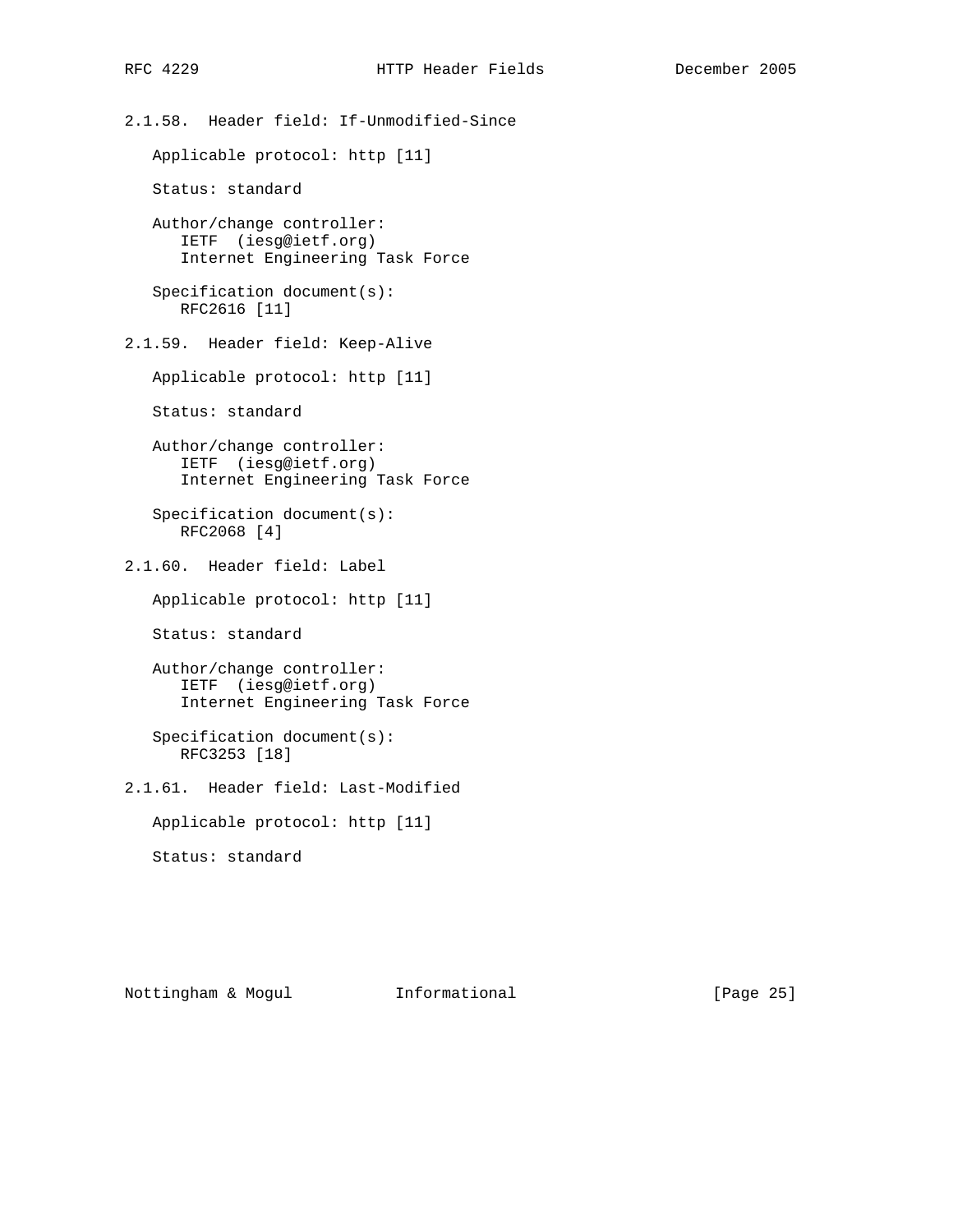```
 Author/change controller:
    IETF (iesg@ietf.org)
    Internet Engineering Task Force
```
 Specification document(s): RFC2616 [11]

2.1.62. Header field: Link

Applicable protocol: http [11]

Status: standard

```
 Author/change controller:
    IETF (iesg@ietf.org)
    Internet Engineering Task Force
```
 Specification document(s): RFC2068 [4]

2.1.63. Header field: Location

Applicable protocol: http [11]

Status: standard

```
 Author/change controller:
    IETF (iesg@ietf.org)
    Internet Engineering Task Force
```
 Specification document(s): RFC2616 [11]

2.1.64. Header field: Lock-Token

Applicable protocol: http [11]

Status: standard

 Author/change controller: IETF (iesg@ietf.org) Internet Engineering Task Force

 Specification document(s): RFC2518 [10]

Nottingham & Mogul Informational [Page 26]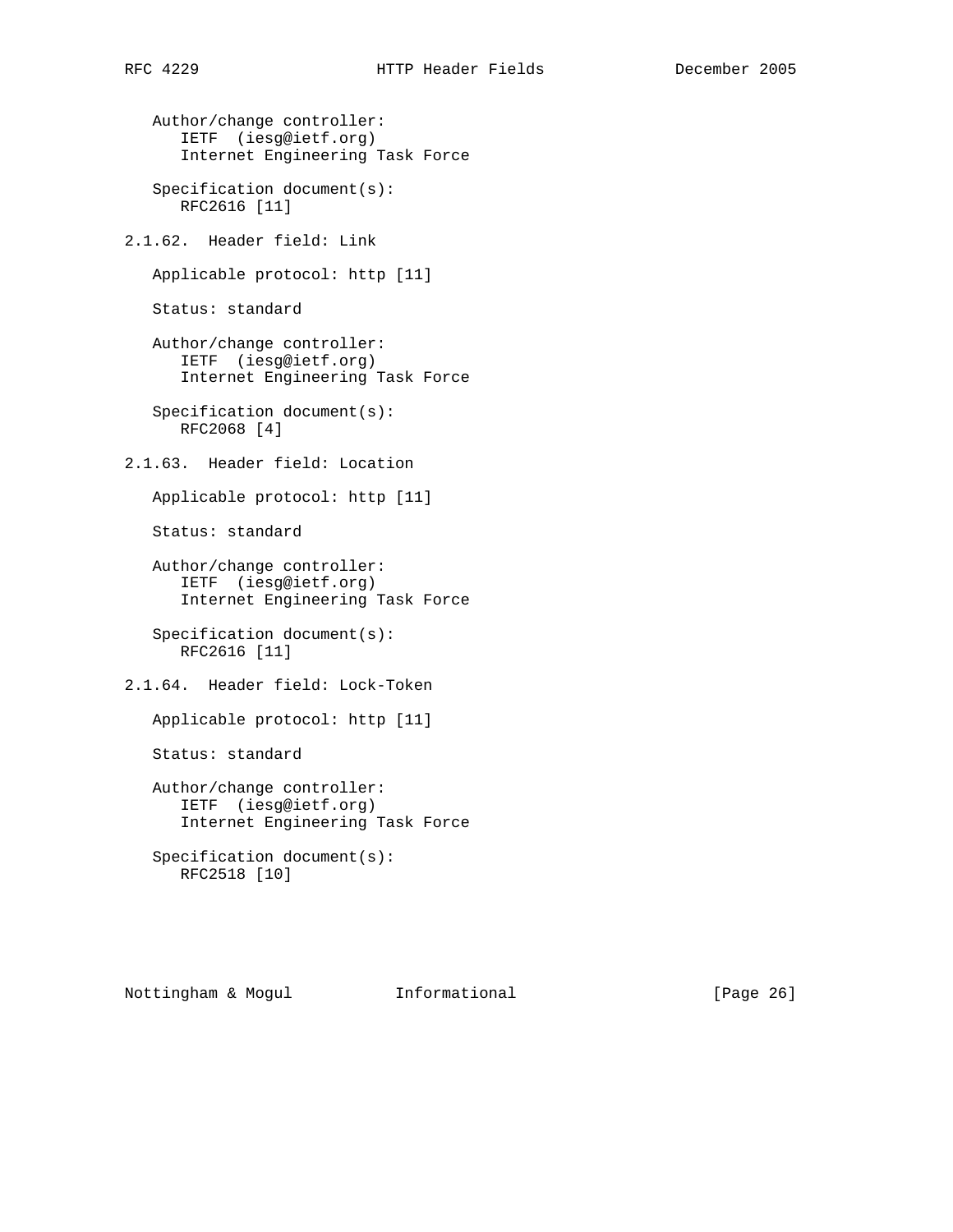2.1.65. Header field: MIME-Version Applicable protocol: http [11] Status: standard Author/change controller: IETF (iesg@ietf.org) Internet Engineering Task Force Specification document(s): RFC2616 [11] 2.1.66. Header field: Man Applicable protocol: http [11] Status: experimental Author/change controller: Henrik Frystyk Nielsen (frystyk@microsoft.com) Paul J. Leach (paulle@microsoft.com) Scott Lawrence (lawrence@agranat.com) Specification document(s): RFC2774 [14] 2.1.67. Header field: Max-Forwards Applicable protocol: http [11] Status: standard Author/change controller: IETF (iesg@ietf.org) Internet Engineering Task Force Specification document(s): RFC2616 [11] 2.1.68. Header field: Meter Applicable protocol: http [11] Status: standard

Nottingham & Mogul Informational [Page 27]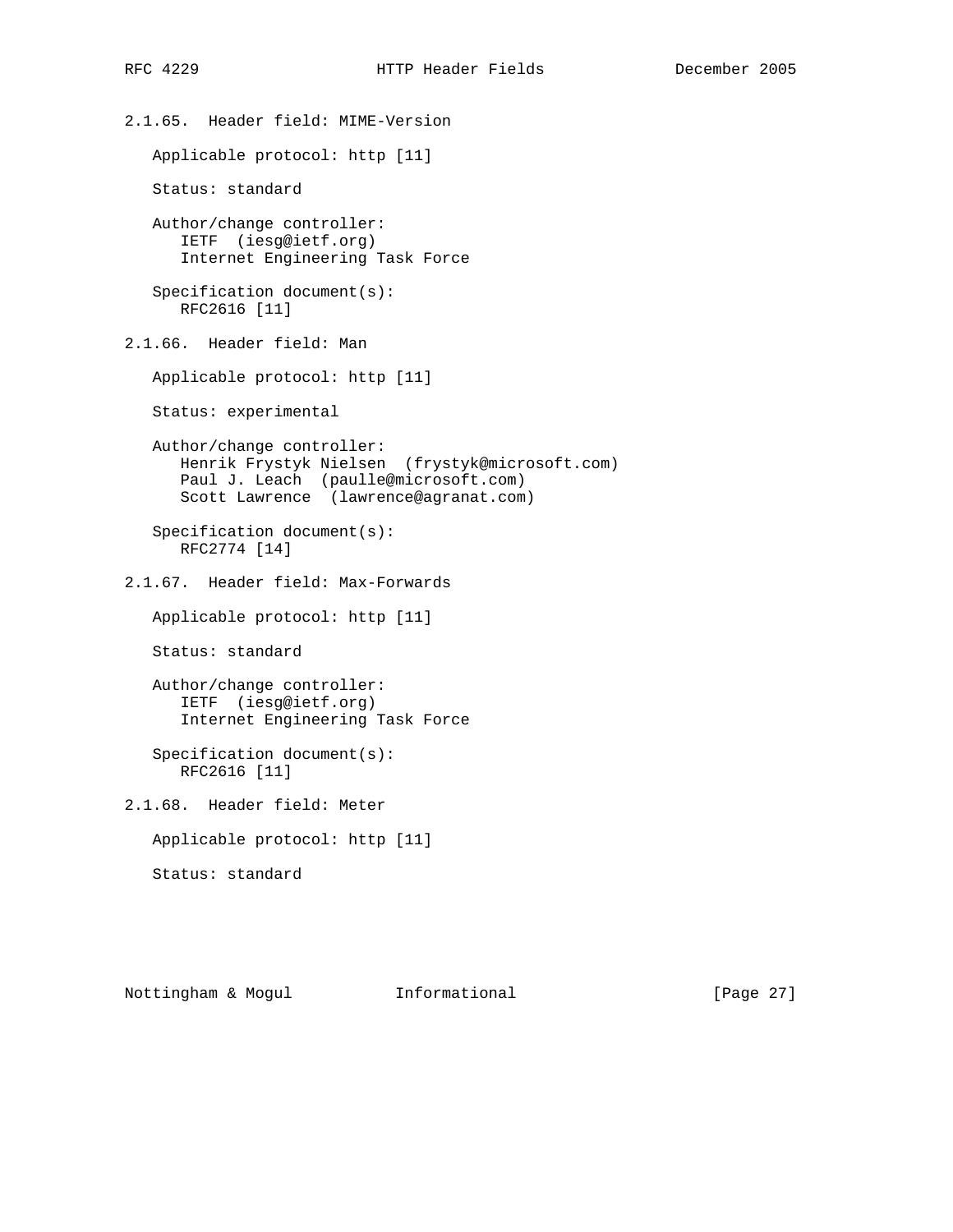Author/change controller: IETF (iesg@ietf.org) Internet Engineering Task Force Specification document(s): RFC2227 [6] 2.1.69. Header field: Negotiate Applicable protocol: http [11] Status: experimental Author/change controller: Andrew H. Mutz (mutz@hpl.hp.com) Koen Holtman (koen@win.tue.nl) Specification document(s): RFC2295 [7] 2.1.70. Header field: Opt Applicable protocol: http [11] Status: experimental Author/change controller: Henrik Frystyk Nielsen (frystyk@microsoft.com) Paul J. Leach (paulle@microsoft.com) Scott Lawrence (lawrence@agranat.com) Specification document(s): RFC2774 [14] 2.1.71. Header field: Ordering-Type Applicable protocol: http [11] Status: standard Author/change controller: IETF (iesg@ietf.org) Internet Engineering Task Force Specification document(s): RFC3648 [19]

Nottingham & Mogul Informational [Page 28]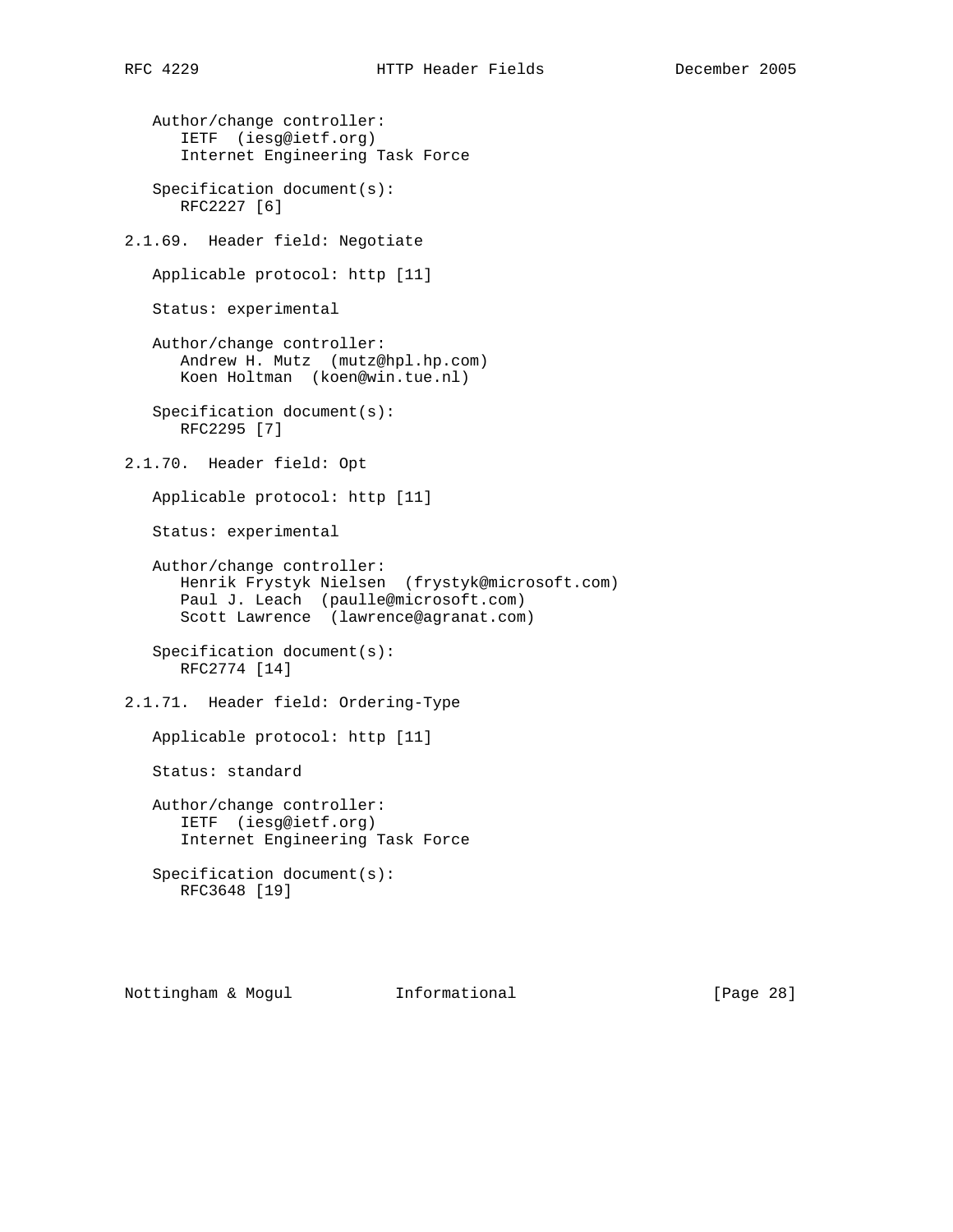2.1.72. Header field: Overwrite Applicable protocol: http [11] Status: standard Author/change controller: IETF (iesg@ietf.org) Internet Engineering Task Force Specification document(s): RFC2518 [10] 2.1.73. Header field: P3P Applicable protocol: http [11] Status: standard Author/change controller: W3C (web-human@w3.org) World Wide Web Consortium Specification document(s): P3P [23] 2.1.74. Header field: PEP Applicable protocol: http [11] Status: deprecated Author/change controller: Henrik Frystyk Nielsen (frystyk@w3.org) World Wide Web Consortium, MIT Laboratory for Computer Science Dan Connolly (connolly@w3.org) World Wide Web Consortium, MIT Laboratory for Computer Science Rohit Khare (khare@w3.org) World Wide Web Consortium, MIT Laboratory for Computer Science Eric Prud'hommeaux (eric@w3.org) World Wide Web Consortium, MIT Laboratory for Computer Science Specification document(s): PEP [29]

Nottingham & Mogul Informational [Page 29]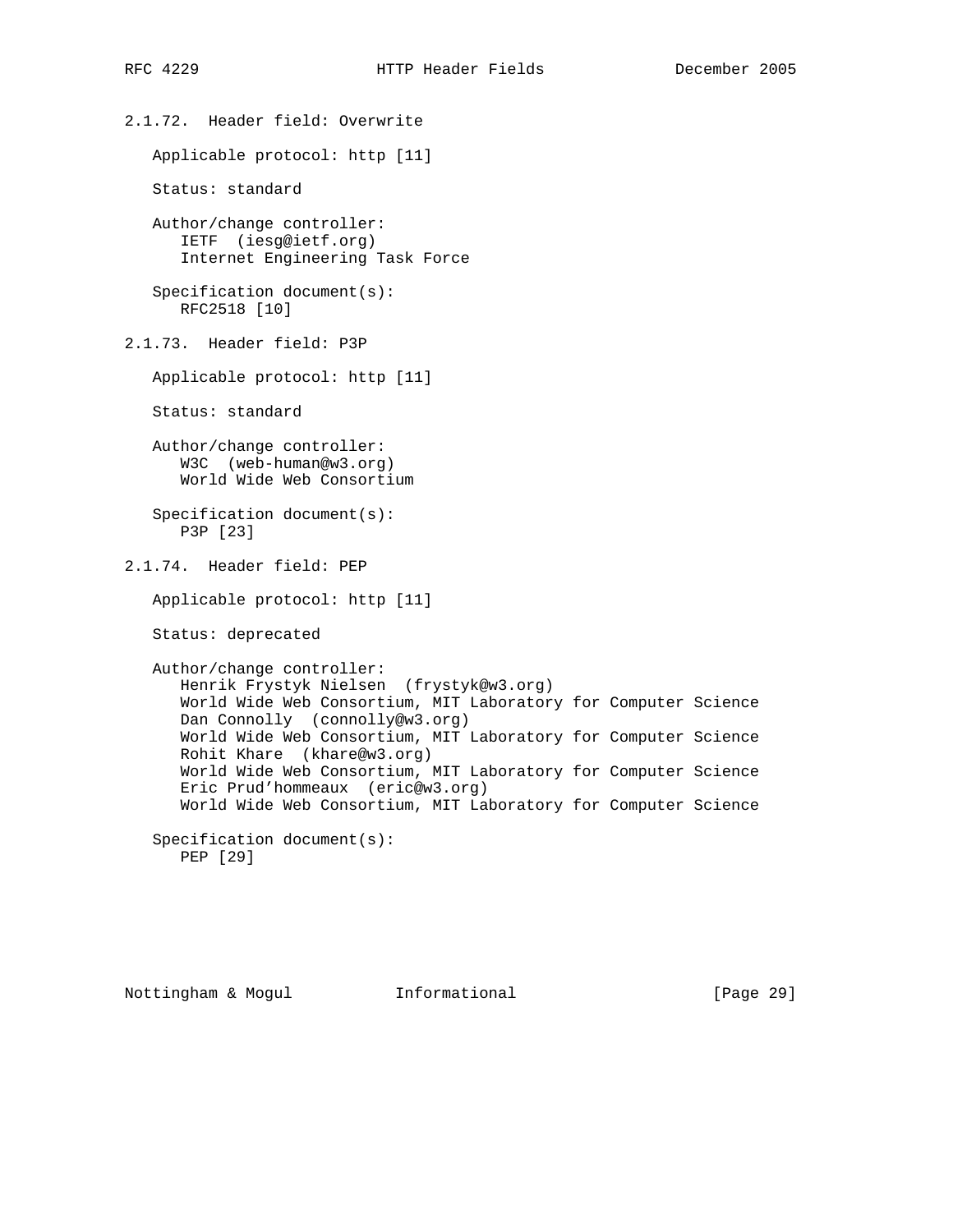2.1.75. Header field: PICS-Label Applicable protocol: http [11] Status: standard Author/change controller: W3C (web-human@w3.org) World Wide Web Consortium Specification document(s): PICSLabels [24] 2.1.76. Header field: Pep-Info Applicable protocol: http [11] Status: deprecated Author/change controller: Henrik Frystyk Nielsen (frystyk@w3.org) World Wide Web Consortium, MIT Laboratory for Computer Science Dan Connolly (connolly@w3.org) World Wide Web Consortium, MIT Laboratory for Computer Science Rohit Khare (khare@w3.org) World Wide Web Consortium, MIT Laboratory for Computer Science Eric Prud'hommeaux (eric@w3.org) World Wide Web Consortium, MIT Laboratory for Computer Science Specification document(s): PEP [29] 2.1.77. Header field: Position Applicable protocol: http [11] Status: standard Author/change controller: IETF (iesg@ietf.org) Internet Engineering Task Force Specification document(s): RFC3648 [19]

Nottingham & Mogul Informational [Page 30]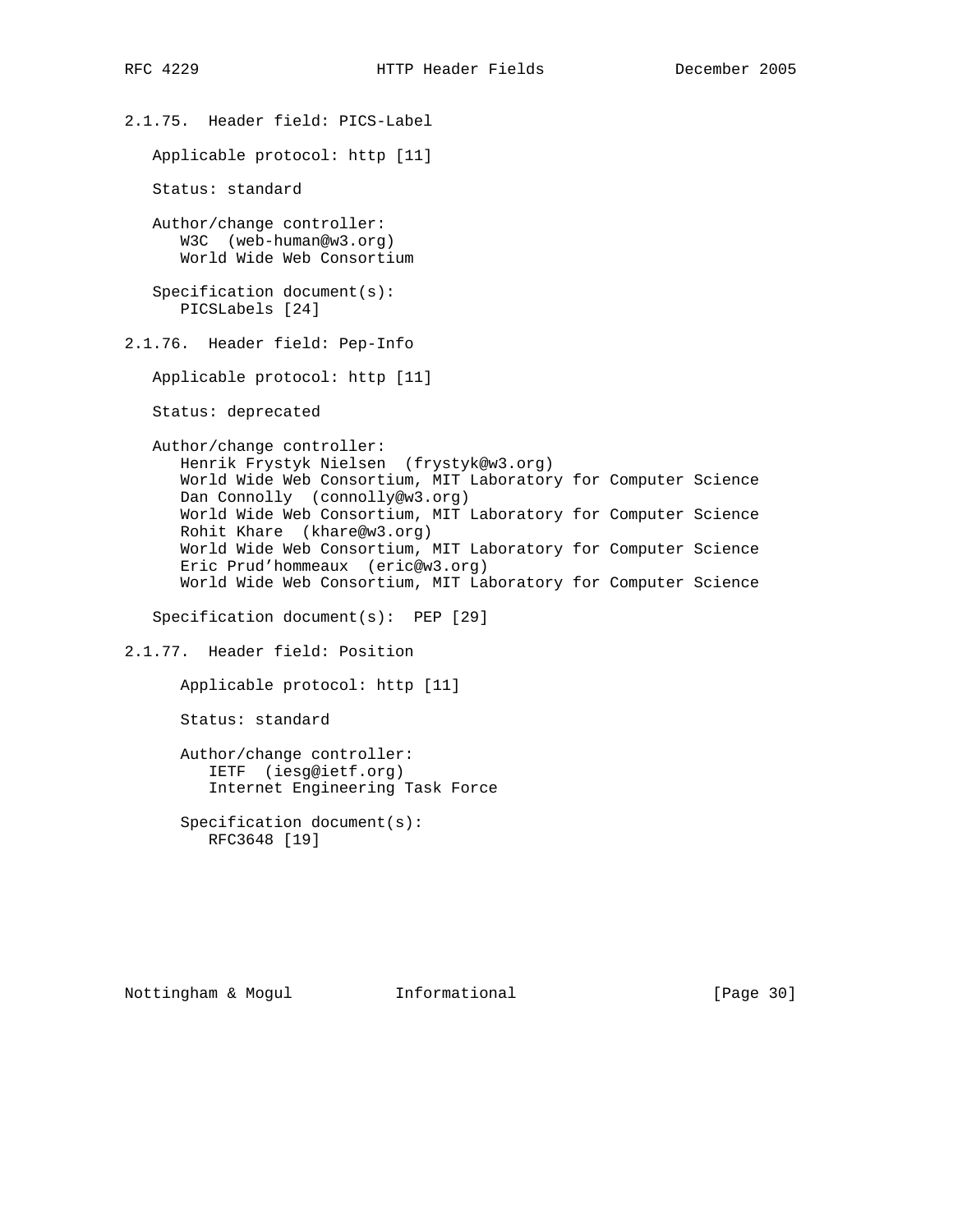2.1.78. Header field: Pragma Applicable protocol: http [11] Status: standard Author/change controller: IETF (iesg@ietf.org) Internet Engineering Task Force Specification document(s): RFC2616 [11] 2.1.79. Header field: ProfileObject Applicable protocol: http [11] Status: informational Author/change controller: Pat Hensley (hensley@firefly.net) FireFly Network, Inc. Max Metral (max@firefly.net) FireFly Network, Inc. Upendra Shardanand (shard@firefly.net) FireFly Network, Inc. Donna Converse (converse@netscape.com) Netscape Communications Mike Myers (mmyers@verisign.com) Verisign, Inc. Specification document(s): OPS over HTTP [22] 2.1.80. Header field: Protocol Applicable protocol: http [11] Status: standard Author/change controller: W3C (web-human@w3.org) World Wide Web Consortium Specification document(s): PICSLabels [24]

Nottingham & Mogul Informational [Page 31]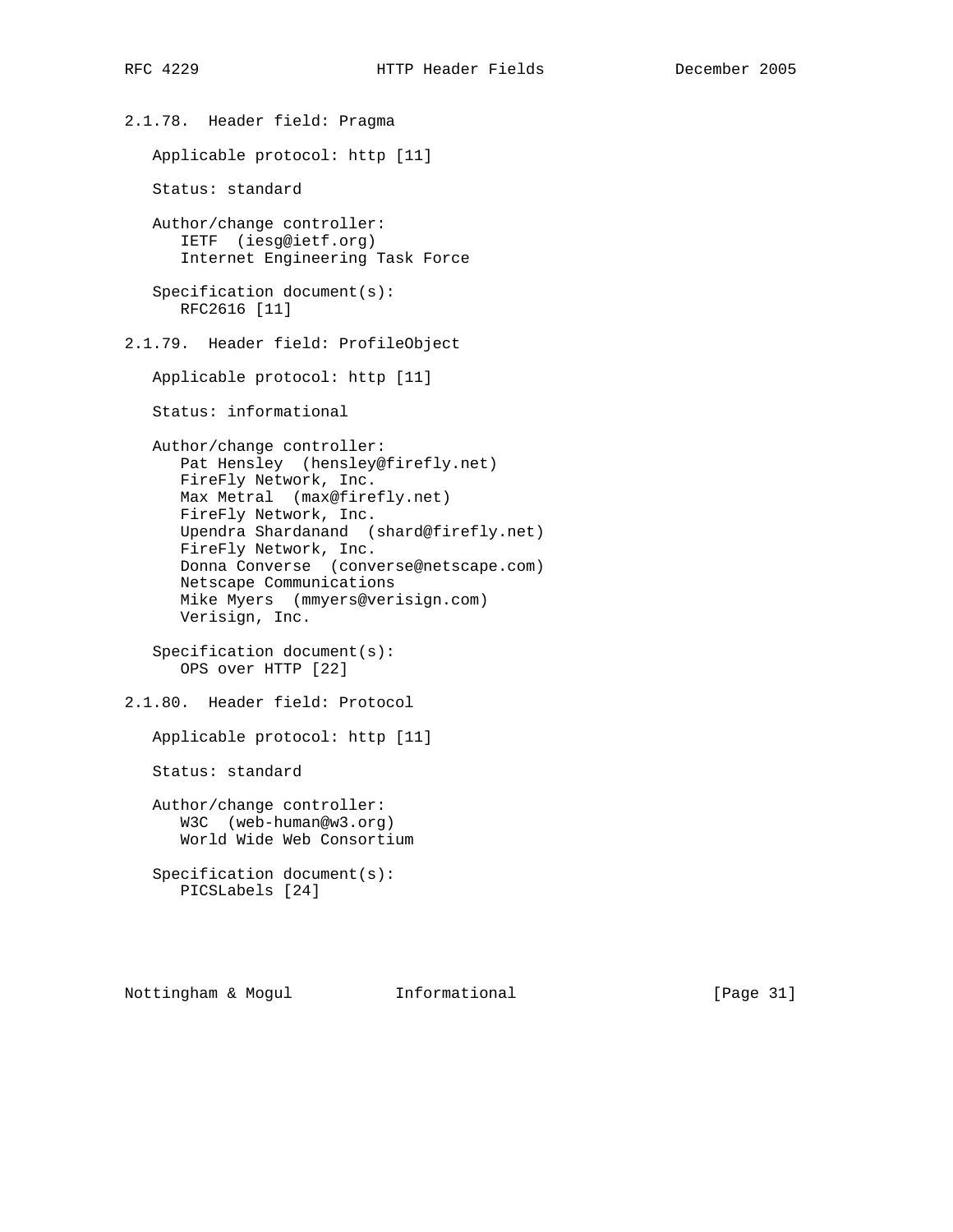2.1.81. Header field: Protocol-Info Applicable protocol: http [11] Status: deprecated Author/change controller: Don Eastlake (dee@cybercash.com) Rohit Khare (khare@w3.org) Jim Miller (jmiller@w3.org) Specification document(s): Selecting Payment Mechanisms [26] 2.1.82. Header field: Protocol-Query Applicable protocol: http [11] Status: deprecated Author/change controller: Don Eastlake (dee@cybercash.com) Rohit Khare (khare@w3.org) Jim Miller (jmiller@w3.org) Specification document(s): Selecting Payment Mechanisms [26] 2.1.83. Header field: Protocol-Request Applicable protocol: http [11] Status: standard Author/change controller: W3C (web-human@w3.org) World Wide Web Consortium Specification document(s): PICSLabels [24] 2.1.84. Header field: Proxy-Authenticate Applicable protocol: http [11] Status: standard

Nottingham & Mogul Informational [Page 32]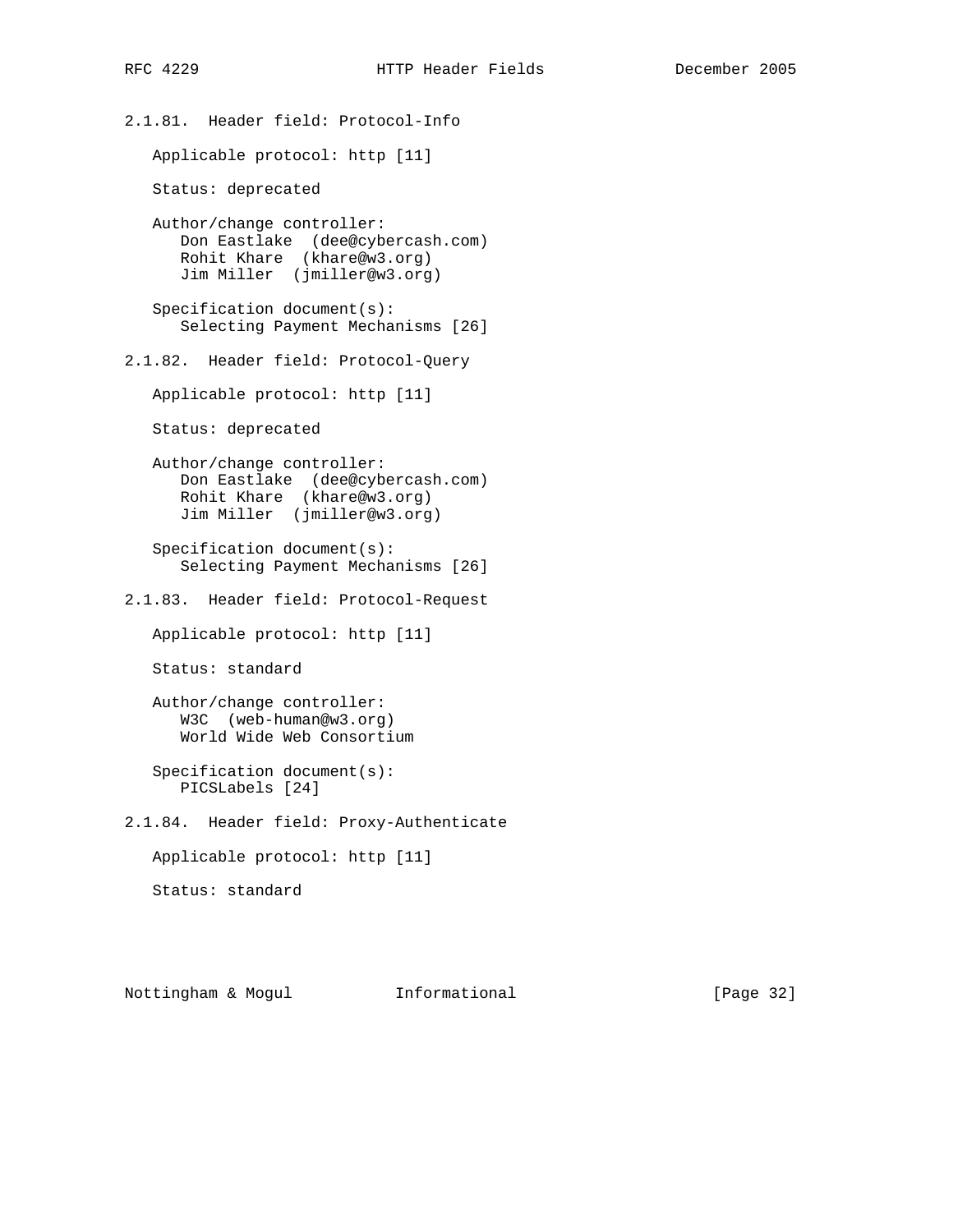```
 Author/change controller:
       IETF (iesg@ietf.org)
       Internet Engineering Task Force
   Specification document(s):
      RFC2616 [11]
2.1.85. Header field: Proxy-Authentication-Info
   Applicable protocol: http [11]
   Status: standard
   Author/change controller:
       IETF (iesg@ietf.org)
      Internet Engineering Task Force
   Specification document(s):
      RFC2617 [12]
2.1.86. Header field: Proxy-Authorization
   Applicable protocol: http [11]
   Status: standard
   Author/change controller:
      IETF (iesg@ietf.org)
      Internet Engineering Task Force
    Specification document(s):
      RFC2616 [11]
2.1.87. Header field: Proxy-Features
   Applicable protocol: http [11]
   Status: informational
   Author/change controller:
      Phillip M. Hallam-Baker (hallam@w3.org)
      W3C
```
 Specification document(s): Proxy Notification [27]

Nottingham & Mogul Informational [Page 33]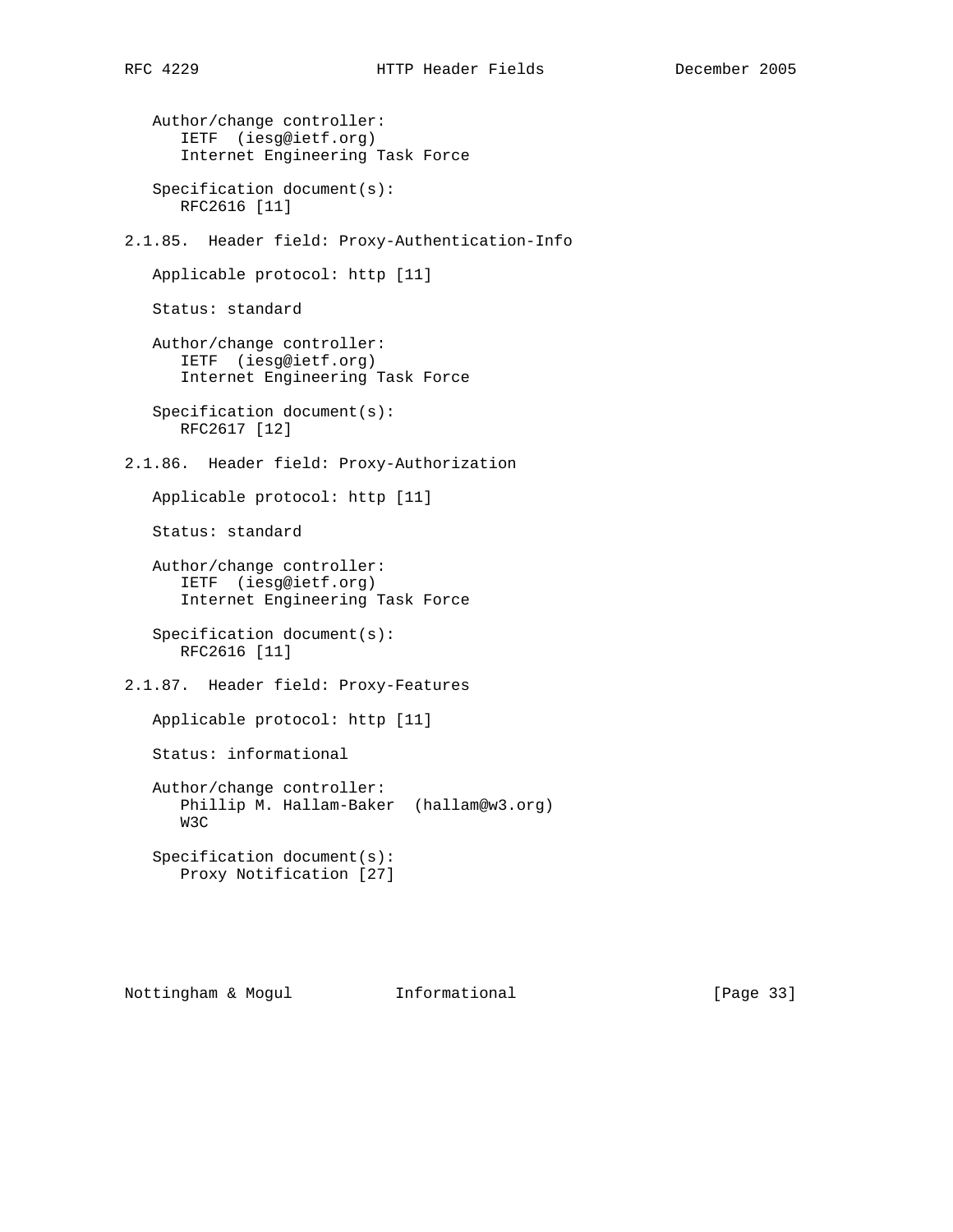2.1.88. Header field: Proxy-Instruction Applicable protocol: http [11] Status: informational Author/change controller: Phillip M. Hallam-Baker (hallam@w3.org) W3C Specification document(s): Proxy Notification [27] 2.1.89. Header field: Public Applicable protocol: http [11] Status: standard Author/change controller: IETF (iesg@ietf.org) Internet Engineering Task Force Specification document(s): RFC2068 [4] 2.1.90. Header field: Range Applicable protocol: http [11] Status: standard Author/change controller: IETF (iesg@ietf.org) Internet Engineering Task Force Specification document(s): RFC2616 [11] 2.1.91. Header field: Referer Applicable protocol: http [11] Status: standard

Nottingham & Mogul Informational [Page 34]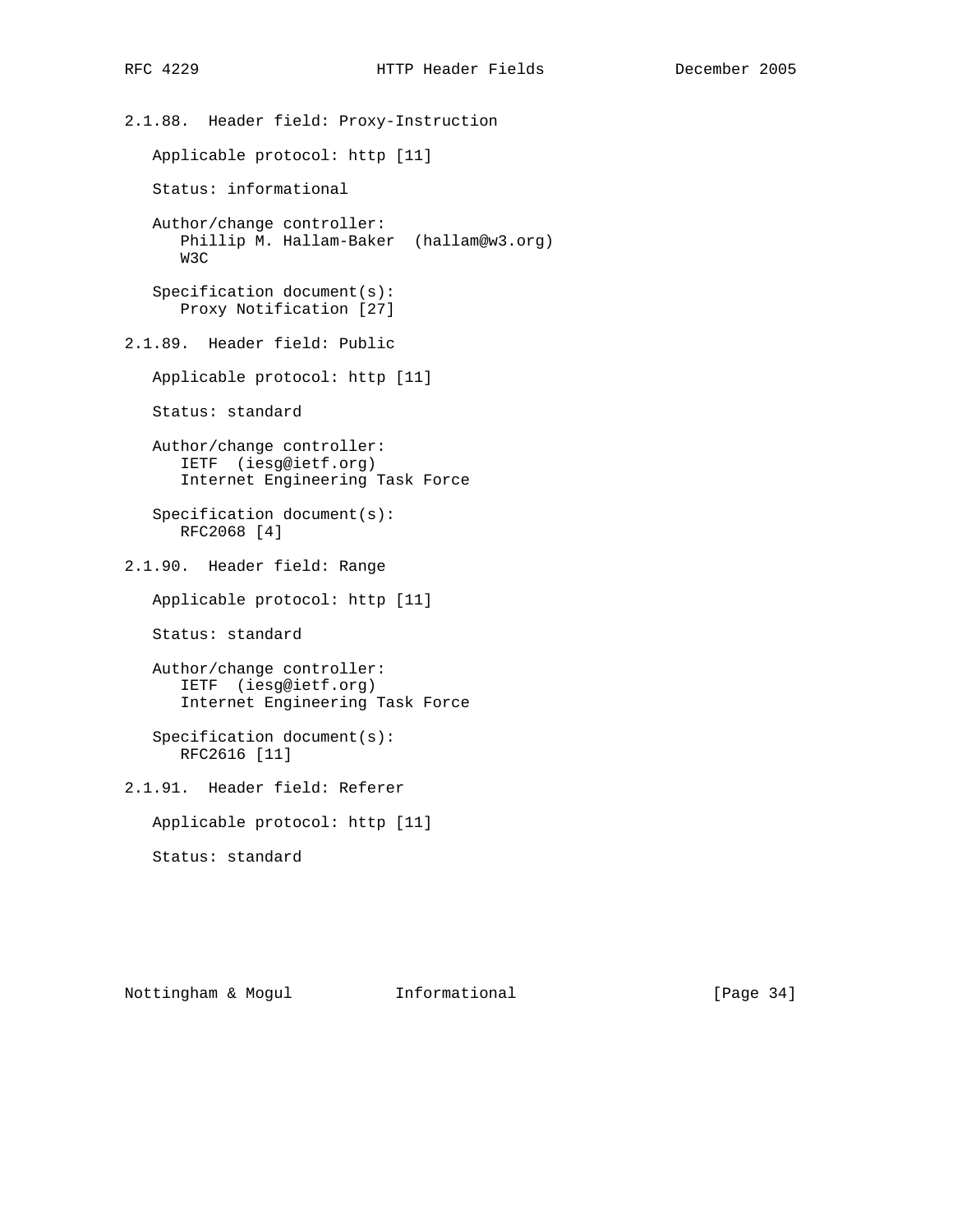Author/change controller: IETF (iesg@ietf.org) Internet Engineering Task Force Specification document(s): RFC2616 [11] 2.1.92. Header field: Retry-After Applicable protocol: http [11] Status: standard Author/change controller: IETF (iesg@ietf.org) Internet Engineering Task Force Specification document(s): RFC2616 [11] 2.1.93. Header field: Safe Applicable protocol: http [11] Status: experimental Author/change controller: Koen Holtman (koen@win.tue.nl) Specification document(s): RFC2310 [8] 2.1.94. Header field: Security-Scheme Applicable protocol: http [11]

Status: experimental

 Author/change controller: Eric Rescorla (ekr@rtfm.com) A. Schiffman (ams@terisa.com)

 Specification document(s): RFC2660 [13]

Nottingham & Mogul Informational [Page 35]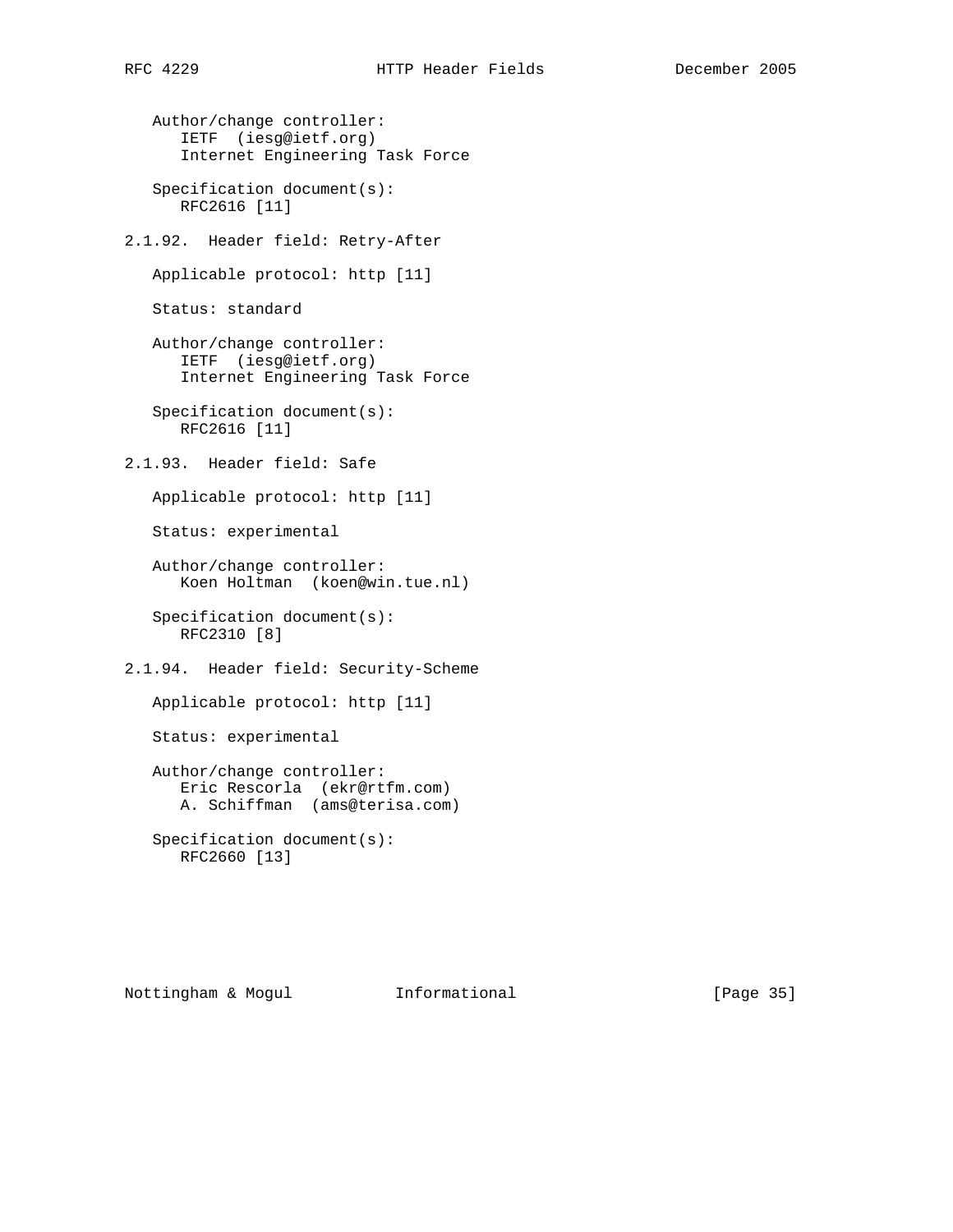2.1.95. Header field: Server Applicable protocol: http [11] Status: standard Author/change controller: IETF (iesg@ietf.org) Internet Engineering Task Force Specification document(s): RFC2616 [11] 2.1.96. Header field: Set-Cookie Applicable protocol: http [11] Status: standard Author/change controller: IETF (iesg@ietf.org) Internet Engineering Task Force Specification document(s): RFC2109 [5] 2.1.97. Header field: Set-Cookie2 Applicable protocol: http [11] Status: standard Author/change controller: IETF (iesg@ietf.org) Internet Engineering Task Force Specification document(s): RFC2965 [15] 2.1.98. Header field: SetProfile Applicable protocol: http [11] Status: informational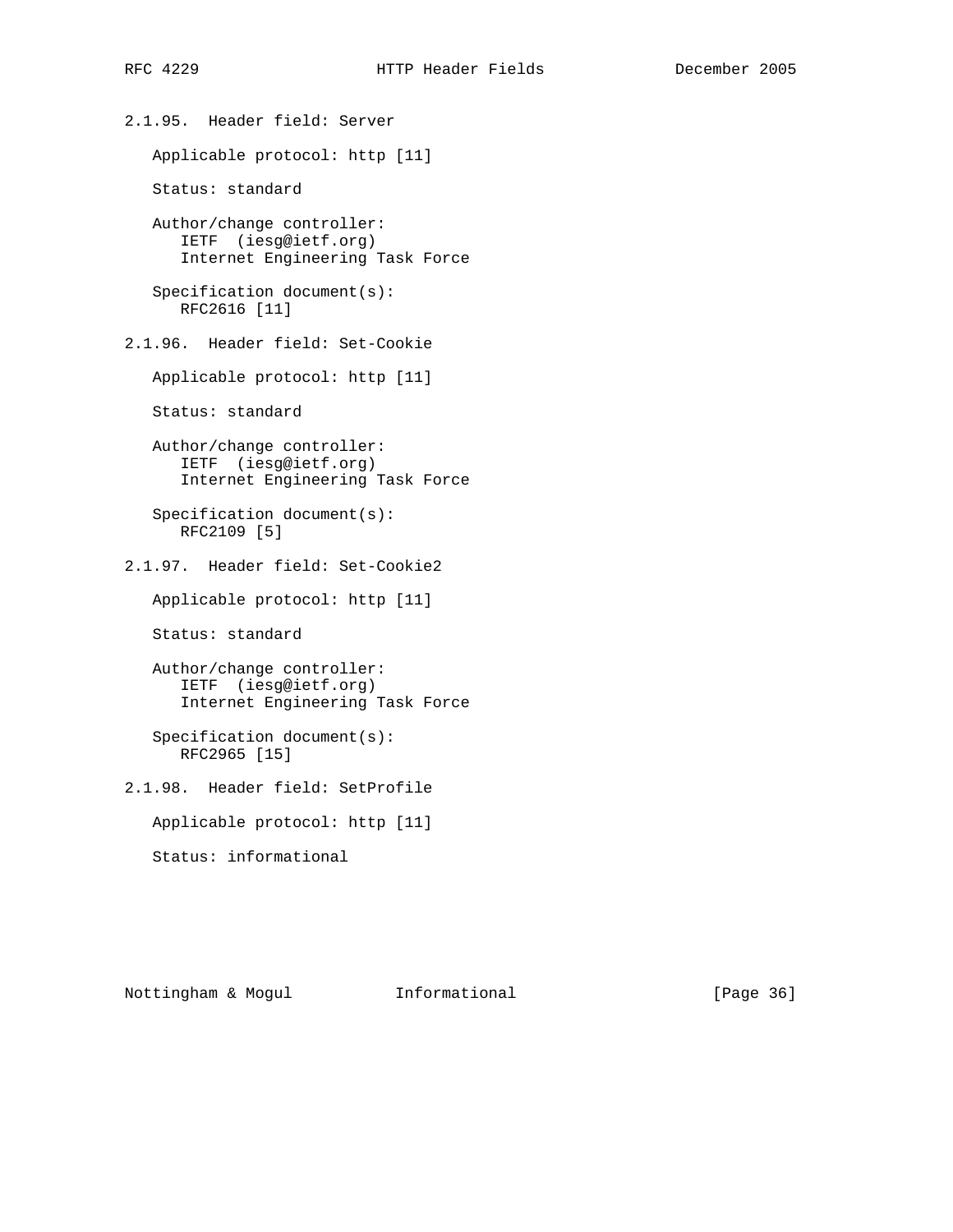Author/change controller: Pat Hensley (hensley@firefly.net) FireFly Network, Inc. Max Metral (max@firefly.net) FireFly Network, Inc. Upendra Shardanand (shard@firefly.net) FireFly Network, Inc. Donna Converse (converse@netscape.com) Netscape Communications Mike Myers (mmyers@verisign.com) Verisign, Inc. Specification document(s): OPS over HTTP [22] 2.1.99. Header field: SoapAction Applicable protocol: http [11] Status: informational Author/change controller: Don Box (dbox@develop.com) DevelopMentor David Ehnebuske (davide@us.ibm.com) IBM Gopal Kakivaya (gopalk@microsoft.com) Microsoft Andrew Layman (andrewl@microsoft.com) Microsoft Noah Mendelsohn (Noah\_Mendelsohn@lotus.com) Lotus Development Corp. Hernik Frystyk Nielsen (frystyk@microsoft.com) Microsoft Satish Thatte (satisht@microsoft.com) Microsoft Dave Winer (dave@userland.com) UserLand Software, Inc. Specification document(s): SOAP [28] 2.1.100. Header field: Status-URI Applicable protocol: http [11] Status: standard

Nottingham & Mogul Informational [Page 37]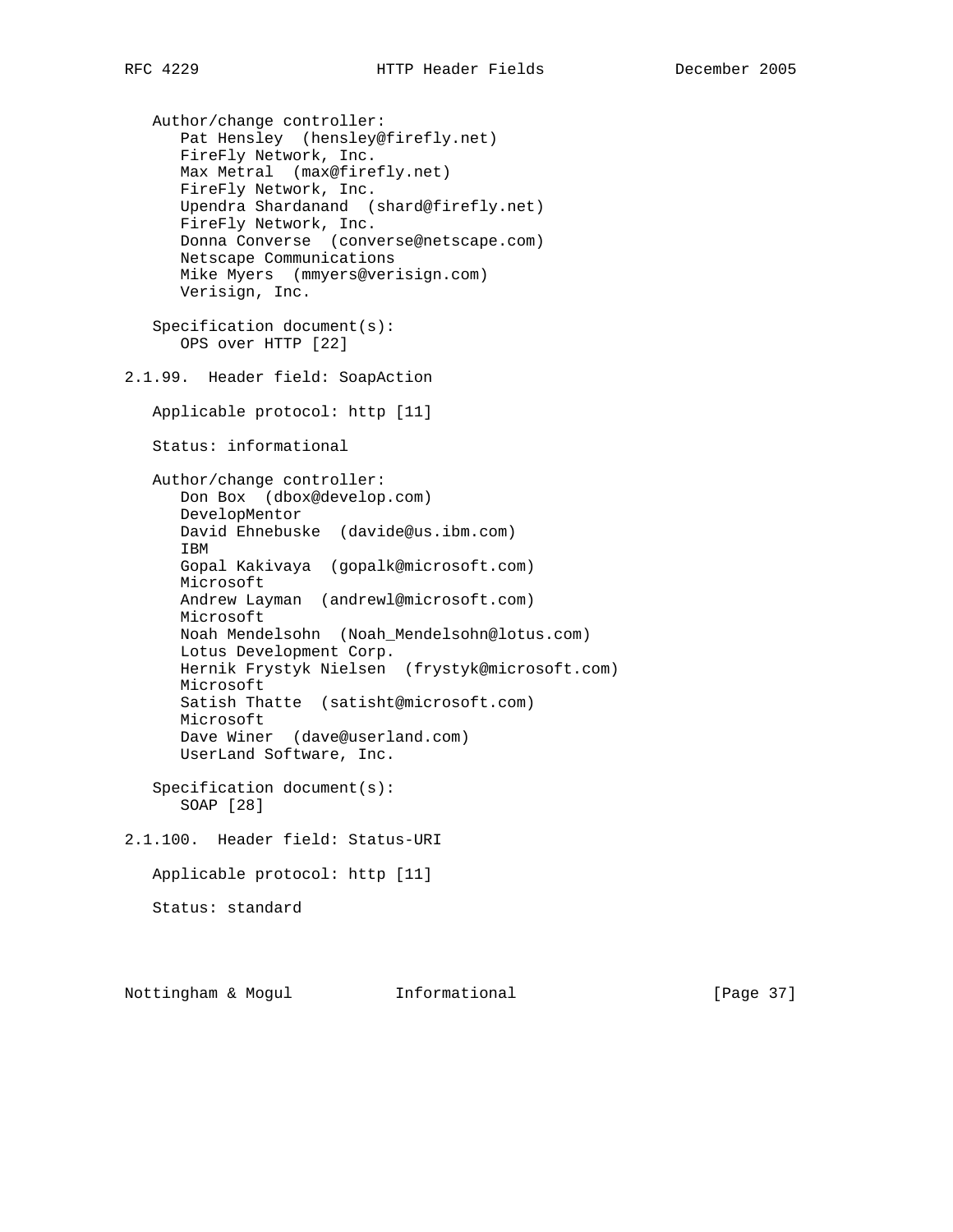Author/change controller: IETF (iesg@ietf.org) Internet Engineering Task Force Specification document(s): RFC2518 [10] 2.1.101. Header field: Surrogate-Capability Applicable protocol: http [11] Status: informational Author/change controller: Mark Nottingham (mnot@akamai.com) Akamai Xiang Liu (xiang.liu@oracle.com) Oracle Specification document(s): edge-arch [25] 2.1.102. Header field: Surrogate-Control Applicable protocol: http [11] Status: informational Author/change controller: Mark Nottingham (mnot@akamai.com) Akamai Xiang Liu (xiang.liu@oracle.com) Oracle Specification document(s): edge-arch [25] 2.1.103. Header field: TCN Applicable protocol: http [11] Status: experimental Author/change controller: Andrew H. Mutz (mutz@hpl.hp.com) Koen Holtman (koen@win.tue.nl)

Nottingham & Mogul Informational [Page 38]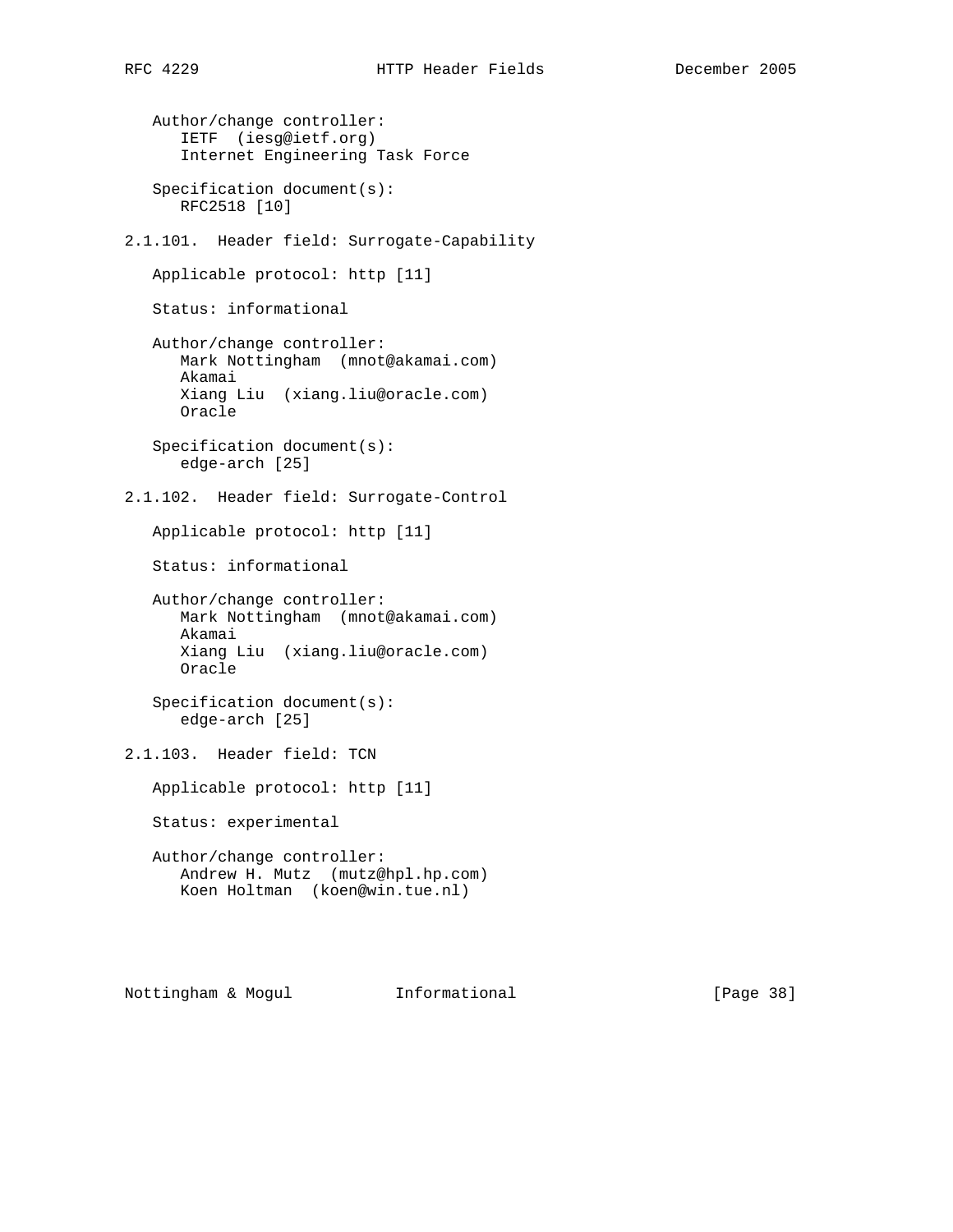```
 Specification document(s):
      RFC2295 [7]
2.1.104. Header field: TE
   Applicable protocol: http [11]
   Status: standard
   Author/change controller:
      IETF (iesg@ietf.org)
      Internet Engineering Task Force
   Specification document(s):
      RFC2616 [11]
2.1.105. Header field: Timeout
   Applicable protocol: http [11]
   Status: standard
   Author/change controller:
      IETF (iesg@ietf.org)
      Internet Engineering Task Force
    Specification document(s):
      RFC2518 [10]
2.1.106. Header field: Trailer
   Applicable protocol: http [11]
   Status: standard
   Author/change controller:
      IETF (iesg@ietf.org)
       Internet Engineering Task Force
    Specification document(s):
      RFC2616 [11]
2.1.107. Header field: Transfer-Encoding
   Applicable protocol: http [11]
   Status: standard
```
Nottingham & Mogul Informational [Page 39]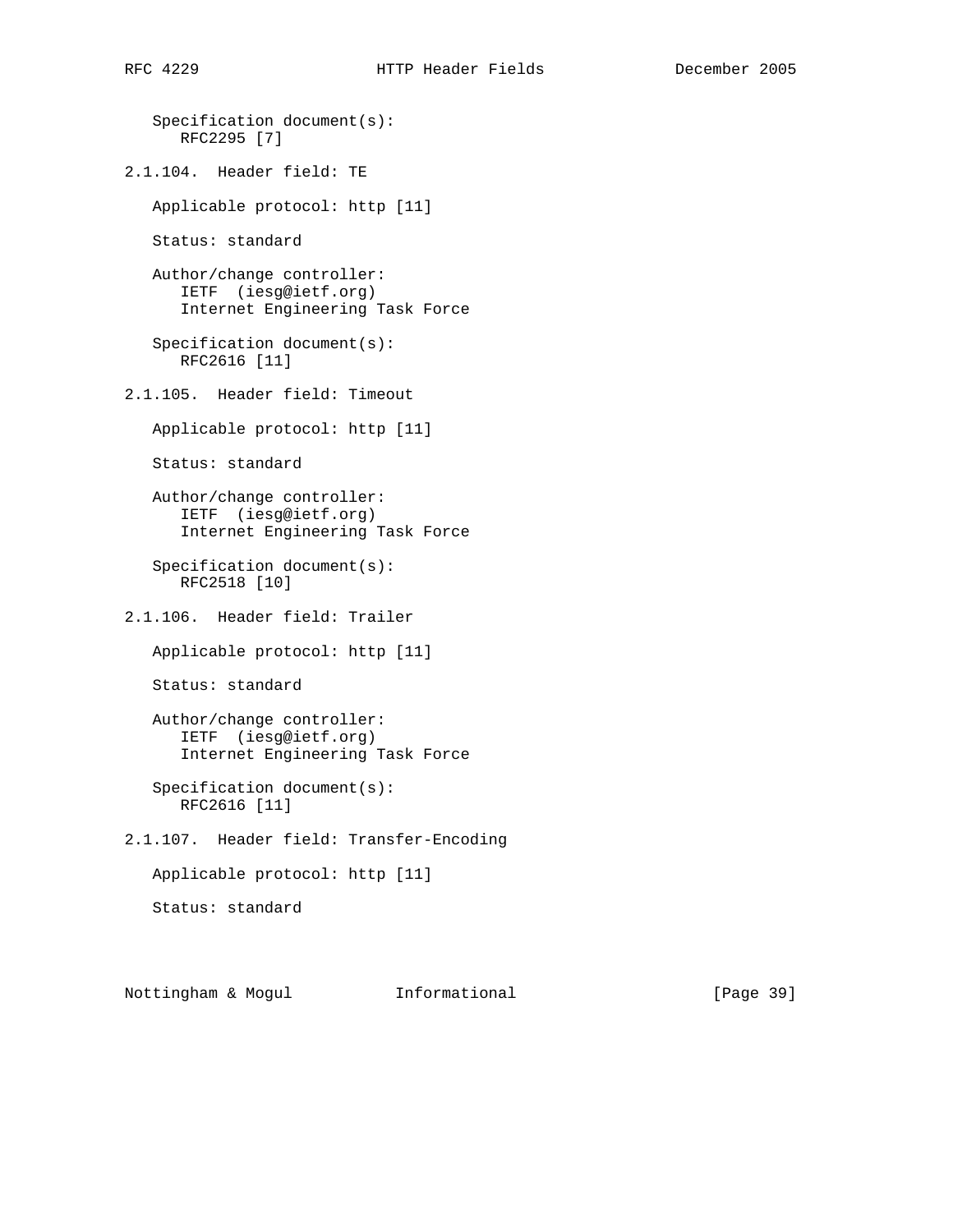Author/change controller: IETF (iesg@ietf.org) Internet Engineering Task Force

 Specification document(s): RFC2616 [11]

2.1.108. Header field: URI

Applicable protocol: http [11]

Status: standard

 Author/change controller: IETF (iesg@ietf.org) Internet Engineering Task Force

 Specification document(s): RFC2068 [4]

2.1.109. Header field: Upgrade

Applicable protocol: http [11]

Status: standard

 Author/change controller: IETF (iesg@ietf.org) Internet Engineering Task Force

 Specification document(s): RFC2616 [11]

2.1.110. Header field: User-Agent

Applicable protocol: http [11]

Status: standard

 Author/change controller: IETF (iesg@ietf.org) Internet Engineering Task Force

 Specification document(s): RFC2616 [11]

Nottingham & Mogul Informational [Page 40]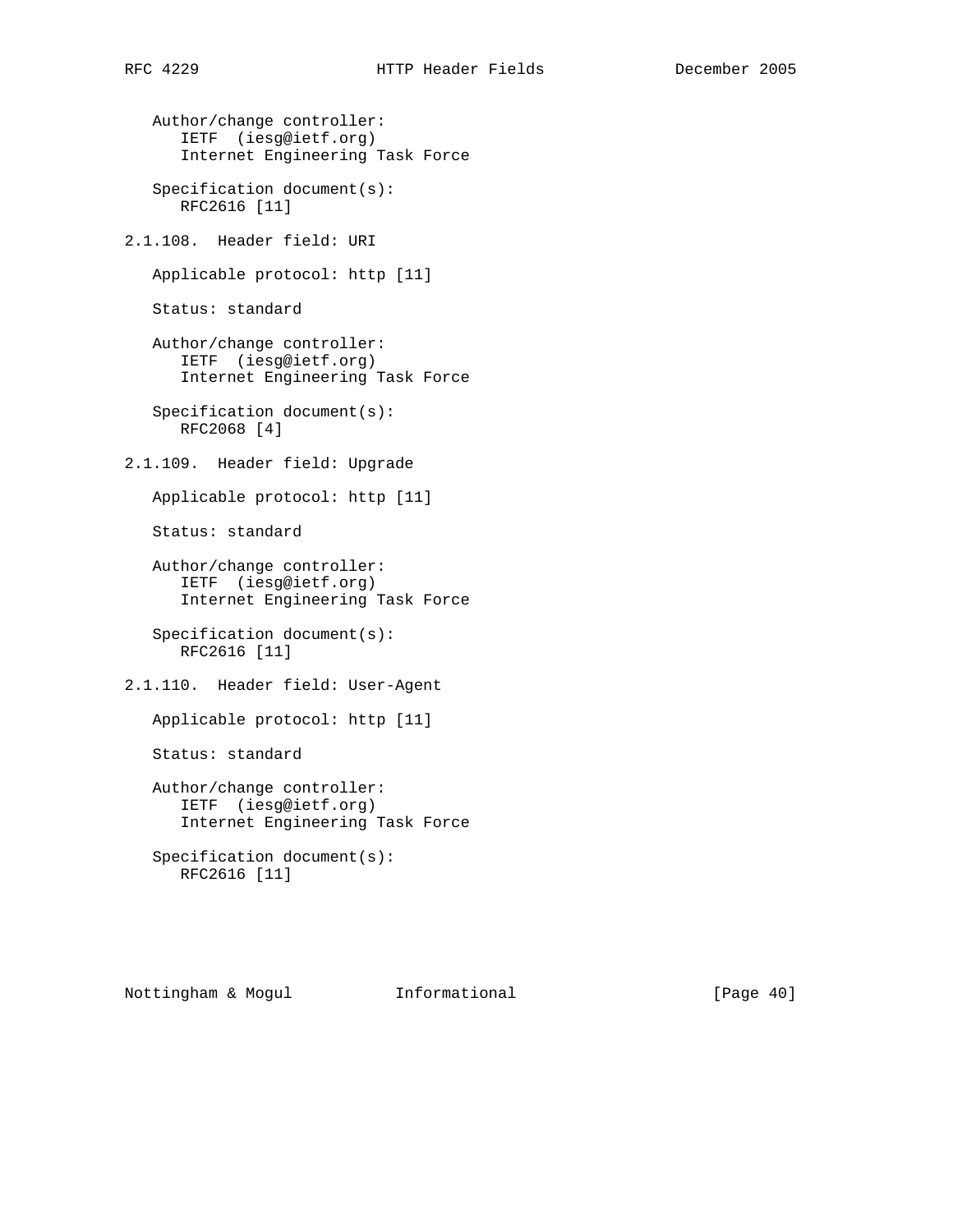2.1.111. Header field: Variant-Vary Applicable protocol: http [11] Status: experimental Author/change controller: Andrew H. Mutz (mutz@hpl.hp.com) Koen Holtman (koen@win.tue.nl) Specification document(s): RFC2295 [7] 2.1.112. Header field: Vary Applicable protocol: http [11] Status: standard Author/change controller: IETF (iesg@ietf.org) Internet Engineering Task Force Specification document(s): RFC2616 [11] 2.1.113. Header field: Via Applicable protocol: http [11] Status: standard Author/change controller: IETF (iesg@ietf.org) Internet Engineering Task Force Specification document(s): RFC2616 [11] 2.1.114. Header field: WWW-Authenticate Applicable protocol: http [11] Status: standard

Nottingham & Mogul Informational [Page 41]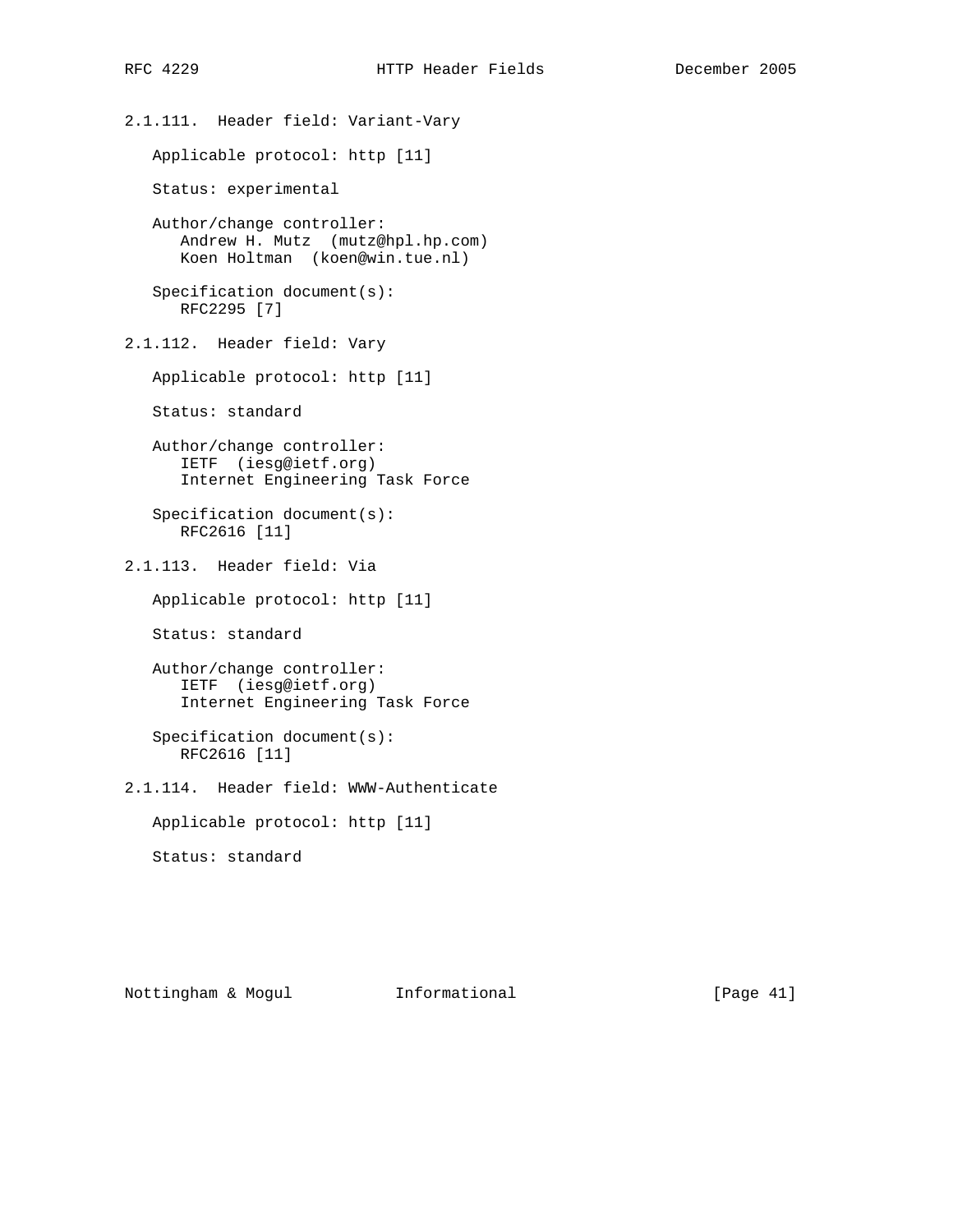Author/change controller: IETF (iesg@ietf.org) Internet Engineering Task Force

 Specification document(s): RFC2616 [11]

2.1.115. Header field: Want-Digest

Applicable protocol: http [11]

Status: standard

 Author/change controller: IETF (iesg@ietf.org) Internet Engineering Task Force

 Specification document(s): RFC3230 [17]

2.1.116. Header field: Warning

Applicable protocol: http [11]

Status: standard

 Author/change controller: IETF (iesg@ietf.org) Internet Engineering Task Force

 Specification document(s): RFC2616 [11]

Nottingham & Mogul Informational [Page 42]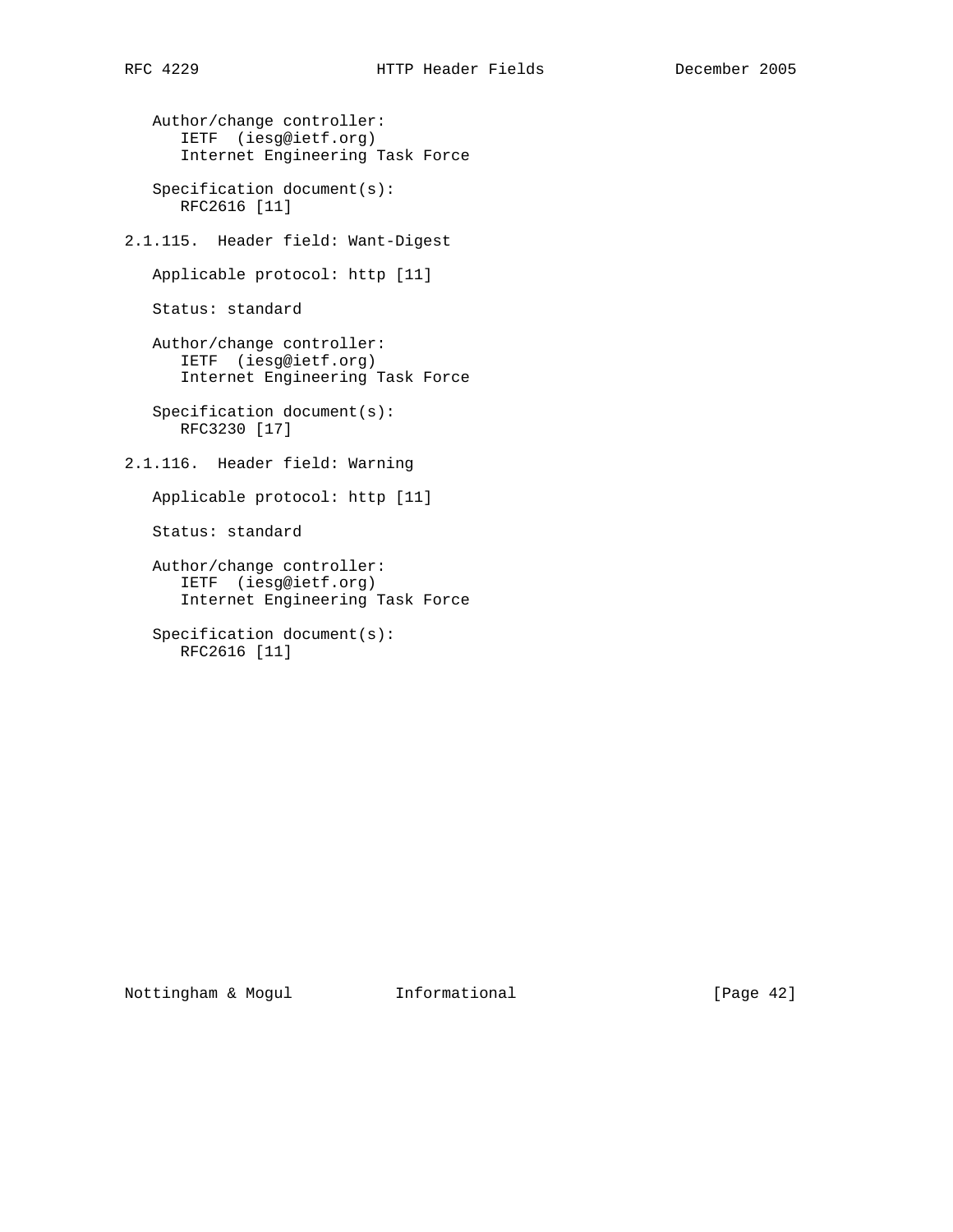# 2.2. Provisional HTTP Header Field Submissions

| Header name               | Protocol |  |
|---------------------------|----------|--|
| Compliance                | http     |  |
| Content-Transfer-Encoding | http     |  |
|                           |          |  |
| Cost                      | http     |  |
| Message-ID                | http     |  |
| Non-Compliance            | http     |  |
| Optional                  | http     |  |
| Resolution-Hint           | http     |  |
| Resolver-Location         | http     |  |
| SubOK                     | http     |  |
| Subst                     | http     |  |
| Title                     | http     |  |
| UA-Color                  | http     |  |
| UA-Media                  | http     |  |
| UA-Pixels                 | http     |  |
| UA-Resolution             | http     |  |
| UA-Windowpixels           | http     |  |
| Version                   | http     |  |
|                           |          |  |

2.2.1. Header field: Compliance

Applicable protocol: http [11]

Status: provisional

 Author/change controller: Jeffrey C. Mogul (mogul@wrl.dec.com) Western Research Laboratory, Digital Equipment Corporation Josh Cohen (josh@netscape.com) Netscape Communications Corporation Scott Lawrence (lawrence@agranat.com) Agranat Systems, Inc.

 Specification document(s): OPTIONS messages [31]

2.2.2. Header field: Content-Transfer-Encoding

Applicable protocol: http [11]

Status: provisional

 Author/change controller: Tim Berners-Lee (timbl@w3.org) MIT Laboratory for Computer Science

Nottingham & Mogul Informational [Page 43]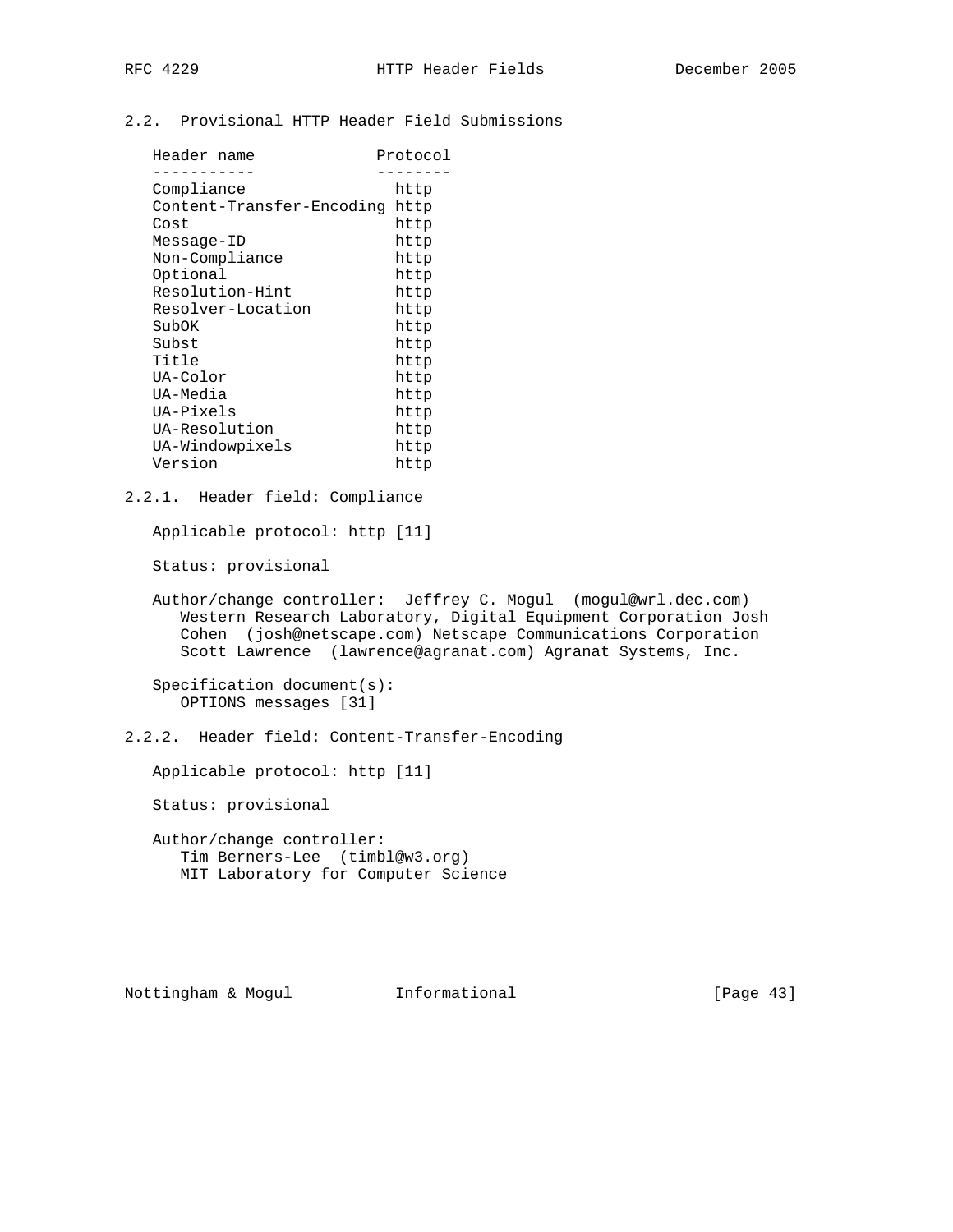```
 Specification document(s):
      Object Headers [2]
2.2.3. Header field: Cost
   Applicable protocol: http [11]
   Status: provisional
   Author/change controller:
       Tim Berners-Lee (timbl@w3.org)
      MIT Laboratory for Computer Science
    Specification document(s):
      Object Headers [2]
2.2.4. Header field: Message-ID
   Applicable protocol: http [11]
   Status: provisional
   Author/change controller:
      Tim Berners-Lee (timbl@w3.org)
      MIT Laboratory for Computer Science
    Specification document(s):
      Object Headers [2]
2.2.5. Header field: Non-Compliance
   Applicable protocol: http [11]
   Status: provisional
   Author/change controller: Jeffrey C. Mogul (mogul@wrl.dec.com)
      Western Research Laboratory, Digital Equipment Corporation Josh
       Cohen (josh@netscape.com) Netscape Communications Corporation
       Scott Lawrence (lawrence@agranat.com) Agranat Systems, Inc.
    Specification document(s):
      OPTIONS messages [31]
2.2.6. Header field: Optional
   Applicable protocol: http [11]
   Status: provisional
```
Nottingham & Mogul Informational [Page 44]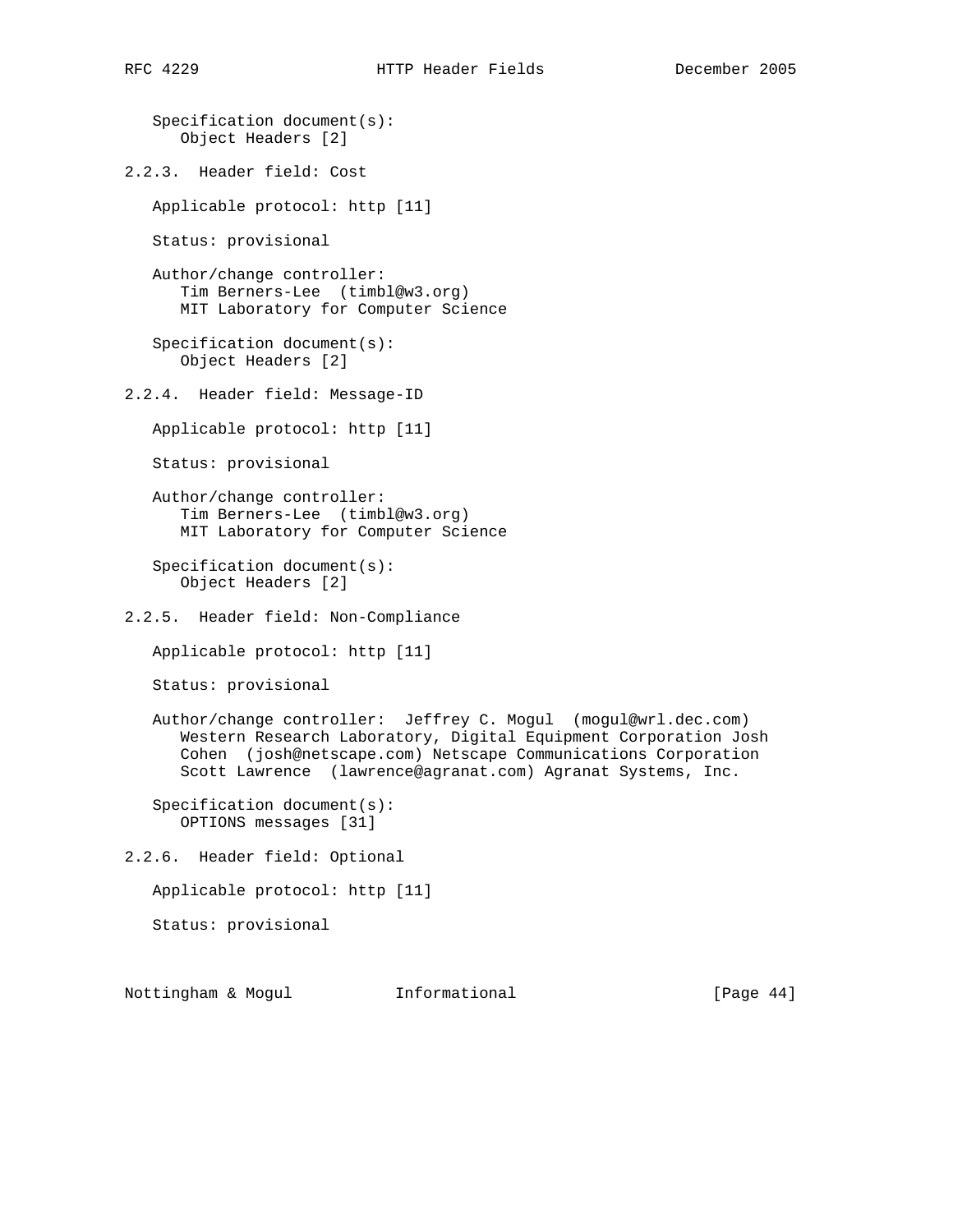Author/change controller: John Mallery (jcma@ai.mit.edu) MIT Artificial Intelligence Laboratory Lewis Girod (girod@lcs.mit.edu) MIT Laboratory for Computer Science Benjie Chen (benjie@lcs.mit.edu) MIT Laboratory for Computer Science Henrik Frystyk Nielsen (frystyk@w3.org) World Wide Web Consortium Specification document(s): WIRE [32] 2.2.7. Header field: Resolution-Hint Applicable protocol: http [11] Status: provisional Author/change controller: John Mallery (jcma@ai.mit.edu) MIT Artificial Intelligence Laboratory Lewis Girod (girod@lcs.mit.edu) MIT Laboratory for Computer Science Benjie Chen (benjie@lcs.mit.edu) MIT Laboratory for Computer Science Henrik Frystyk Nielsen (frystyk@w3.org) World Wide Web Consortium Specification document(s): WIRE [32] 2.2.8. Header field: Resolver-Location Applicable protocol: http [11] Status: provisional Author/change controller: John Mallery (jcma@ai.mit.edu) MIT Artificial Intelligence Laboratory Lewis Girod (girod@lcs.mit.edu) MIT Laboratory for Computer Science Benjie Chen (benjie@lcs.mit.edu) MIT Laboratory for Computer Science Henrik Frystyk Nielsen (frystyk@w3.org) World Wide Web Consortium

Nottingham & Mogul Informational [Page 45]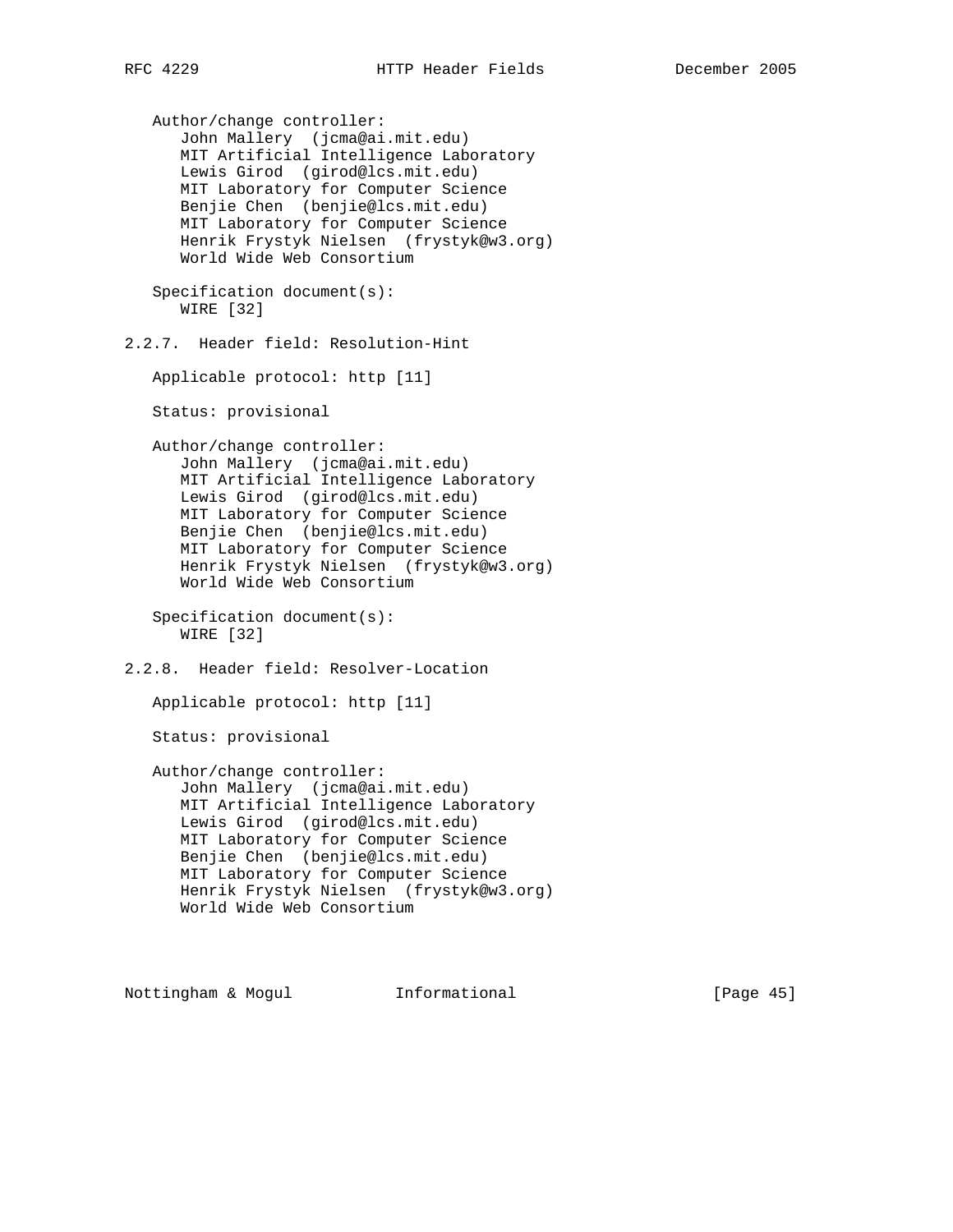```
 Specification document(s):
      WIRE [32]
2.2.9. Header field: SubOK
   Applicable protocol: http [11]
   Status: provisional
   Author/change controller: Jeffrey C. Mogul (mogul@wrl.dec.com)
       Western Research Laboratory, Digital Equipment Corporation Arthur
       van Hoff (avh@marimba.com) Marimba, Inc.
    Specification document(s):
       Duplicate Suppression [33]
2.2.10. Header field: Subst
   Applicable protocol: http [11]
   Status: provisional
   Author/change controller: Jeffrey C. Mogul (mogul@wrl.dec.com)
       Western Research Laboratory, Digital Equipment Corporation Arthur
      van Hoff (avh@marimba.com) Marimba, Inc.
    Specification document(s):
      Duplicate Suppression [33]
2.2.11. Header field: Title
   Applicable protocol: http [11]
   Status: provisional
   Author/change controller:
       Tim Berners-Lee (timbl@w3.org)
       MIT Laboratory for Computer Science
    Specification document(s):
      Object Headers [2]
2.2.12. Header field: UA-Color
   Applicable protocol: http [11]
   Status: provisional
```
Nottingham & Mogul Informational [Page 46]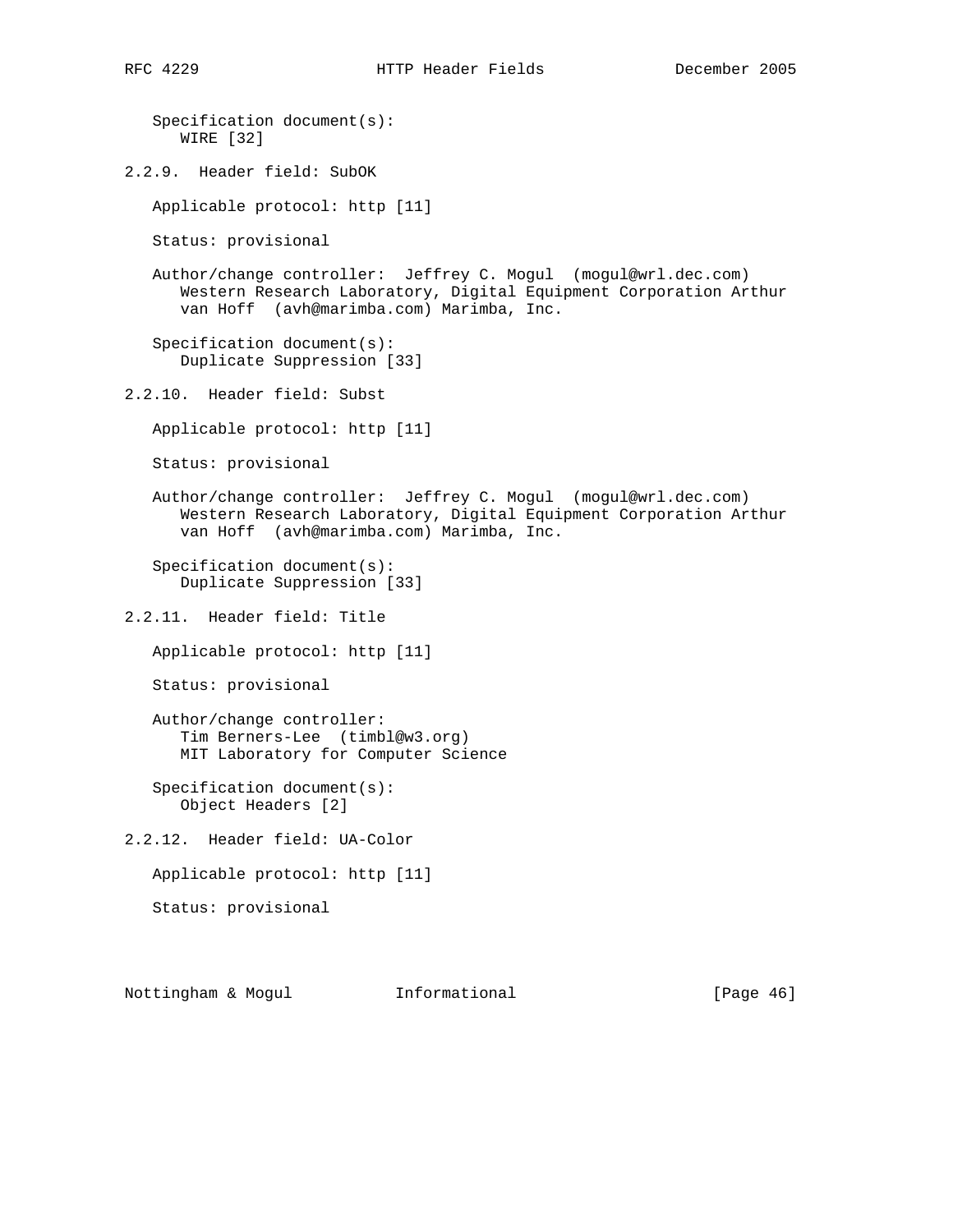Author/change controller: Larry Masinter (LMM@acm.org) Adobe Systems Lou Montulli (montulli@netscape.com) Netscape Communications Corp. Andrew H. Mutz (mutz@hpl.hp.com) Hewlett-Packard Company Specification document(s): UA Attributes [30] 2.2.13. Header field: UA-Media Applicable protocol: http [11] Status: provisional Author/change controller: Larry Masinter (LMM@acm.org) Adobe Systems Lou Montulli (montulli@netscape.com) Netscape Communications Corp. Andrew H. Mutz (mutz@hpl.hp.com) Hewlett-Packard Company Specification document(s): UA Attributes [30] 2.2.14. Header field: UA-Pixels Applicable protocol: http [11] Status: provisional Author/change controller: Larry Masinter (LMM@acm.org) Adobe Systems Lou Montulli (montulli@netscape.com) Netscape Communications Corp. Andrew H. Mutz (mutz@hpl.hp.com) Hewlett-Packard Company Specification document(s):

UA Attributes [31]

Nottingham & Mogul Informational [Page 47]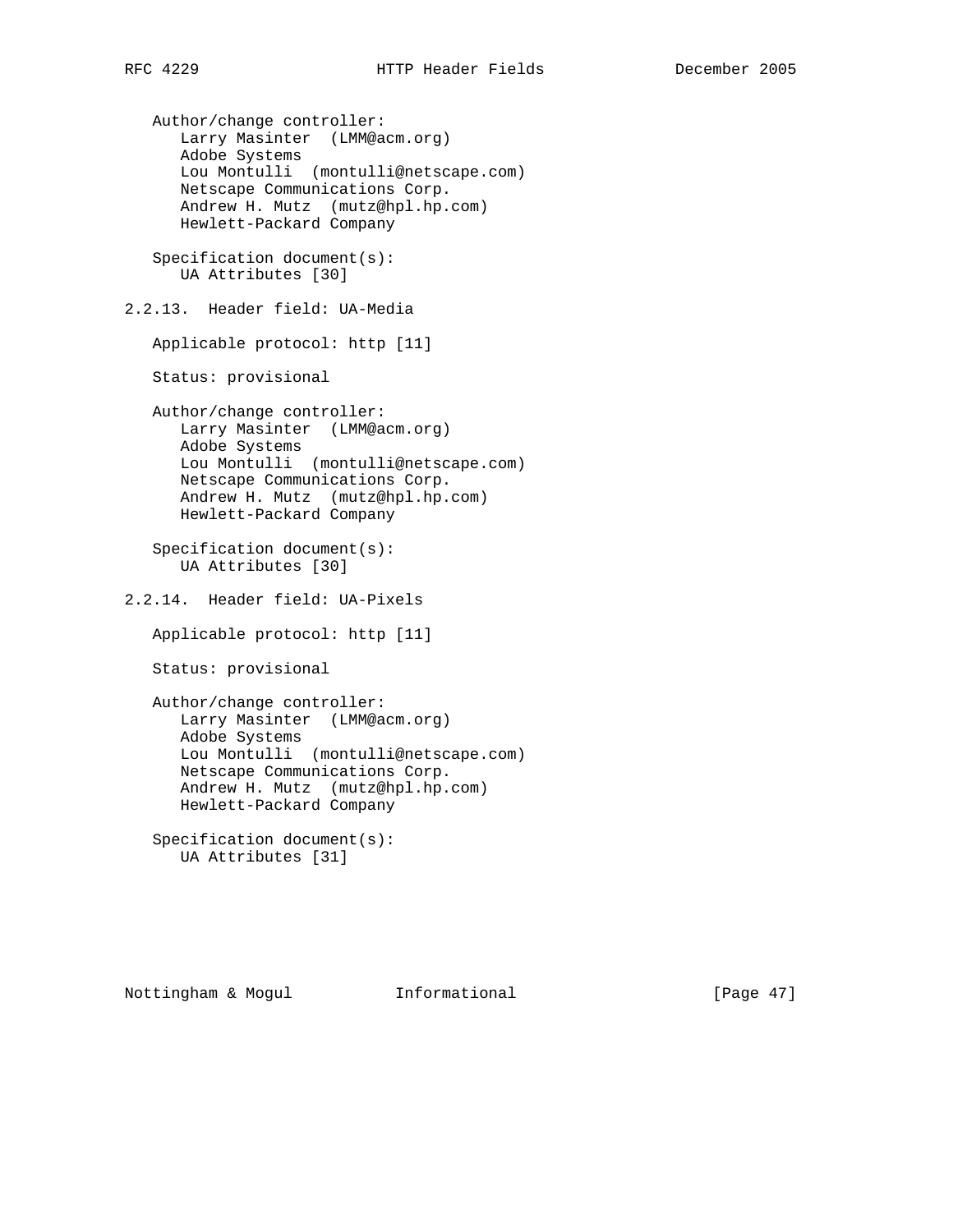2.2.15. Header field: UA-Resolution Applicable protocol: http [11] Status: provisional Author/change controller: Larry Masinter (LMM@acm.org) Adobe Systems Lou Montulli (montulli@netscape.com) Netscape Communications Corp. Andrew H. Mutz (mutz@hpl.hp.com) Hewlett-Packard Company Specification document(s): UA Attributes [30] 2.2.16. Header field: UA-Windowpixels Applicable protocol: http [11] Status: provisional Author/change controller: Larry Masinter (LMM@acm.org) Adobe Systems Lou Montulli (montulli@netscape.com) Netscape Communications Corp. Andrew H. Mutz (mutz@hpl.hp.com) Hewlett-Packard Company Specification document(s): UA Attributes [30] 2.2.17. Header field: Version Applicable protocol: http [11] Status: provisional Author/change controller: Tim Berners-Lee (timbl@w3.org) MIT Laboratory for Computer Science Specification document(s): Object Headers [2]

Nottingham & Mogul Informational [Page 48]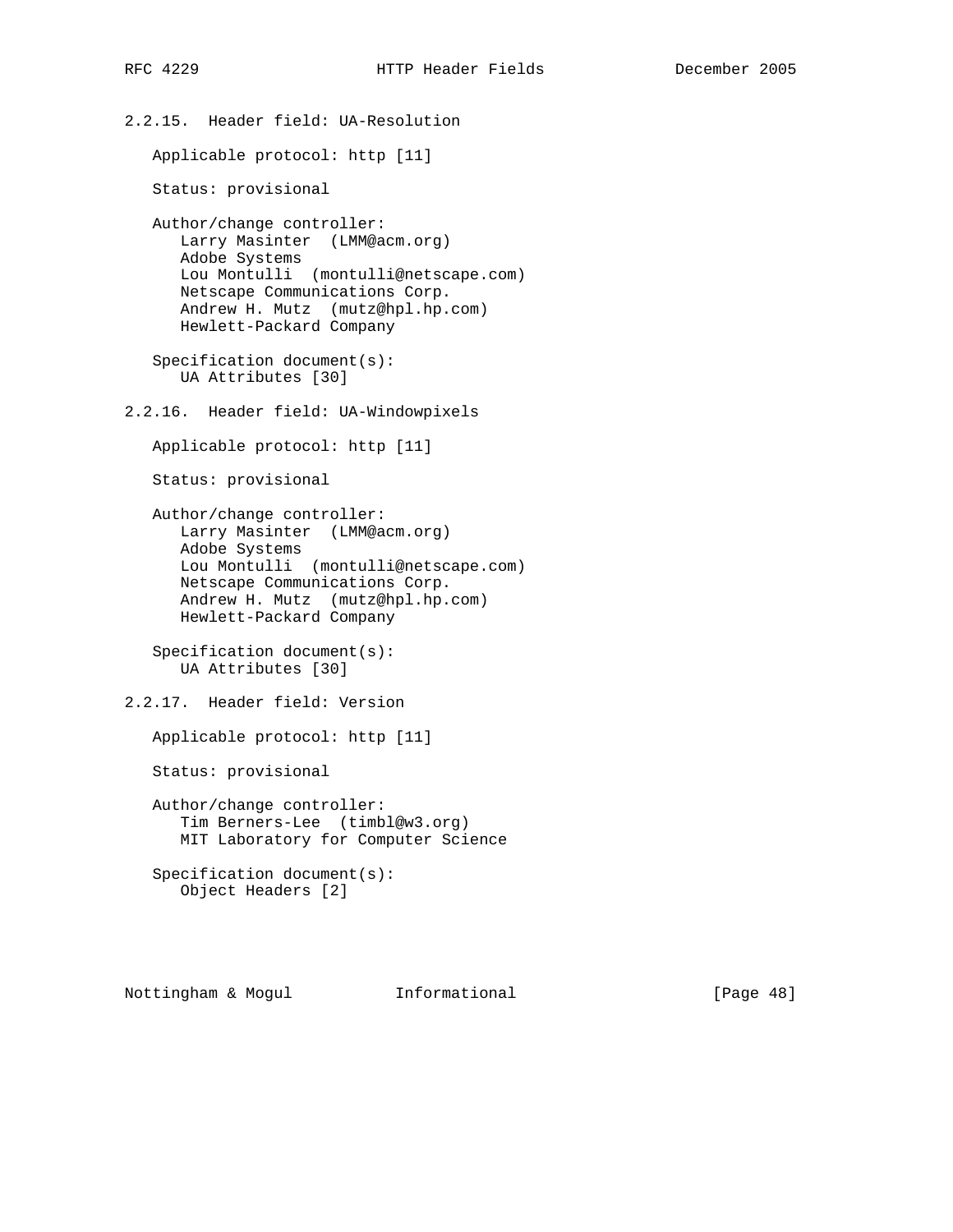#### 3. IANA Considerations

 This specification provides initial registrations of HTTP header fields in the "Permanent Message Header Field Registry", defined by Registration Procedures for Message Header Fields [1].

 It also provides initial submissions of HTTP header fields in the "Provisional Message Header Field Repository", defined by the same document.

4. Security Considerations

 No security considerations are introduced by this document beyond those already inherent in use of the HTTP header fields referenced.

5. Acknowledgements

 The authors would like to thank Graham Klyne for his work in defining the message header registries, his input and help in preparing this document, and the registry generation software.

- 6. Informative References
	- [1] Klyne, G., Nottingham, M., and J. Mogul, "Registration Procedures for Message Header Fields", BCP 90, RFC 3864, September 2004.
	- [2] Berners-Lee, T., "Object Header lines in HTTP", May 1994, <http://www.w3.org/Protocols/HTTP/Object\_Headers.html>.
	- [3] Berners-Lee, T., Fielding, R., and H. Nielsen, "Hypertext Transfer Protocol -- HTTP/1.0", RFC 1945, May 1996.
	- [4] Fielding, R., Gettys, J., Mogul, J., Nielsen, H., and T. Berners-Lee, "Hypertext Transfer Protocol -- HTTP/1.1", RFC 2068, January 1997.
	- [5] Kristol, D. and L. Montulli, "HTTP State Management Mechanism", RFC 2109, February 1997.
	- [6] Mogul, J. and P. Leach, "Simple Hit-Metering and Usage-Limiting for HTTP", RFC 2227, October 1997.
	- [7] Holtman, K. and A. Mutz, "Transparent Content Negotiation in HTTP", RFC 2295, March 1998.
	- [8] Holtman, K., "The Safe Response Header Field", RFC 2310, April 1998.

Nottingham & Mogul **Informational Informational** [Page 49]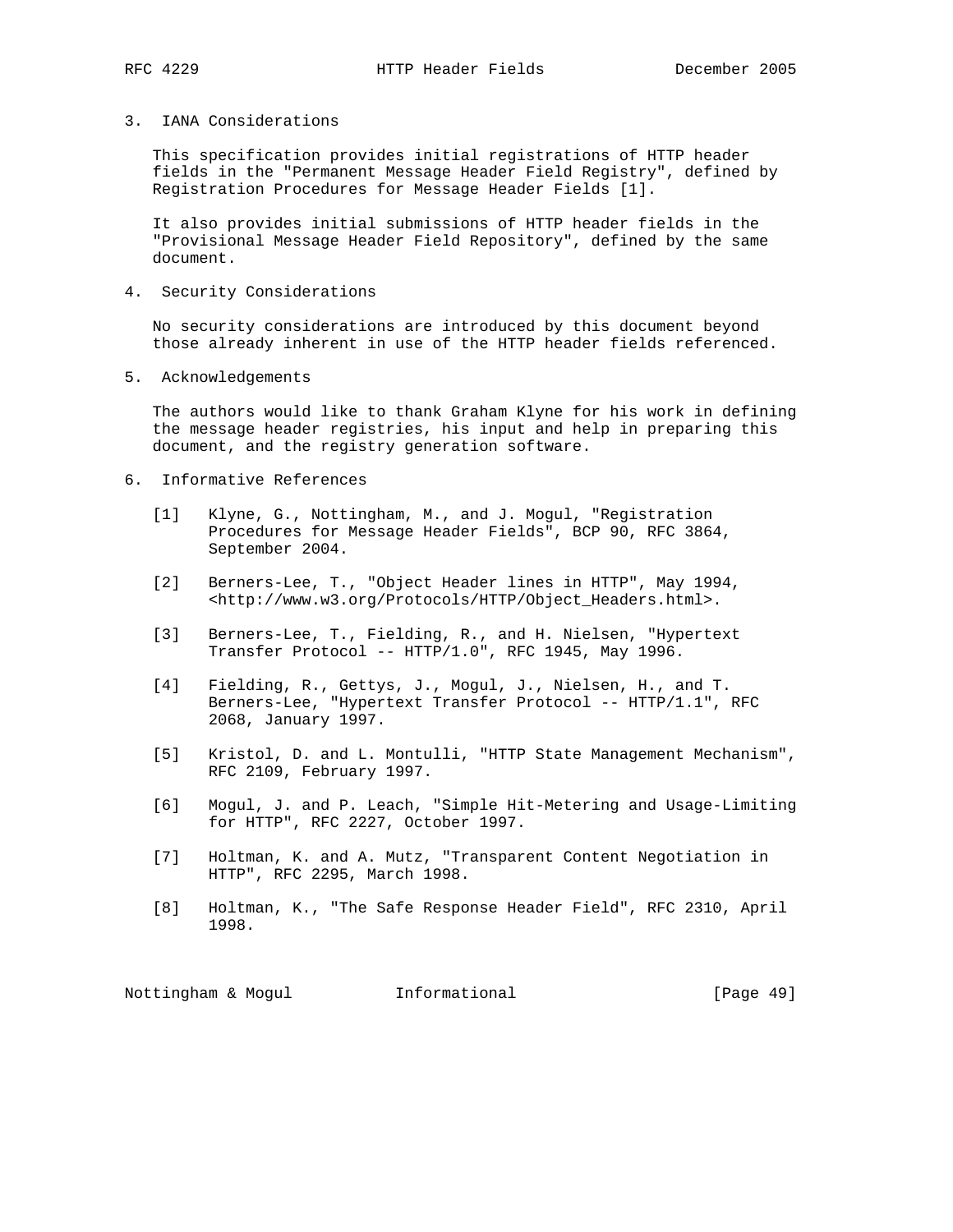- [9] Masinter, L., "Hyper Text Coffee Pot Control Protocol (HTCPCP/1.0)", RFC 2324, April 1998.
- [10] Goland, Y., Whitehead, E., Faizi, A., Carter, S., and D. Jensen, "HTTP Extensions for Distributed Authoring -- WEBDAV", RFC 2518, February 1999.
- [11] Fielding, R., Gettys, J., Mogul, J., Frystyk, H., Masinter, L., Leach, P., and T. Berners-Lee, "Hypertext Transfer Protocol -- HTTP/1.1", RFC 2616, June 1999.
- [12] Franks, J., Hallam-Baker, P., Hostetler, J., Lawrence, S., Leach, P., Luotonen, A., and L. Stewart, "HTTP Authentication: Basic and Digest Access Authentication", RFC 2617, June 1999.
- [13] Rescorla, E. and A. Schiffman, "The Secure HyperText Transfer Protocol", RFC 2660, August 1999.
- [14] Nielsen, H., Leach, P., and S. Lawrence, "An HTTP Extension Framework", RFC 2774, February 2000.
- [15] Kristol, D. and L. Montulli, "HTTP State Management Mechanism", RFC 2965, October 2000.
- [16] Mogul, J., Krishnamurthy, B., Douglis, F., Feldmann, A., Goland, Y., van Hoff, A., and D. Hellerstein, "Delta encoding in HTTP", RFC 3229, January 2002.
- [17] Mogul, J. and A. Van Hoff, "Instance Digests in HTTP", RFC 3230, January 2002.
- [18] Clemm, G., Amsden, J., Ellison, T., Kaler, C., and J. Whitehead, "Versioning Extensions to WebDAV (Web Distributed Authoring and Versioning)", RFC 3253, March 2002.
- [19] Whitehead, J. and J. Reschke, Ed., "Web Distributed Authoring and Versioning (WebDAV) Ordered Collections Protocol", RFC 3648, December 2003.
- [20] Hoff, A., Payne, J., Hapner, M., Carter, S., and M. Medin, "The HTTP Distribution and Replication Protocol", W3C NOTE NOTE drp-19970825, August 1997.
- [21] Raggett, D., Hors, A., and I. Jacobs, "HTML 4.01 Specification", W3C REC REC-html401-19991224, December 1999.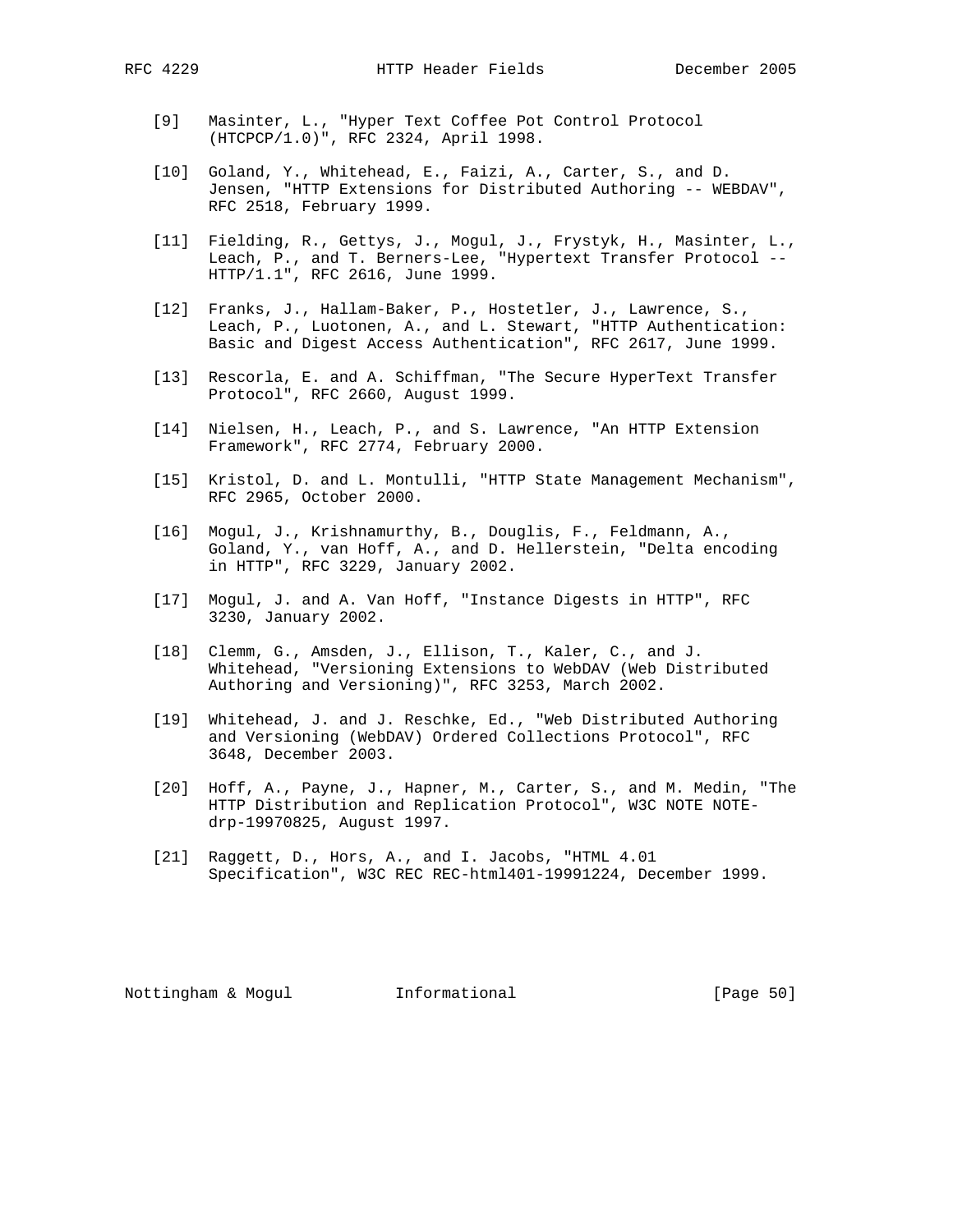- [22] Hensley, P., Metral, M., Shardanand, U., Converse, D., and M. Myers, "Implementation of OPS Over HTTP", W3C NOTE NOTE-OPS- OverHTTP, June 1997.
- [23] Marchiori, M., "The Platform for Privacy Preferences 1.0 (P3P1.0) Specification", W3C REC REC-P3P-20020416, April 2002.
- [24] Krauskopf, T., Miller, J., Resnick, P., and W. Treese, "PICS 1.1 Label Distribution -- Label Syntax and Communication Protocols", W3C REC REC-PICS-labels-961031, October 1996.
- [25] Nottingham, M. and X. Liu, "Edge Architecture Specification", W3C NOTE NOTE-edge-arch-20010804, August 2001.
- [26] Chung, E. and D. Dardailler, "White Paper: Joint Electronic Payment Initiative", W3C NOTE NOTE-jepi-970519, May 1997.
- [27] Hallam-Baker, P., "Notification for Proxy Caches", W3C NOTE WD proxy-960221, February 1996.
- [28] Box, D., Ehnebuske, D., Kakivaya, G., Layman, A., Mendelsohn, N., Nielsen, H., Thatte, S., and D. Winer, "Simple Object Access Protocol (SOAP) 1.1", W3C NOTE NOTE-SOAP-20000508, May 2000.
- [29] Connolly, D., Prod'hommeaux, E., Nielsen, H., and R. Khare, "PEP Specification: an Extension Mechanism for HTTP", Nov 1998, <http://www.w3.org/TR/WD-http-pep>.
- [30] Masinter, L., Montulli, L., and A. Mutz, "User-Agent Display Attributes Headers", Work in Progress, November 1996.
- [31] Mogul, J., Cohen, J., and S. Lawrence, "Specification of HTTP/1.1 OPTIONS messages", Work in Progress, August 1997.
- [32] Girod, L., Chen, B., Henrik, H., and J. Mallery, "WIRE W3 Identifier Resolution Extensions", Work in Progress, March 1998.
- [33] Mogul, J. and A. van Hoff, "Duplicate Suppression in HTTP", Work in Progress, April 1998.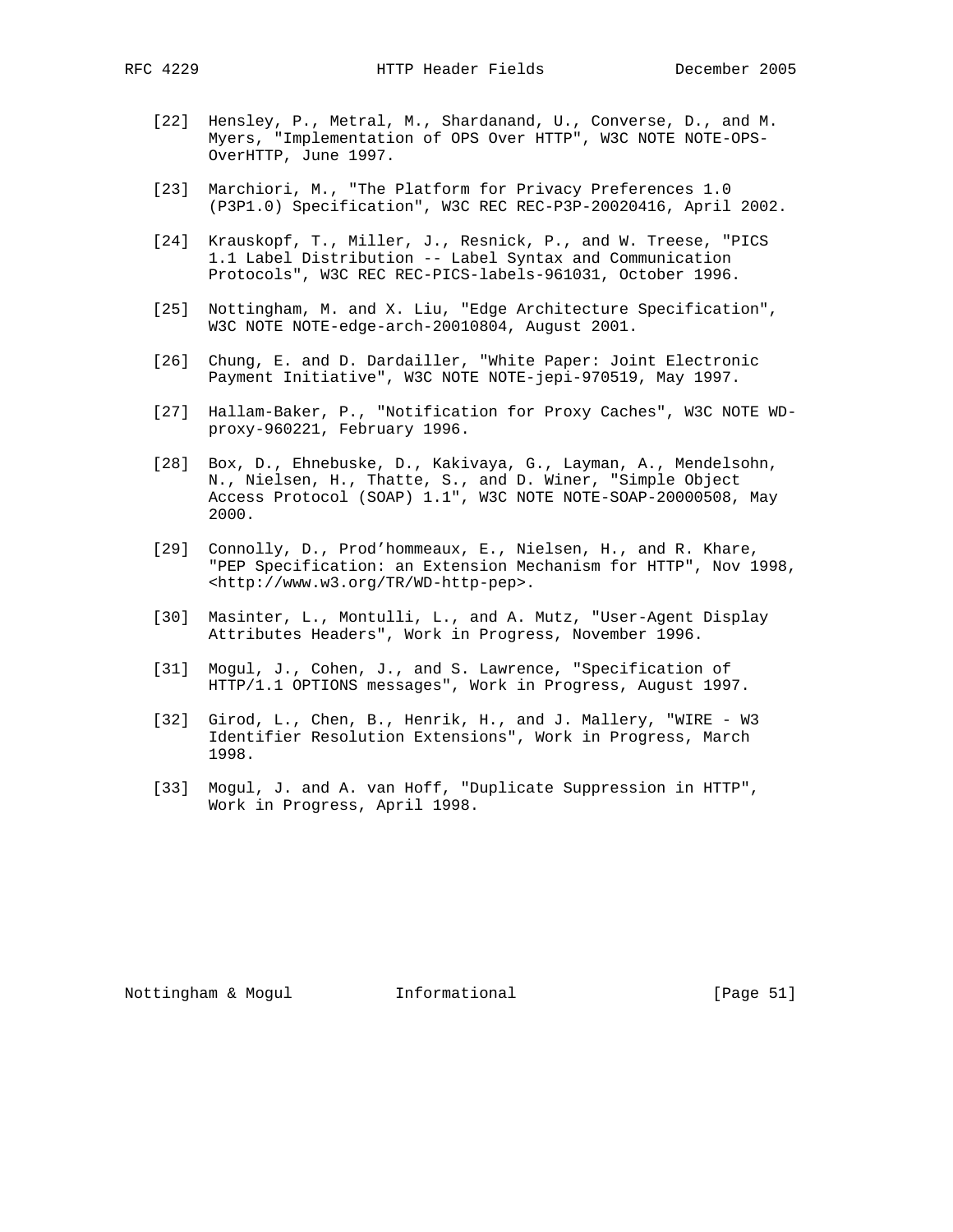Authors' Addresses

Mark Nottingham

 EMail: mnot@pobox.com URI: http://www.mnot.net/

 Jeffrey C. Mogul HP Labs 1501 Page Mill Road Palo Alto, CA 94304 US

EMail: JeffMogul@acm.org